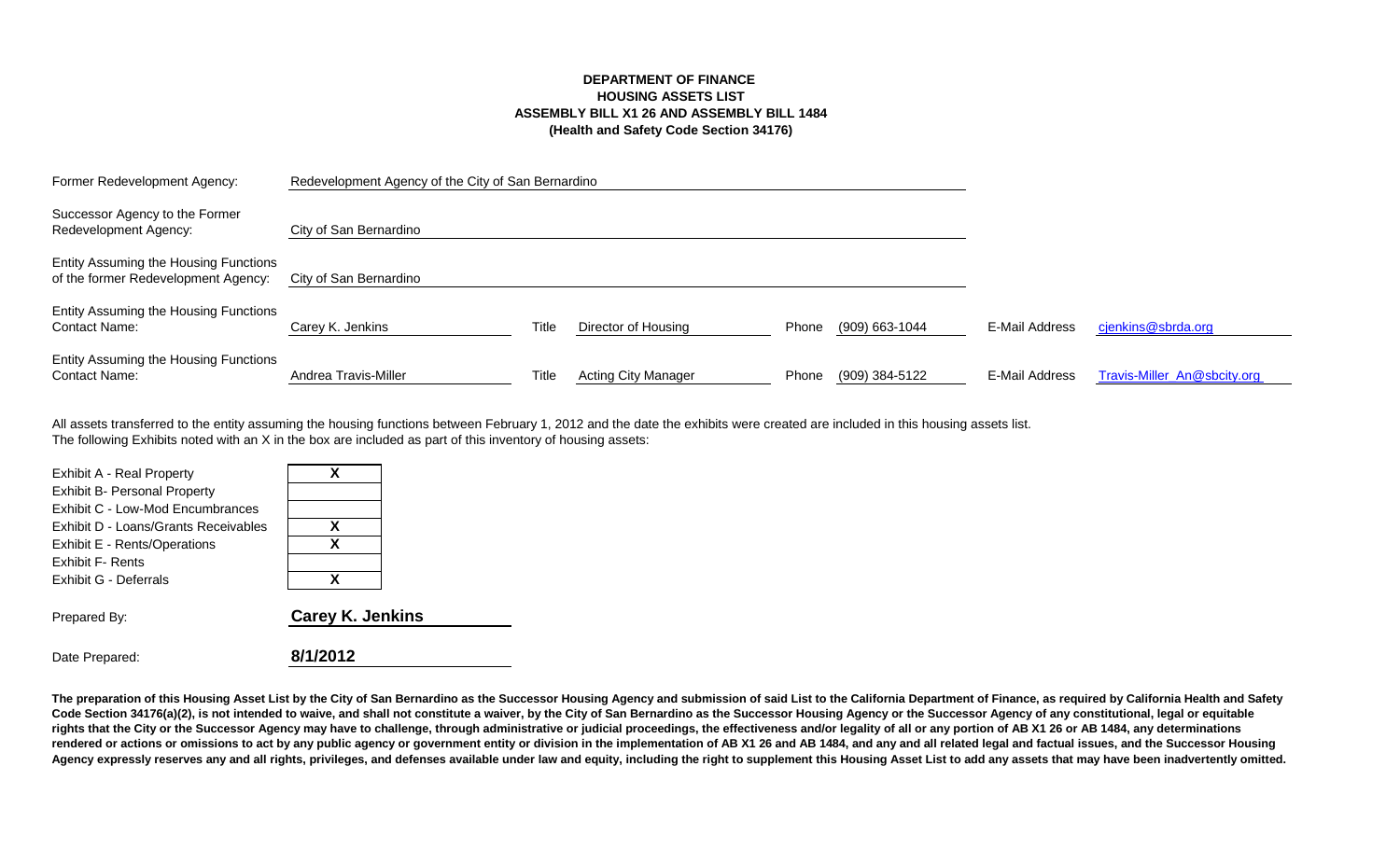### **City or County of San Bernardino Inventory of Assets Received Pursuant to Health and Safety Code section 34176 (a) (2)**

|                | Type of       |                                     | Carrying<br>Value of | <b>Total</b><br>square | <b>Square</b><br>footage<br>reserved for<br>low-mod | Is the<br>property<br>encumbered<br>by a low-mod<br>housing | 11<br>Source of low-<br>mod housing | 21<br>Date of<br>transfer to<br><b>Housing</b><br><b>Successor</b> | <b>Construction or</b><br>acquisition cost<br>funded with<br>Low-Mod<br><b>Housing Fund</b> | <b>Construction or</b><br>acquisition<br>costs funded<br>with other RDA | <b>Construction or</b><br>acquisition<br>costs funded<br>with non-RDA | 31<br>Date of<br>construction or<br>acquisition by | Interest in real<br>property (option<br>to purchase, |
|----------------|---------------|-------------------------------------|----------------------|------------------------|-----------------------------------------------------|-------------------------------------------------------------|-------------------------------------|--------------------------------------------------------------------|---------------------------------------------------------------------------------------------|-------------------------------------------------------------------------|-----------------------------------------------------------------------|----------------------------------------------------|------------------------------------------------------|
| Item #         | Asset a/      | <b>Legal Title and Description</b>  | Asset<br>\$130,000   | footage                | housing<br>1,388                                    | covenant?                                                   | covenant b/                         | Agency                                                             | monies                                                                                      | funds                                                                   | funds<br>\$0                                                          | the former RDA                                     | easement, etc.)                                      |
| - 1            | <b>SFR</b>    | 2557 Victoria                       |                      | 1,388                  |                                                     | yes                                                         | applicalbe under CRI                |                                                                    | l \$<br>97,515                                                                              | \$0                                                                     |                                                                       | 2/8/2011                                           | fee simple                                           |
| $\overline{2}$ | <b>SFR</b>    | 2060 (25768) E 18th                 | \$138,000            | 1,388                  | 1,388                                               | yes                                                         | applicalbe under CRI                |                                                                    | l \$<br>75,500                                                                              | \$0                                                                     | \$0                                                                   | 3/14/2011                                          | fee simple                                           |
| 3              | land          | 2149 E. 19th                        | \$20,000             | 10,220                 | 10,220                                              | no                                                          | applicalbe under CRI                |                                                                    | \$ ا<br>185,000                                                                             | \$0                                                                     | $\overline{30}$                                                       | 2/19/2010                                          | fee simple                                           |
| $\overline{4}$ | land          | <b>2129 Wall</b>                    | \$20,000             | 8,050                  | 8,050                                               | yes                                                         | applicalbe under CRI                |                                                                    | l \$<br>103,000                                                                             | \$0                                                                     | \$0                                                                   | 6/28/2010                                          | fee simple                                           |
| 5              | land          | 2083 East 19th                      | \$20,000             | 10,220                 | 10,220                                              | no                                                          | applicalbe under CRI                |                                                                    | l \$<br>200,000                                                                             | \$0                                                                     | \$0                                                                   | 7/30/2010                                          | fee simple                                           |
| 6              | <b>SFR</b>    | 1715 Arrowhead                      | \$60,000             | 2,229                  | 2,229                                               | <b>ves</b>                                                  | applicalbe under CRI                |                                                                    | l \$<br>107,000                                                                             | $\sqrt{6}$                                                              | $\overline{30}$                                                       | 11/1/2010                                          | fee simple                                           |
| $\overline{7}$ | land          | 2043 E 19th St                      | \$20,000             | 10,220                 | 10,220                                              | no                                                          | applicalbe under CRI                |                                                                    | \$ ا<br>210,000                                                                             | \$0                                                                     | \$0                                                                   | 11/15/2010                                         | fee simple                                           |
| 8              | land          | 2065 E Sunrise Ln                   | \$20,000             | 9,438                  | 9,438                                               | no                                                          | applicalbe under CRI                |                                                                    | l \$<br>99,396                                                                              | \$0                                                                     | $\overline{30}$                                                       | 2/17/2011                                          | fee simple                                           |
| 9              | land          | 2117 Sunrise Lane                   | \$20,000             | 9,438                  | 9,438                                               | no                                                          | applicalbe under CRI                |                                                                    | l \$<br>118,800                                                                             | \$0                                                                     | \$0                                                                   | 3/25/2011                                          | fee simple                                           |
| 10             | land          | 2104 Sunrise Lane                   | \$20,000             | 9,400                  | 9,400                                               | no                                                          | applicalbe under CRI                |                                                                    | -\$<br>210,000                                                                              | \$0                                                                     | \$0                                                                   | 5/27/2011                                          | fee simple                                           |
| 11             | land          | 2084 Sunrise Lane                   | \$20,000             | 9,400                  | 9,400                                               | no                                                          | applicalbe under CRI                |                                                                    | ا \$<br>13,000                                                                              | \$0                                                                     | \$0                                                                   | 7/15/2011                                          | fee simple                                           |
| 12             | 4plex         | 2182 Sunrise Lane                   | \$160,000            | 3,648                  | 36.484                                              | no                                                          | applicalbe under CRI                |                                                                    | l \$<br>209,100                                                                             | \$0                                                                     | \$0                                                                   | 7/20/2011                                          | fee simple                                           |
| 13             | 4plex         | 2095 E. 19th St                     | \$160,000            | 4,285                  | 4,285                                               | no                                                          | applicalbe under CRL                |                                                                    | l \$<br>240.000                                                                             | $\sqrt{6}$                                                              | $\overline{30}$                                                       | 9/15/2011                                          | fee simple                                           |
| 14             | land          | 2131 Sunrise Lane                   | \$20,000             | 9,438                  | 9,438                                               | no                                                          | applicalbe under CRI                |                                                                    | l \$<br>96,051                                                                              | \$0                                                                     | \$0                                                                   | 9/19/2011                                          | fee simple                                           |
| 15             | land          | 2105 E Sunrise Lane                 | \$20,000             | 9,438                  | 9,438                                               | no                                                          | applicalbe under CRI                |                                                                    | $\vert$ \$<br>20,000                                                                        | \$0                                                                     | \$0                                                                   | 11/21/1997                                         | fee simple                                           |
| 16             | land          | 2116 Sunrise Lane                   | \$20,000             | 9,400                  | 9,400                                               | no                                                          | applicalbe under CRI                |                                                                    | l \$<br>19,950                                                                              | \$0                                                                     | \$0                                                                   | 12/16/2011                                         | fee simple                                           |
| 17             | land          | 2045 E Sunrise Lane                 | \$20,000             | 9,438                  | 9,438                                               | no                                                          | applicalbe under CRI                |                                                                    | l \$<br>20,000                                                                              | \$0                                                                     | \$0                                                                   | 1/27/2012                                          | fee simple                                           |
| 18             | land          | 2055 E Sunrise Lane                 | \$20,000             | 9,438                  | 9,438                                               | no                                                          | applicalbe under CRL                |                                                                    | l \$<br>20,000                                                                              | \$0                                                                     | \$0                                                                   | 1/27/2012                                          | fee simple                                           |
| 19             | <b>Duplex</b> | 693/695 W Evans St                  | \$125,000            | 1,648                  | 1,648                                               | no                                                          | applicalbe under CRI                |                                                                    | \$ ا<br>99,495                                                                              | \$0                                                                     | \$0                                                                   | 9/23/2011                                          | fee simple                                           |
| 20             | <b>Duplex</b> | 839 N Mountain View Ave             | \$80,000             | 1,501                  | 1,501                                               | no                                                          | applicalbe under CRI                |                                                                    | l \$<br>70,676                                                                              | \$0                                                                     | $\overline{30}$                                                       | 12/20/2011                                         | fee simple                                           |
| 21             | <b>Duplex</b> | 207 E. 10th St.                     | \$95,000             | 1,780                  | 1,780                                               | no                                                          | applicalbe under CRI                |                                                                    | $\mathsf{\dot{S}}$<br>94,400                                                                | \$0                                                                     | \$0                                                                   | 3/12/2012                                          | fee simple                                           |
| 22             | land          | 1433 Lynwood                        | \$215,000            | 61,493                 | 61,493                                              | no                                                          | applicalbe under CRL                |                                                                    | 1,800,000<br>-\$                                                                            | \$0                                                                     | \$0                                                                   | 12/9/2010                                          | fee simple                                           |
| 23             | Condo         | 1265 Kendall Dr. #2012              | \$70,000             | 851                    | 851                                                 | no                                                          | applicalbe under CRI                |                                                                    | l \$<br>70,000                                                                              | \$0                                                                     | \$0                                                                   | 1/30/2012                                          | fee simple                                           |
| 24             | land          | 1356 Hillside                       | \$20,000             | 6,700                  | 6,700                                               | no                                                          | applicalbe under CRI                |                                                                    | l \$<br>152,500                                                                             | \$0                                                                     | \$0                                                                   | 1/26/2010                                          | fee simple                                           |
| 25             | land          | 1384 Hillside                       | \$20,000             | 6,450                  | 6,450                                               | no                                                          | applicalbe under CRI                |                                                                    | 199,500<br>l \$                                                                             | \$0                                                                     | \$0                                                                   | 1/26/2010                                          | fee simple                                           |
| 26             | land          | 1394 Hillside                       | \$20,000             | 7,680                  | 7,680                                               | no                                                          | applicalbe under CRI                |                                                                    | l \$<br>199,500                                                                             | \$0                                                                     | \$0                                                                   | 1/26/2010                                          | fee simple                                           |
| 27             | land          | 1853 Fairfax                        | \$85,000             | 36,300                 | 36,300                                              | no                                                          | applicalbe under CRI                |                                                                    | - Ś<br>204,750                                                                              | \$0                                                                     | \$0                                                                   | 1/26/2010                                          | fee simple                                           |
| 28             | land          | W. 6th Street 013410104, 05, 06     | \$180,000            | 29,925                 | 29,925                                              | no                                                          | applicalbe under CRI                |                                                                    | -Ś<br>361,679                                                                               | \$0                                                                     | \$0                                                                   | 7/17/2002                                          | fee simple                                           |
| 29             | land          | 673 W. 5th Street                   | \$60,000             | 11,500                 | 11,500                                              | no                                                          | applicalbe under CRI                |                                                                    | - Ś<br>617,875                                                                              | \$0                                                                     | \$0                                                                   | 11/6/2007                                          | fee simple                                           |
| 30             | land          | 745 W. 5th Street                   | \$60,000             | 28,921                 | 28,921                                              | no                                                          | applicalbe under CRI                |                                                                    | -Ś<br>1,432,395                                                                             | \$0                                                                     | \$0                                                                   | 10/31/2005                                         | fee simple                                           |
| 31             | land          | 770 W. 5th Street                   | \$60,000             | 24,375                 | 24,375                                              | no                                                          | applicalbe under CRI                |                                                                    | \$<br>885,000                                                                               | \$0                                                                     | \$0                                                                   | 8/15/2008                                          | fee simple                                           |
| 32             | land          | 796 W. 5th Street                   | \$250,000            | 18,462                 | 18,462                                              | no                                                          | applicalbe under CRI                |                                                                    | l \$<br>230.000                                                                             | \$0                                                                     | \$0                                                                   | 12/9/2010                                          | fee simple                                           |
| 33             | land          | 696 W. 5th St 013406121, 22, 25, 30 | \$48,000             | 8,100                  | 8,100                                               | no                                                          | applicalbe under CRI                |                                                                    | 900,000<br>l \$                                                                             | \$0                                                                     | \$0                                                                   | 3/3/2009                                           | fee simple                                           |
| 34             | land          | 692 W. 6th Street                   | \$20,000             | 7,000                  | 7,000                                               | no                                                          | applicalbe under CRI                |                                                                    | -\$<br>20,000                                                                               | \$0                                                                     | \$0                                                                   | 5/25/2004                                          | fee simple                                           |
| 35             | land          | 688 W. 6th Street                   | \$20,000             | 7,500                  | 7,500                                               | no                                                          | applicalbe under CRI                |                                                                    | \$ ا<br>20,000                                                                              | \$0                                                                     | \$0                                                                   | 5/25/2004                                          | fee simple                                           |
| 36             | land          | 756 W. 8th Street                   | \$12,000             | 7,500                  | 7,500                                               | no                                                          | applicalbe under CRL                |                                                                    | l \$<br>1                                                                                   | \$0                                                                     | \$0                                                                   | 8/30/2000                                          | fee simple                                           |
| 37             | land          | 676 W. 10th Street                  | \$12,000             | 7,500                  | 7,500                                               | no                                                          | applicalbe under CRI                |                                                                    | $\ddot{\mathsf{S}}$<br>344                                                                  | \$0                                                                     | \$0                                                                   | 7/31/2000                                          | fee simple                                           |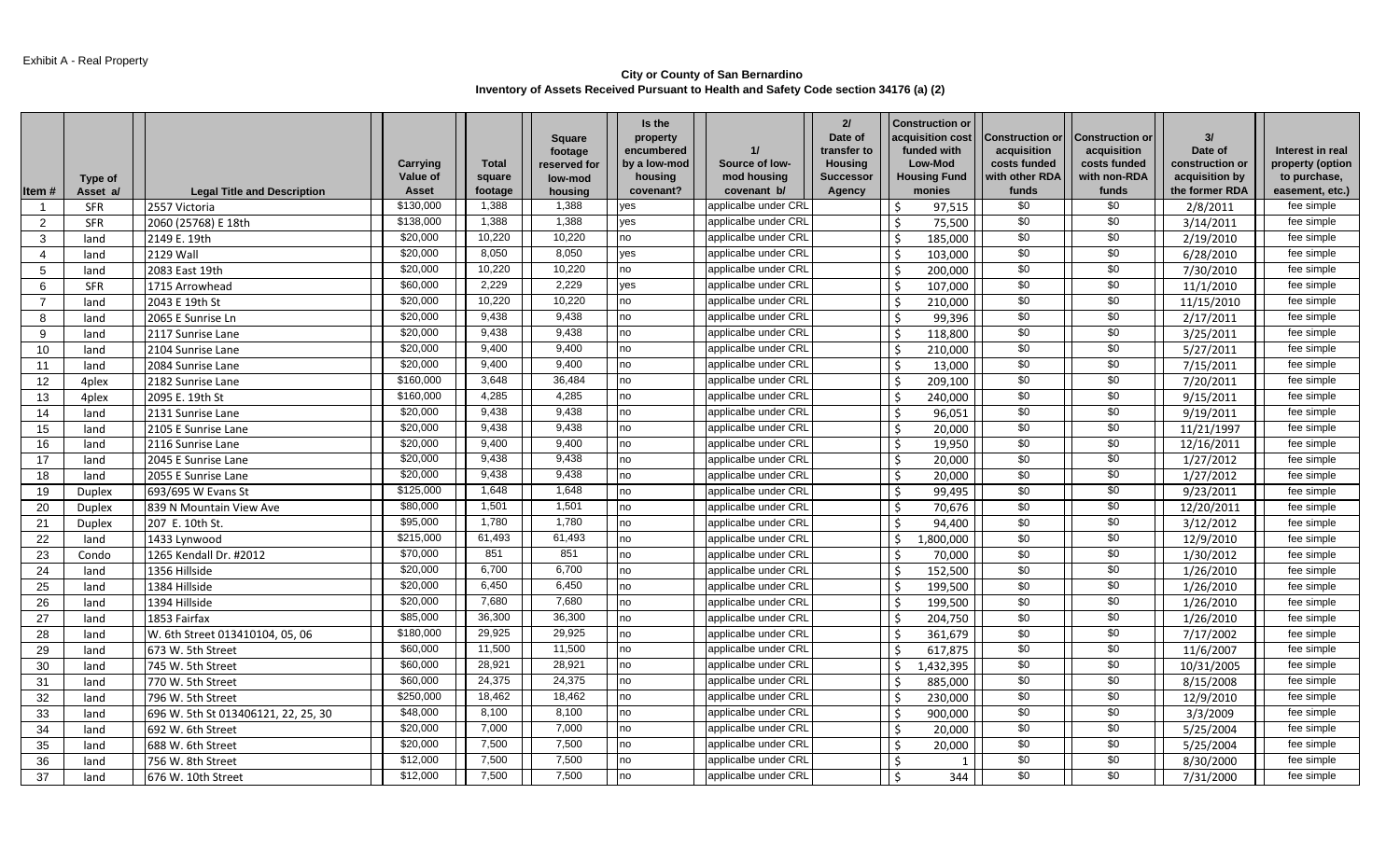| 38 | land | 251 E. 49th Street                      | \$12,000  | 9,800  | 9.800  | no | applicalbe under CRL | 502,428   | \$0 | \$0 | 2/28/2007  | fee simple |
|----|------|-----------------------------------------|-----------|--------|--------|----|----------------------|-----------|-----|-----|------------|------------|
| 39 | land | l255 E. 49th Street                     | \$12,000  | 9,800  | 9,800  | no | applicalbe under CRL | 503,017   | \$0 | \$0 | 7/30/2007  | fee simple |
| 40 | land | 288 E. 49th Street                      | \$12,000  | 6,750  | 6,750  | no | applicalbe under CRL | 515,163   | \$0 | \$0 | 11/21/2008 | fee simple |
| 41 | land | 299 E. 49th Street                      | \$12,000  | 11,902 | 11,902 | no | applicalbe under CRL | 1,042,749 | \$0 | \$0 | 3/31/2008  | fee simple |
| 42 | land | 939 N. "F" Street                       | \$12,000  | 7,800  | 7,800  | no | applicalbe under CRL | 431       | \$0 | \$0 | 7/31/2000  | fee simple |
| 43 | land | 1045 N. "F" Street                      | \$12,000  | 9,300  | 9,300  | no | applicalbe under CRL | 185       | \$0 | \$0 | 2/15/2002  | fee simple |
| 44 | land | 5th & "G" Street 013405424              | \$100,000 | 19,581 | 19,581 | no | applicalbe under CRL | 416,380   | \$0 | \$0 | 10/31/2005 | fee simple |
| 45 | land | 495 N. "G" Street                       | \$100,000 | 18,000 | 18,000 | no | applicalbe under CRL | ,750,000  | \$0 | \$0 | 3/27/2008  | fee simple |
| 46 | land | 621 N. "G" Street                       | \$12,000  | 8,000  | 8,000  | no | applicalbe under CRL | 12,000    | \$0 | \$0 | 6/7/2006   | fee simple |
| 47 | land | 622 N. "G" Street 013401424, 25, 26, 27 | \$48,000  | 22,500 | 22,500 | no | applicalbe under CRL | 145,492   | \$0 | \$0 | 7/9/2010   | fee simple |
| 48 | land | 631 N. "G" Street                       | \$12,000  | 7,500  | 7,500  | no | applicalbe under CRL | 90,448    | \$0 | \$0 | 3/23/2007  | fee simple |
| 49 | land | 938 N. "G" Street                       | \$16,000  | 4,995  | 4,995  | no | applicalbe under CRL | 761       | \$0 | \$0 | 7/31/2000  | fee simple |
| 50 | land | 815 W. Orange                           | \$12,000  | 6,300  | 6,300  | no | applicalbe under CRL | 105       | \$0 | \$0 | 8/25/2000  | fee simple |
| 51 | land | Highland & Medical Cntr 014319174, 75   | \$160,000 | 32,806 | 32,806 | no | applicalbe under CRL | 160,000   | \$0 | \$0 | 11/23/2009 | fee simple |
| 52 | land | 2619 W. 5th Street                      | \$20,000  | 8,800  | 8,800  | no | applicalbe under CRL | 236,579   | \$0 | \$0 | 6/29/2010  | fee simple |
| 53 | land | 2624 W. 5th Street                      | \$20,000  | 8,800  | 8,800  | no | applicalbe under CRL | 172,620   | \$0 | \$0 | 2/27/2009  | fee simple |
| 54 | land | 2625 W. 5th Street                      | \$20,000  | 8,800  | 8,800  | no | applicalbe under CRL | 161,583   | \$0 | \$0 | 4/3/2009   | fee simple |
| 55 | land | 2632 W. 5th Street                      | \$20,000  | 8,800  | 8,800  | no | applicalbe under CRL | 501,803   | \$0 | \$0 | 10/12/2010 | fee simple |
| 56 | land | 2633 W. 5th Street                      | \$20,000  | 8,800  | 8,800  | no | applicalbe under CRL | 151,186   | \$0 | \$0 | 3/23/2009  | fee simple |
| 57 | land | 2638 W. 5th Street                      | \$20,000  | 8,800  | 8,800  | no | applicalbe under CRL | 501,803   | \$0 | \$0 | 10/12/2010 | fee simple |
| 58 | land | 2639 W. 5th Street                      | \$20,000  | 8,800  | 8,800  | no | applicalbe under CRL | 152,000   | \$0 | \$0 | 3/13/2009  | fee simple |
| 59 | land | 2642 W. 5th Street                      | \$20,000  | 10,384 | 10,384 | no | applicalbe under CRL | 158,278   | \$0 | \$0 | 2/5/2010   | fee simple |
| 60 | land | 2643 W. 5th Street                      | \$20,000  | 10,384 | 10,384 | no | applicalbe under CRL | 160,105   | \$0 | \$0 | 6/24/2009  | fee simple |
| 61 | land | 2656 W. 5th Street                      | \$20,000  | 10,384 | 10,384 | no | applicalbe under CRL | 172,582   | \$0 | \$0 | 11/17/2008 | fee simple |
| 62 | land | 12657 W. 5th Street                     | \$20,000  | 10,384 | 10,384 | no | applicalbe under CRL | 140,109   | \$0 | \$0 | 5/28/2009  | fee simple |
| 63 | land | 2670 W. 5th Street                      | \$20,000  | 10,384 | 10,384 | no | applicalbe under CRL | 152,247   | \$0 | \$0 | 1/20/2010  | fee simple |
| 64 | land | 2682 W. 5th Street                      | \$20,000  | 10,384 | 10,384 | no | applicalbe under CRL | 56,189    | \$0 | \$0 | 1/29/2009  | fee simple |
| 65 | land | 2683 W. 5th Street                      | \$20,000  | 10,384 | 10,384 | no | applicalbe under CRL | 228,303   | \$0 | \$0 | 7/27/2010  | fee simple |
| 66 | land | 2694 W. 5th Street                      | \$20,000  | 10,912 | 10,912 | no | applicalbe under CRL | 244,358   | \$0 | \$0 | 1/26/2011  | fee simple |
| 67 | land | 2695 W. 5th Street                      | \$20,000  | 10,912 | 10,912 | no | applicalbe under CRL | 171,306   | \$0 | \$0 | 12/19/2008 | fee simple |

a/ Asset types may include low-mod housing, mixed-income housing, low-mod housing with commercial space, mixed-income housing with commercial space.

b/ May include California Redevelopment Law, tax credits, state bond indentures, and federal funds requirements.

1/ Properties were acquired with the intent of developing affordable housing projects. Covenants running with the land pursuant to California Redevelopment Law will be recorded at the time the development program for each

2/ All properties listed above were either transferred to AHS, Inc. a non-profit 501c(3) corporation prior to June 27, 2011, or acquired by AHS with Low-Mod funds allocated to it in 2009 and 2010.

3/ The dates identified are those in which AHS or the RDA initially acquired the properties.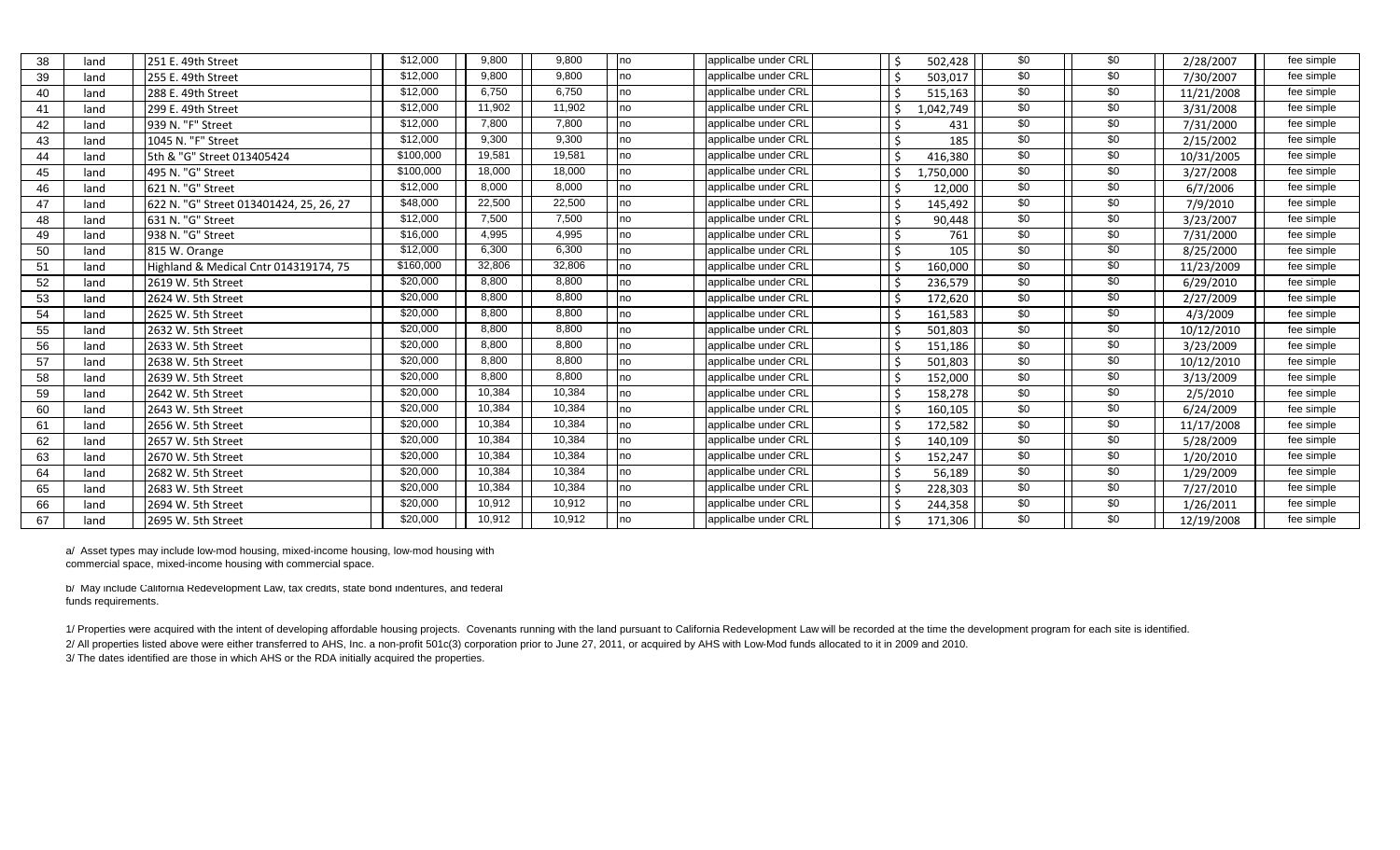# Exhibit B - Personal Property

## **City or County of San Bernardino Inventory of Assets Received Pursuant to Health and Safety Code section 34176 (a) (2)**

| Item#          | Type of Asset a/ | <b>Description</b> | <b>Carrying Value</b><br>of Asset | Date of<br>transfer to<br><b>Housing</b><br><b>Successor</b><br><b>Agency</b> | <b>Acquisition</b><br>cost funded<br>with Low-Mod<br><b>Housing Fund</b><br>monies | <b>Acquisition</b><br>costs funded<br>with other RDA<br>funds | <b>Acquisition</b><br>costs funded<br>with non-<br><b>RDA funds</b> | Date of<br>acquisition by<br>the former RDA |
|----------------|------------------|--------------------|-----------------------------------|-------------------------------------------------------------------------------|------------------------------------------------------------------------------------|---------------------------------------------------------------|---------------------------------------------------------------------|---------------------------------------------|
| 1              |                  |                    |                                   |                                                                               |                                                                                    |                                                               |                                                                     |                                             |
| $\overline{2}$ |                  |                    |                                   |                                                                               |                                                                                    |                                                               |                                                                     |                                             |
| 3              |                  |                    |                                   |                                                                               |                                                                                    |                                                               |                                                                     |                                             |
| 4              |                  |                    |                                   |                                                                               |                                                                                    |                                                               |                                                                     |                                             |
| 5              |                  |                    |                                   |                                                                               |                                                                                    |                                                               |                                                                     |                                             |
| 6              |                  |                    |                                   |                                                                               |                                                                                    |                                                               |                                                                     |                                             |
| $\overline{7}$ |                  |                    |                                   |                                                                               |                                                                                    |                                                               |                                                                     |                                             |
| 8              |                  |                    |                                   |                                                                               |                                                                                    |                                                               |                                                                     |                                             |
| 9              |                  |                    |                                   |                                                                               |                                                                                    |                                                               |                                                                     |                                             |
| 10             |                  |                    |                                   |                                                                               |                                                                                    |                                                               |                                                                     |                                             |
| 11             |                  |                    |                                   |                                                                               |                                                                                    |                                                               |                                                                     |                                             |
| 12             |                  |                    |                                   |                                                                               |                                                                                    |                                                               |                                                                     |                                             |
| 13             |                  |                    |                                   |                                                                               |                                                                                    |                                                               |                                                                     |                                             |
| 14             |                  |                    |                                   |                                                                               |                                                                                    |                                                               |                                                                     |                                             |
| 15             |                  |                    |                                   |                                                                               |                                                                                    |                                                               |                                                                     |                                             |
| 16             |                  |                    |                                   |                                                                               |                                                                                    |                                                               |                                                                     |                                             |
| 17             |                  |                    |                                   |                                                                               |                                                                                    |                                                               |                                                                     |                                             |
| 18             |                  |                    |                                   |                                                                               |                                                                                    |                                                               |                                                                     |                                             |
| 19             |                  |                    |                                   |                                                                               |                                                                                    |                                                               |                                                                     |                                             |
| 20             |                  |                    |                                   |                                                                               |                                                                                    |                                                               |                                                                     |                                             |

a/ Asset types any personal property provided in residences, including furniture and appliances, all housing-related files and loan documents, office supplies, software licenses, and mapping programs, that were acquired for low and moderate income housing purposes, either by purchase or through a loan, in whole or in part, with any source of funds.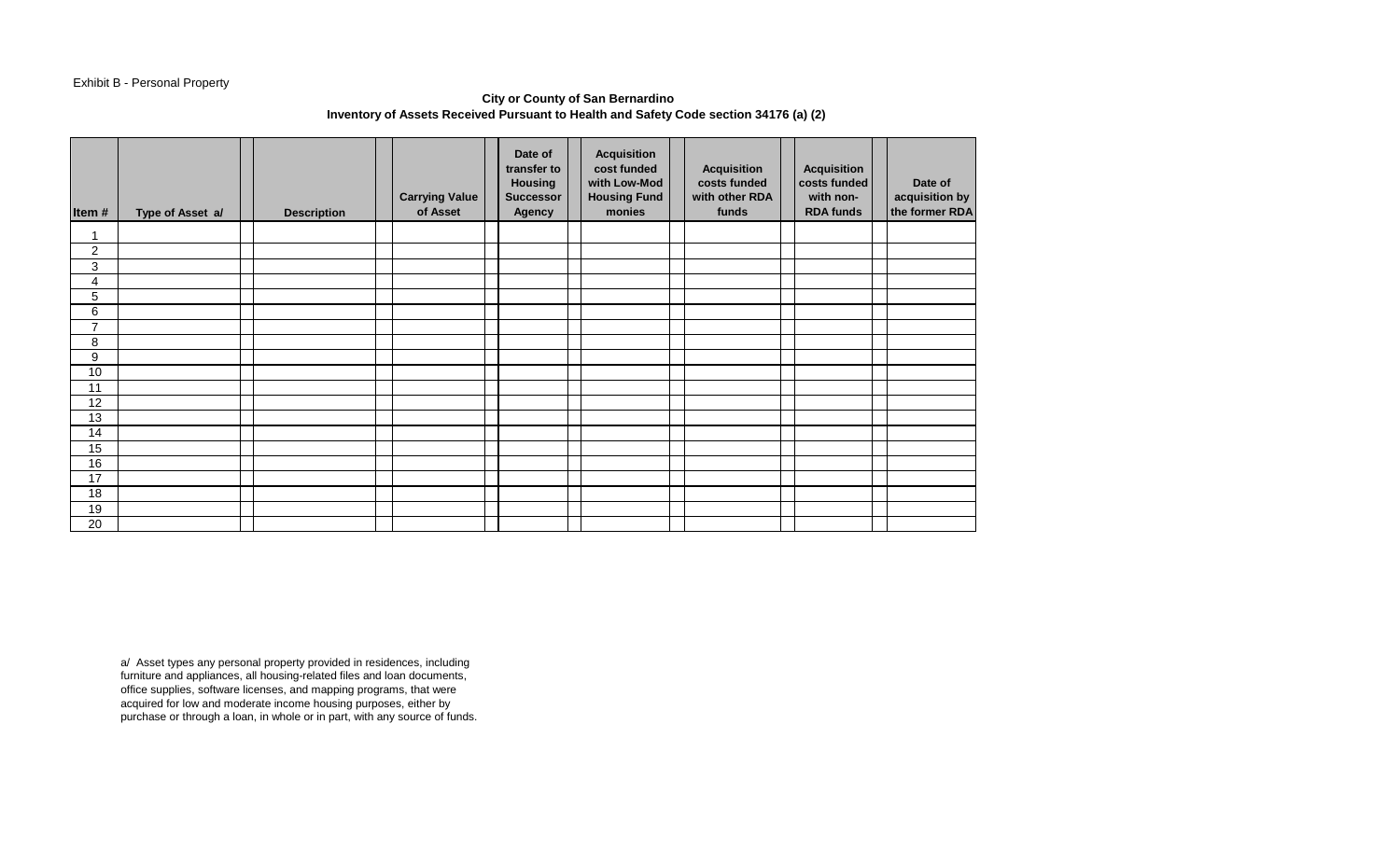#### Exhibit C - Low-Mod Encumbrances

### **City or County of San Bernardino Inventory of Assets Received Pursuant to Health and Safety Code section 34176 (a) (2)**

| Item#          | Type of housing built<br>or acquired with<br>enforceably obligated<br>funds a/ | Date contract for<br>Enforceable<br><b>Obligation was</b><br>executed | <b>Contractual</b><br>counterparty | Total amount<br>currently<br>owed for the<br>Enforceable<br>Obligation | Is the property<br>encumbered by<br>a low-mod<br>housing<br>covenant? | Source of low-<br>mod housing<br>covenant b/ | <b>Current owner of</b><br>the property | Construction or<br>acquisition cost<br>funded with<br>Low-Mod<br><b>Housing Fund</b><br>monies | <b>Construction or</b><br>acquisition costs<br>funded with<br>other RDA funds | <b>Construction</b><br>or acquisition<br>costs funded<br>with non-RDA<br>funds | Date of<br>construction or<br>acquisition of<br>the property |
|----------------|--------------------------------------------------------------------------------|-----------------------------------------------------------------------|------------------------------------|------------------------------------------------------------------------|-----------------------------------------------------------------------|----------------------------------------------|-----------------------------------------|------------------------------------------------------------------------------------------------|-------------------------------------------------------------------------------|--------------------------------------------------------------------------------|--------------------------------------------------------------|
|                |                                                                                |                                                                       |                                    |                                                                        |                                                                       |                                              |                                         |                                                                                                |                                                                               |                                                                                |                                                              |
| $\overline{2}$ |                                                                                |                                                                       |                                    |                                                                        |                                                                       |                                              |                                         |                                                                                                |                                                                               |                                                                                |                                                              |
| 3              |                                                                                |                                                                       |                                    |                                                                        |                                                                       |                                              |                                         |                                                                                                |                                                                               |                                                                                |                                                              |
|                |                                                                                |                                                                       |                                    |                                                                        |                                                                       |                                              |                                         |                                                                                                |                                                                               |                                                                                |                                                              |
| 5              |                                                                                |                                                                       |                                    |                                                                        |                                                                       |                                              |                                         |                                                                                                |                                                                               |                                                                                |                                                              |
| 6              |                                                                                |                                                                       |                                    |                                                                        |                                                                       |                                              |                                         |                                                                                                |                                                                               |                                                                                |                                                              |
| $\overline{ }$ |                                                                                |                                                                       |                                    |                                                                        |                                                                       |                                              |                                         |                                                                                                |                                                                               |                                                                                |                                                              |
| 8              |                                                                                |                                                                       |                                    |                                                                        |                                                                       |                                              |                                         |                                                                                                |                                                                               |                                                                                |                                                              |
| 9              |                                                                                |                                                                       |                                    |                                                                        |                                                                       |                                              |                                         |                                                                                                |                                                                               |                                                                                |                                                              |
| 10             |                                                                                |                                                                       |                                    |                                                                        |                                                                       |                                              |                                         |                                                                                                |                                                                               |                                                                                |                                                              |
| 11             |                                                                                |                                                                       |                                    |                                                                        |                                                                       |                                              |                                         |                                                                                                |                                                                               |                                                                                |                                                              |
| 12             |                                                                                |                                                                       |                                    |                                                                        |                                                                       |                                              |                                         |                                                                                                |                                                                               |                                                                                |                                                              |
| 13             |                                                                                |                                                                       |                                    |                                                                        |                                                                       |                                              |                                         |                                                                                                |                                                                               |                                                                                |                                                              |
| 14             |                                                                                |                                                                       |                                    |                                                                        |                                                                       |                                              |                                         |                                                                                                |                                                                               |                                                                                |                                                              |
| 15             |                                                                                |                                                                       |                                    |                                                                        |                                                                       |                                              |                                         |                                                                                                |                                                                               |                                                                                |                                                              |
| 16             |                                                                                |                                                                       |                                    |                                                                        |                                                                       |                                              |                                         |                                                                                                |                                                                               |                                                                                |                                                              |
| 17             |                                                                                |                                                                       |                                    |                                                                        |                                                                       |                                              |                                         |                                                                                                |                                                                               |                                                                                |                                                              |
| 18             |                                                                                |                                                                       |                                    |                                                                        |                                                                       |                                              |                                         |                                                                                                |                                                                               |                                                                                |                                                              |
| 19             |                                                                                |                                                                       |                                    |                                                                        |                                                                       |                                              |                                         |                                                                                                |                                                                               |                                                                                |                                                              |
| 20             |                                                                                |                                                                       |                                    |                                                                        |                                                                       |                                              |                                         |                                                                                                |                                                                               |                                                                                |                                                              |

a/ May include low-mod housing, mixed-income housing, low-mod housing with commercial space, mixed-income housing with commercial space.

b/ May include California Redevelopment Law, tax credits, state bond indentures, and federal funds requirements.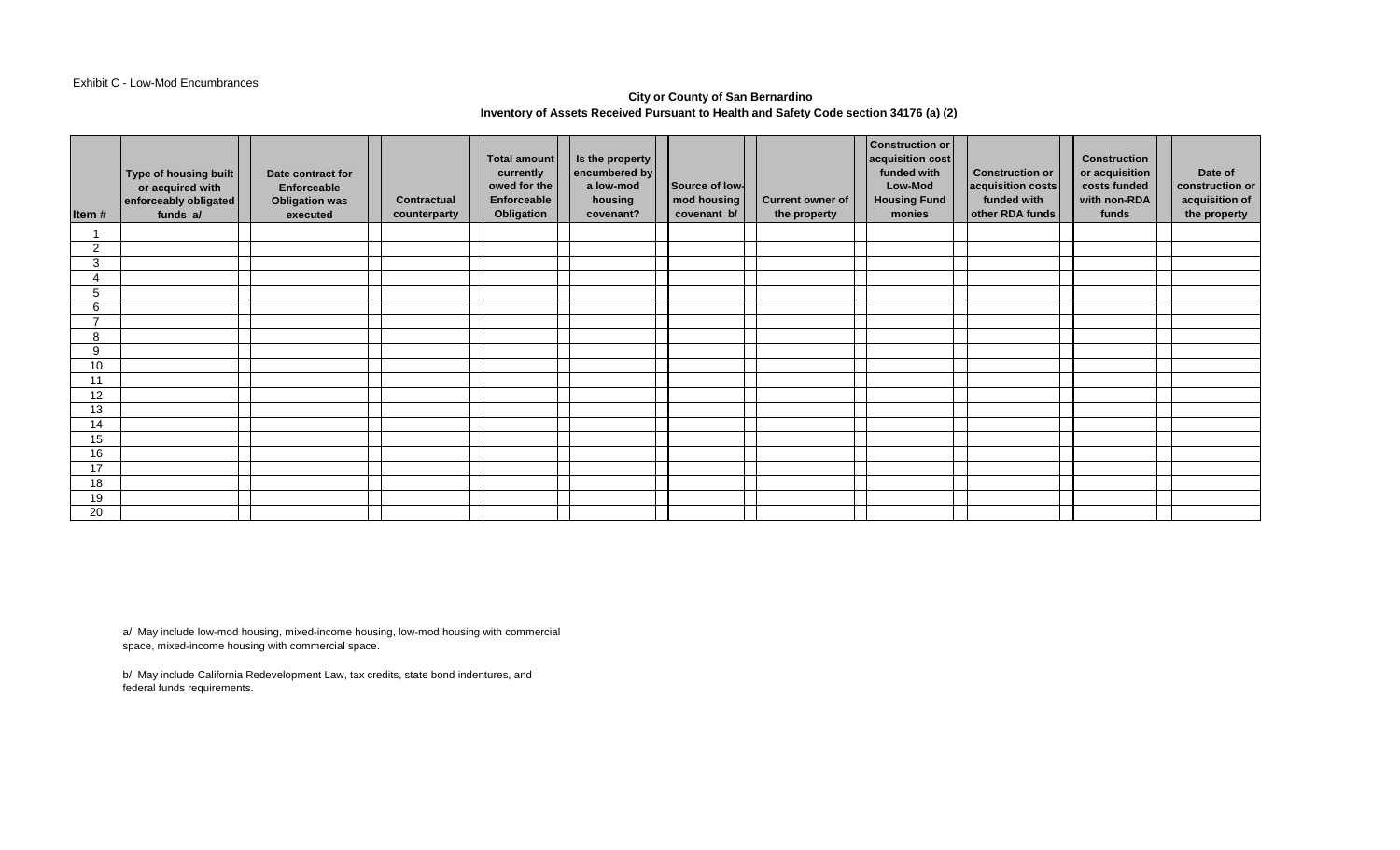**City or County of San Bernardino Inventory of Assets Received Pursuant to Health and Safety Code section 34176 (a) (2)** 

|                              | Was the Low<br><b>Mod Housing</b><br>Fund<br>amount<br>issued for a<br>loan or a | Amount of the                | Date the loan<br>or grant was | Person or entity to whom the loan or grant                          | Purpose for which the funds                       | Are there<br>contractual<br>requirements<br>specifying the<br>purposes for<br>vhich the funds | Repayment<br>date. if the<br>unds are for a | Interest       | <b>Current</b><br>outstanding loan | Property                                                          |
|------------------------------|----------------------------------------------------------------------------------|------------------------------|-------------------------------|---------------------------------------------------------------------|---------------------------------------------------|-----------------------------------------------------------------------------------------------|---------------------------------------------|----------------|------------------------------------|-------------------------------------------------------------------|
| Item#                        | grant?                                                                           | loan or grant                | issued                        | was issued                                                          | were loaned or granted                            | may be used?                                                                                  | loan                                        | rate of Ioan   | balance                            | <b>Address</b>                                                    |
| $\mathbf{1}$                 | loan                                                                             | \$438,327.00                 | 09/17/09                      | Mary Erickson Community Housing, Inc.                               | multifamily rental housing                        | yes                                                                                           | 6/15/2066                                   | 3.00%          | \$467.317.04                       | 2082 E 19th                                                       |
| $\overline{2}$               | loan                                                                             | \$468,102.00                 | 01/26/10                      | Mary Erickson Community Housing, Inc.                               | multifamily rental housing                        | yes                                                                                           | 6/15/2066                                   | 3.00%          | \$501,440.21 2295 Sunrise          |                                                                   |
| 3<br>$\overline{\mathbf{A}}$ | loan                                                                             | \$449,186.00                 | 8/31/2010                     | Mary Erickson Community Housing, Inc.                               | multifamily rental housing                        | yes                                                                                           | 6/15/2067                                   | 3.00%          | \$433,289.39 2164 E 19th           |                                                                   |
|                              | loan<br>loan                                                                     | \$614,310.48                 | 2/8/2011                      | Mary Erickson Community Housing, Inc.                               | multifamily rental housing                        | yes                                                                                           | 6/16/2068                                   | 3.00%          | \$591,557.20 2225 Sunrise          |                                                                   |
| 5                            | loan                                                                             | \$621,279.64<br>\$626,091.79 | 10/11/2011<br>12/15/2011      | Mary Erickson Community Housing, Inc.                               | multifamily rental housing                        | yes                                                                                           | 6/15/2069<br>6/15/2069                      | 3.00%<br>3.00% | \$620,798.99 2068 E 19th           |                                                                   |
| 6<br>$\overline{7}$          | loan                                                                             | \$50,000.00                  | 9/11/2009                     | Mary Erickson Community Housing, Inc.<br>John N. & Sandy A. Maxwell | multifamily rental housing<br>single family rehab | yes<br>yes                                                                                    | upon transfer                               | 3.00%          | \$619,567.69 2056 E 19th           | \$50,000,00 3794 Maywood Court, 92404                             |
| 8                            | loan                                                                             | \$25,000.00                  | 7/14/2010                     | Patricia F. Abdo                                                    | single family rehab                               | yes                                                                                           | 7/14/2020                                   | 3.00%          |                                    | \$25,000.00 907 West Hill Drive, 92407                            |
| 9                            | loan                                                                             | \$14,125.00                  | 11/8/2008                     | Inez Cisneros                                                       | single family rehab                               | yes                                                                                           | 6/22/2020                                   | 3.00%          |                                    | \$14,125.00   1192 West 19th Street, 92411                        |
| 10                           | loan                                                                             | \$10,377.00                  | 9/3/2010                      | Kimberly J. & Mark A. Carter                                        | single family rehab                               | yes                                                                                           | 9/3/2020                                    | 3.00%          |                                    | \$10,377.00 3372 North Wall Ave, 92404                            |
| 11                           | loan                                                                             | \$25,000.00                  | 9/17/2010                     | Dewart & Amber Jackson                                              | single family rehab                               | yes                                                                                           | 9/17/2020                                   | 3.00%          |                                    | \$25,000.00 2396 Lincoln Drive, 92405                             |
| 12                           | loan                                                                             | \$9,000.00                   | 11/5/2010                     | Earline Lucas & Patrick Lucas                                       | single family rehab                               | ves                                                                                           | 11/5/2020                                   | 3.00%          |                                    | \$9,000.00   1316 North Pico Avenue, 92411                        |
| 13                           | loan                                                                             | \$25,000.00                  | 11/19/2010                    | Sylvano Valenzuela                                                  | single family rehab                               | yes                                                                                           | 11/19/2020                                  | 3.00%          |                                    | \$25,000.00 1333 Roxbury Drive, 92404                             |
| 14                           | loan                                                                             | \$25,000.00                  | 12/10/2010                    | Steven A Tulledge                                                   | single family rehab                               | yes                                                                                           | 12/10/2020                                  | 3.00%          |                                    | \$25,000.00 130 East 9th Street, 92410                            |
| 15                           | loan                                                                             | \$25,000.00                  | 1/6/2011                      | Bessine L. Richard                                                  | single family rehab                               | yes                                                                                           | 1/6/2021                                    | 3.00%          |                                    | \$25,000.00   1575 Glenview Street                                |
| 16                           | loan                                                                             | \$25,000.00                  | 1/6/2011                      | Jesus Velasquez & Elizabeth Carrillo Velasquez                      | single family rehab                               | yes                                                                                           | 1/6/2021                                    | 3.00%          | \$25,000.00                        | 2828 West Mill Street, 92376                                      |
| 17                           | loan                                                                             | \$25,000.00                  | 1/11/2011                     | Randolph A. Jr. & Stephanie D. Maldonado                            | single family rehab                               | yes                                                                                           | 1/11/2021                                   | 3.00%          |                                    | \$25,000.00 2596 North G Street, 92405                            |
| 18                           | loan                                                                             | \$25,000.00                  | 1/19/2011                     | Rosie Fraga                                                         | single family rehab                               | ves                                                                                           | 1/19/2021                                   | 3.00%          |                                    | \$25,000,00   1049 West Evans Street, 92411                       |
| 19                           | loan                                                                             | \$25,000.00                  | 1/19/2011                     | Angela Joyner                                                       | single family rehab                               | yes                                                                                           | 1/19/2021                                   | 3.00%          | \$25,000.00                        | 2745 Rosarita Street, 92407                                       |
| 20                           | loan                                                                             | \$25,000.00                  | 2/3/2011                      | Judi M Hubbs                                                        | single family rehab                               | yes                                                                                           | 2/3/2021                                    | 3.00%          |                                    | \$25,000.00 3695 North "F" Street                                 |
| 21                           | loan                                                                             | \$24,650.00                  | 2/11/2011                     | Annie Fern Moore                                                    | single family rehab                               | ves                                                                                           | 2/11/2021                                   | 3.00%          |                                    | \$24.650.00   1333 North Pico, 92411                              |
| 22                           | loan                                                                             | \$16,000.00                  | 2/18/2011                     | atoya S Boone                                                       | single family rehab                               | yes                                                                                           | 2/18/2011                                   | 3.00%          | \$16,000.00                        | 2787 Serrano Rd, 92405                                            |
| 23                           | loan                                                                             | \$25,000.00                  | 3/1/2011                      | Maria Isabel martinez                                               | single family rehab                               | yes                                                                                           | 3/1/2021                                    | 3.00%          |                                    | \$25,000.00 1936 Magnolia Avenue, 92411                           |
| 24                           | loan                                                                             | \$15,269.72                  | 1/14/2011                     | Ricardo B martinez                                                  | single family rehab                               | yes                                                                                           | 1/14/2021                                   | 3.00%          | \$15,269.72                        | 1239 North Cedar St, 92404                                        |
| 25                           | loan                                                                             | \$25,000.00                  | 4/20/2011                     | a Shawn Edington                                                    | single family rehab                               | yes                                                                                           | 4/20/2021                                   | 3.00%          |                                    | \$25,000.00 4915 N Stoddard Ave                                   |
| 26                           | loan                                                                             | \$7,035.00                   | 4/20/2011                     | Jacqueline Korsak                                                   | single family rehab                               | yes                                                                                           | 4/20/2021                                   | 3.00%          |                                    | \$7,035.00 2265 Bradford Ave., 511                                |
| 27                           | loan                                                                             | \$25,000.00                  | 6/29/2010                     | Elzora Thompson                                                     | single family rehab                               | yes                                                                                           | 6/29/2020                                   | 3.00%          |                                    | \$25,000.00   1443 Grand Street                                   |
| 28                           | loan                                                                             | \$21,000.00                  | 6/9/2011                      | Guadalupe Ponce and Andres Moreno                                   | single family rehab                               | yes                                                                                           | 6/9/2021                                    | 3.00%          |                                    | \$21,000.00 1375 Canyon Rd                                        |
| 29                           | loan                                                                             | \$25,000.00                  | 5/11/2011                     | Rachel Welcome                                                      | single family rehab                               | yes                                                                                           | 5/11/2021                                   | 3.00%          |                                    | \$25,000.00   1787 Cleveland St                                   |
| 30                           | loan                                                                             | \$20,500.00                  | 7/22/2011                     | Erika Garcia                                                        | single family rehab                               | yes                                                                                           | 7/22/2021                                   | 3.00%          | \$20,500.00                        | 2036 W 18th St                                                    |
| 31                           | loan                                                                             | \$22,250.00                  | 8/17/2011                     | Guadalupe and Alice Hernandez and Irene Baca                        | single family rehab                               | ves                                                                                           | 8/17/2021                                   | 3.00%          |                                    | \$22,250.00 1213 W Trenton                                        |
| 32                           | loan                                                                             | \$2,100.00                   | 8/26/2011                     | Genaro Ayala                                                        | single family rehab                               | yes                                                                                           | 8/26/2021                                   | 3.00%          |                                    | \$2.100.00   1205 W Trenton                                       |
| 33                           | loan                                                                             | \$25,000.00                  | 7/29/2011                     | <b>Edith Enriquez</b>                                               | single family rehab                               | yes                                                                                           | 7/29/2021                                   | 3.00%          |                                    | \$25,000.00   112 South K Street                                  |
| 34                           | loan                                                                             | \$7,500.00                   | 7/29/2011                     | Kandace Smith                                                       | single family rehab                               | yes                                                                                           | 7/29/2021                                   | 3.00%          | \$7,500.00                         | 3080 North Glenview                                               |
| 35<br>36                     | loan<br>loan                                                                     | \$25,000.00<br>\$24,750.00   | 8/26/2011<br>9/1/2011         | Andre Lemar and Alicia Antionette Mixon                             | single family rehab                               | yes                                                                                           | 8/26/2021<br>8/31/20121                     | 3.00%<br>3.00% |                                    | \$25,000.00   1189 East 39th St<br>\$24,750.00   182 West 44th St |
| 37                           | loan                                                                             | \$7,000,000.00               | 10/21/2010                    | Jeanette Douglas<br>Magnolia Highland LP                            | single family rehab<br>senior housing             | yes<br>yes                                                                                    | 10/21/2065                                  | 3.00%          | \$7,429,894.16                     | <b>Highland and Medical Center Drive</b>                          |
| 38                           | loan                                                                             | \$450,000.00                 | 4/6/2011                      | Time For Change Foundation                                          | multifamily rental housing                        | yes                                                                                           | 6/15/2067                                   | 3.00%          | \$403,545.05 657 F St              |                                                                   |
| 39                           | loan                                                                             | \$233,378.00                 | 10/13/2011                    | Mary's Mercy Center Inc                                             | multifamily rental housing                        | yes                                                                                           | 10/31/1967                                  | 3.00%          |                                    | \$178,426.09 1476 W 6th St                                        |
| 40                           | loan                                                                             | \$6,500,000.00               | 1/14/2011                     | Lugo Senior Apartments, LLC                                         | senior housing                                    | yes                                                                                           | 6/15/2066                                   | 10.00%         | \$6,264,423.92                     | Lugo Ave & 9th St                                                 |
| 41                           | loan                                                                             | \$14,000.00                  | 8/1/2010                      | <b>FOX DARYL</b>                                                    | homebuyer assistance                              | yes                                                                                           | 08/01/2055                                  | 3.00%          |                                    | \$14,830.79 2737 N Golden Avenue                                  |
| 42                           | loan                                                                             | \$13,490.00                  | 8/12/2010                     | RIVERA BONNIE                                                       | homebuyer assistance                              | yes                                                                                           | 08/12/2055                                  | 3.00%          |                                    | \$14,278.33 276 E 42nd St                                         |
| 43                           | loan                                                                             | \$14,200.00                  | 10/28/2010                    | KILLBREATH SUZETTE                                                  | homebuyer assistance                              | ves                                                                                           | 10/28/2055                                  | 3.00%          |                                    | \$14.939.96   3303 N Mountain View Ave                            |
| 44                           | loan                                                                             | \$12,000.00                  | 2/4/2011                      | DE LA TORRE CECILIA                                                 | homebuyer assistance                              | yes                                                                                           | 02/04/2056                                  | 3.00%          |                                    | \$12.527.67 3870 Arlington Dr                                     |
| 45                           | loan                                                                             | \$25,000.00                  | 7/2/2010                      | <b>VIGIL VANESSA</b>                                                | homebuyer assistance                              | yes                                                                                           | 07/02/2055                                  | 3.00%          |                                    | \$26,545.21   1140 Shady Creek Drive                              |
| 46                           | loan                                                                             | \$14,000.00                  | 7/15/2010                     | <b>MUNOZ LAURA</b>                                                  | homebuver assistance                              | yes                                                                                           | 07/15/2055                                  | 3.00%          |                                    | \$14,850,36   1446 Coral Tree Lane                                |
| 47                           | loan                                                                             | \$18,250.00                  | 8/17/2010                     | <b>GOMEZ CARLOS</b>                                                 | homebuyer assistance                              | yes                                                                                           | 08/17/2055                                  | 3.00%          | \$19,309.00                        | 6048 Laura Lane                                                   |
| 48                           | loan                                                                             | \$17,500.00                  | 12/10/2010                    | LARA-PENA JOSE                                                      | homebuyer assistance                              | yes                                                                                           | 12/10/2055                                  | 3.00%          |                                    | \$18,350.07 2295 Mesquite Dr                                      |
| 49                           | loan                                                                             | \$16,300.00                  | 10/25/2010                    | PALMA MARJORIE                                                      | homebuyer assistance                              | yes                                                                                           | 10/25/2055                                  | 3.00%          |                                    | \$17,153.41 396 Sequoia St                                        |
| 50                           | loan                                                                             | \$16,500.00                  | 08/17/2010                    | <b>WEST GEORGIANNA</b>                                              | homebuyer assistance                              | yes                                                                                           | 08/17/2055                                  | 3.00%          |                                    | \$17,457.45   972 West Marshall                                   |
| 51                           | loan                                                                             | \$15,000.00                  | 10/01/20510                   | <b>TRIGO MANUEL</b>                                                 | homebuyer assistance                              | yes                                                                                           | 10/01/2055                                  | 3.00%          |                                    | \$15,814.93 26044 East Edgemont Dr                                |
| 52                           | loan                                                                             | \$12,500.00                  | 07/18/20511                   | ANDRADE GREGORIO                                                    | homebuyer assistance                              | yes                                                                                           | 07/18/2056                                  | 3.00%          |                                    | \$12,881.16 1619 Rogers Lane                                      |
| 53                           | loan                                                                             | \$11,200.00                  | 08/12/2010                    | <b>HARRIS BOBBI</b>                                                 | homebuyer assistance                              | ves                                                                                           | 08/12/2055                                  | 3.00%          |                                    | \$11,854.51 3085 Mayfield Avenue                                  |
| 54                           | loan                                                                             | \$15,000.00                  | 10/19/2010                    | MERCADO CARMEN                                                      | homebuyer assistance                              | yes                                                                                           | 10/19/2055                                  | 3.00%          |                                    | \$15,792.74 2156 Grand Ave                                        |
| 55                           | loan                                                                             | \$6,250.00                   | 06/26/2010                    | <b>NAVA DAISY</b>                                                   | homebuyer assistance                              | yes                                                                                           | 06/26/2055                                  | 3.00%          |                                    | \$6.639.38 2036 E 17th Street                                     |
| 56                           | loan                                                                             | \$8,900.00                   | 11/05/2010                    | <b>MACIAS HENRY</b>                                                 | homebuyer assistance                              | ves                                                                                           | 11/05/2055                                  | 3.00%          |                                    | \$9,357.92 1988 Wall Ave                                          |
| 57                           | loan                                                                             | \$8,000.00                   | 02/09/2011                    | <b>WALKER WAYMOND</b>                                               | homebuver assistance                              | ves                                                                                           | 02/09/2056                                  | 3.00%          |                                    | \$8,348.49   1340 N. Pico Ave                                     |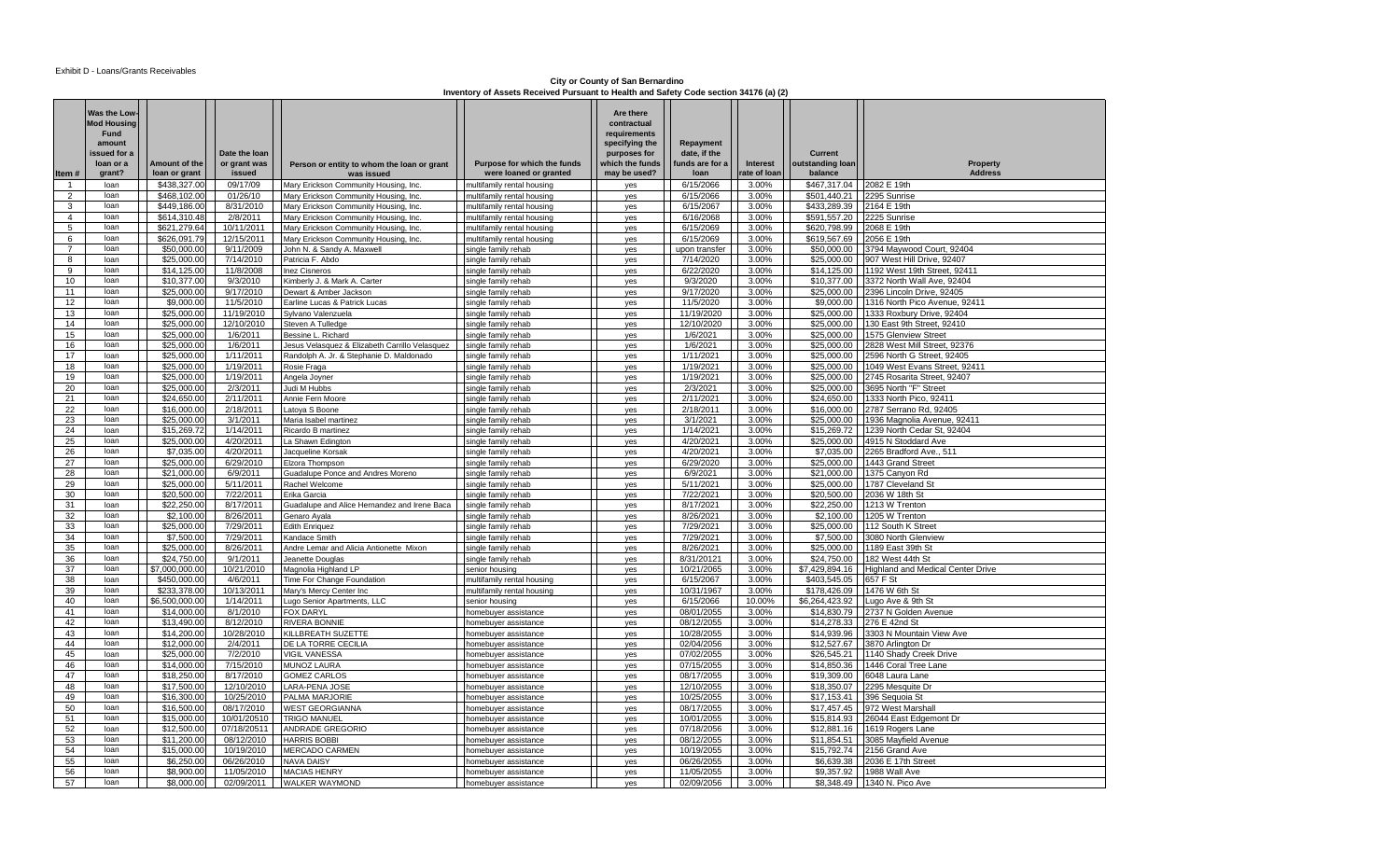| 58  | loan | \$9,000.00   | 10/05/2011 | <b>MARTINEZ MATTHEW</b>                  | homebuyer assistance             | yes | 10/05/2056 | 3.00%  | \$9,216.00   | 3156 Dumbarton Ave                                         |
|-----|------|--------------|------------|------------------------------------------|----------------------------------|-----|------------|--------|--------------|------------------------------------------------------------|
| 59  | loan | \$10,800.00  | 08/02/2010 | <b>ENCISCO LOUIS</b>                     | homebuyer assistance             | yes | 08/02/2055 | 3.00%  | \$11,440.01  | 2751 D Street                                              |
| 60  | loan | \$11,800.00  | 07/26/2010 | <b>ROUSSELL GAIL</b>                     | homebuyer assistance             | yes | 07/26/2055 | 3.00%  | \$12,506.06  | 3088 N Mayfield Avenue                                     |
| 61  | loan | \$8,700.00   | 06/07/2011 | <b>SANTIGAO MARIA</b>                    | homebuyer assistance             | yes | 06/07/2056 | 3.00%  | \$8,994.61   | 1387 N. Lugo Ave                                           |
| 62  | loan | \$11,000.00  | 03/15/2011 | <b>RUSS TAKARA</b>                       | homebuyer assistance             | yes | 03/15/2056 | 3.00%  | \$11,448.44  | 1725 North Mountain View                                   |
| 63  | loan | \$8,680.00   | 05/11/2011 | <b>WRIGHT JASON</b>                      | homebuver assistance             | yes | 05/11/2056 | 3.00%  | \$8,993.19   | 1659 Guthrie St                                            |
| 64  | loan | \$6,000.00   | 07/18/2011 | <b>SOSA ELIZABETH</b>                    | homebuyer assistance             | yes | 07/18/2056 | 3.00%  | \$6,182.96   | 957 Western Ave                                            |
| 65  | loan | \$12,500.00  | 07/01/2010 | <b>BECKWITH JUNE</b>                     | homebuyer assistance             | yes | 07/01/2055 | 3.00%  | \$12,945.89  | 585 N. Dallas Ave                                          |
| 66  | loan | \$6,300.00   | 10/31/2011 | <b>MEJIA SANTOS</b>                      | homebuver assistance             | yes | 10/31/2056 | 3.00%  | \$6,437.74   | 1107 N L St                                                |
| 67  | loan | \$16,800.00  | 07/01/2010 | <b>CUELLAR RICARDO</b>                   | homebuyer assistance             | yes | 07/01/2055 | 3.00%  | \$17,839.76  | 1138 E 38th Street                                         |
| 68  | loan | \$13,500.00  | 07/28/2010 | <b>MOLINA ERICA</b>                      | homebuyer assistance             | yes | 07/28/2055 | 3.00%  | \$14,305.56  | 1659 Dumbarton                                             |
| 69  | loan | \$6,500.00   | 03/02/2011 | <b>LEON SALVADOR</b>                     | homebuyer assistance             | yes | 03/02/2056 | 3.00%  | \$6,771.93   | 2104 E 18th St                                             |
| 70  | loan | \$8,500.00   | 07/01/2011 | <b>GAMBOA IGNACIO</b>                    | homebuyer assistance             | yes | 07/01/2056 | 3.00%  | \$8,788.53   | 1408 W 15th St                                             |
| 71  | loan | \$7,000.00   | 9/17/1996  | Jose & Maria Ahumada                     | Mortgage assistance              | yes | 8/17/2026  | 15.00% | \$7,000.00   | 340 W 23rd Street<br>San Bernardino: CA, 92401             |
| 72  | loan | \$84,000.00  | 3/10/2008  | Maria Alcantar                           | Mortgage assistance              | yes | 2/10/2028  | 3.00%  | \$84,000.00  | San Bernardino: CA, 92407<br>1094 W 59th Street            |
| 73  | loan | \$53,700.00  | 9/8/2008   | Alvarez & Millian                        | Mortgage assistance              |     | 8/8/2053   | 3.00%  | \$53,500.00  | San Bernardino: CA. 92407<br>813 W. Colima                 |
|     | loan | \$57,000.00  |            | Ronald & Anabell Arana                   |                                  | yes | 5/24/2053  | 3.00%  |              |                                                            |
| 74  |      |              | 6/24/2008  |                                          | Mortgage assistance              | yes |            |        | \$57,000.00  | 1849 W. Home Avenue<br>San Bernardino: CA, 92404           |
| 75  | loan | \$5,000.00   | 2/9/1995   | Arellano & Arellano & Millan             | Mortgage assistance              | yes | 1/9/2025   | 3.00%  | \$5,000.00   | 1869 Davidson Avenue<br>San Bernardino: CA, 92411          |
| 76  | loan | \$39,000.00  | 6/1/2009   | <b>Frances Avant</b>                     | Mortgage assistance              | yes | 5/1/2054   | 3.00%  | \$39,000.00  | 630 W. 33rd Street<br>San Bernardino: CA, 92405            |
| 77  | loan | \$16,300.00  | 1/20/2003  | Martha Baca                              | Mortgage assistance              | yes | 12/20/2012 | 3.00%  | \$15,982.06  | 2715 Sunflower Avenue<br>San Bernardino: CA, 92407         |
| 78  | loan | \$48,800.00  | 5/4/2009   | Alisha Baeza                             | Mortgage assistance              | yes | 4/4/2054   | 3.00%  | \$48,800.00  | 5494 N. Sepulveda Avenue<br>San Bernardino: CA, 92404      |
| 79  | loan | \$46,500.00  | 5/16/2008  | <b>Mary Bailey</b>                       | Mortgage assistance              | yes | 4/16/2053  | 3.00%  | \$46,500.00  | 1120 Mesa Verde Avenue<br>San Bernardino: CA, 92404        |
| 80  | loan | \$36,000.00  | 7/10/2009  | Sharonda Bailey                          | Mortgage assistance              | yes | 6/10/2054  | 3.00%  | \$36,000.00  | 2654 Belmont Avenue<br>San Bernardino: CA, 92407           |
| 81  | loan | \$5,000.00   | 7/16/1996  | Barba & Cisneros                         | Mortgage assistance              | yes | 6/16/2021  | 0.00%  | \$5,000.00   | 255 N. Allen Street<br>San Bernardino: CA, 92410           |
| 82  | loan | \$105,000.00 | 1/22/2008  | Ellias & Laila Bawardi                   | Mortgage assistance              | yes | 12/22/2027 | 3.00%  | \$105,000.00 | 6714 N Miners Court<br>San Bernardino: CA. 92404           |
| 83  | loan | \$66,000.00  | 5/8/2008   | Jonathan Baxter                          | Mortgage assistance              | yes | 4/8/2053   | 3.00%  | \$66,000.00  | 4905 Village Green Wav #B<br>San Bernardino: CA, 92407     |
| 84  | loan | \$28,000.00  | 11/4/1993  | Patricia L. Bertrand                     | Redevelopment project Area loan  | yes | 10/4/2040  | 3.00%  | \$28,000.00  | 3672 Mayfield Street<br>San Bernardino: CA, 92405          |
| 85  | loan | \$82,500.00  | 4/23/2008  | <b>Teresa Biggs</b>                      | Mortgage assistance              | yes | 3/23/2053  | 3.00%  | \$82,500.00  | 2653 W. Sunset Lane<br>San Bernardino: CA, 92407           |
| 86  | loan | \$14,615.00  | 8/20/2004  | Jose & Rosa Bolanos                      | relocation program               | yes | 7/20/2019  | 0.00%  | \$14,615.00  | 164 E Cluster St, San Bernardino, CA                       |
| 87  | loan | \$38,000.00  | 7/14/2009  | Rebecca Bonat                            | Mortgage assistance              | yes | 6/14/2054  | 3.00%  | \$38,000.00  | 3572 Acacia Avenue<br>San Bernardino: CA, 92405            |
| 88  | loan | \$36,980.00  | 3/9/2007   | Shenequa Nakea Boutte                    | Mortgage assistance              | yes | 2/9/2027   | 3.00%  | \$36,980.00  | 1400 Edgehill Road #55<br>San Bernardino: CA, 92405        |
| 89  | loan | \$44,600.00  | 4/29/2008  | Jamila Bowen                             | Mortgage assistance              | yes | 3/29/2053  | 3.00%  | \$44,600.00  | 2201 W 48th Street<br>San Bernardino: CA, 92407            |
| 90  | loan | \$59,000.00  | 1/21/2005  | Kim Braxton                              | Mortgage assistance              | yes | 12/21/2014 | 3.00%  | \$59,000.00  | 1757 N Arrowhead Avenue<br>San Bernardino: CA, 92405       |
| 91  | loan | \$30,000.00  | 3/5/2002   | Wendi D. Brody                           | single family rehab              | yes | 2/5/2032   | 3.00%  | \$30,000.00  | 4253 Sepulveda Avenue<br>San Bernardino: CA. 92404         |
| 92  | loan | \$48,000.00  | 10/13/2005 | Allie Ree Bruce                          | Mortgage assistance              | yes | 9/13/2015  | 3.00%  | \$48,000.00  | 1570 Goodlett Street<br>San Bernardino: CA, 92411          |
| 93  | loan | \$66,000.00  | 12/9/2008  | <b>Bustos &amp; Bustos</b>               |                                  |     | 11/9/2053  | 3.00%  | \$66,000.00  | 280 E 49th Street<br>San Bernardino: CA, 92404             |
|     | loan | \$87,500.00  |            |                                          | Mortgage assistance              | yes |            | 3.00%  | \$87,300.00  | 3225 Greystone Road<br>San Bernardino: CA, 92407           |
| 94  | loan |              | 11/18/2008 | Jacob & Juan Cabrera                     | Mortgage assistance              | yes | 10/18/2053 |        |              |                                                            |
| 95  |      | \$200,000.00 | 11/3/2009  | California Housing Foundation, Inc.      | Propety acquisition agreement    | yes | 11/3/2028  | 6.00%  | \$200,000.00 | 6728 N Ofelia, San Bernardino                              |
| 96  | loan | \$395,730.00 | 7/1/2006   | California Mobile Home Park Corp         | Orangewood Mobilehome Park Acq.  | yes | 1/1/2013   | 3.00%  | \$395,730.00 | Orangewood Mobilehome Park, San Bernardino, Ca             |
| 97  | loan | \$31,050.00  | 8/1/1994   | Callahan & Lynch                         | Redevelopment project Area Loans | yes | 3/1/2025   | 3.00%  | \$38,105.05  | 3595 Mountain View : San Ber                               |
| 98  | loan | \$74,100.00  | 5/1/2008   | Shane Campbell                           | Mortgage assistance              | yes | 4/1/2053   | 3.00%  | \$74,100.00  | San Bernardino: CA, 92404<br>1653 Echo Drive               |
| 99  | loan | \$30,100.00  | 1/18/2001  | Magdaleno & Romelia Carranza             | single family rehab              | yes | 12/18/2030 | 3.00%  | \$30,100.00  | 777 N. "J" Street<br>San Bernardino: CA, 92411             |
| 100 | loan | \$3,265.00   | 1/18/2001  | Magdaleno & Romeila Carranza             | single family rehab              | yes | 12/18/2030 | 3.00%  | \$3,265.00   | 777 North J Street<br>San Bernardino: CA, 92411            |
| 101 | loan | \$54,000.00  | 11/14/2006 | Jaime & Rosario Carreno                  | Mortgage assistance              | yes | 10/14/2016 | 3.00%  | \$54,000.00  | 220 E 47th Street<br>San Bernardino: CA, 92404             |
| 102 | loan | \$870,193.76 | 7/1/1995   | Casa Ramona                              | Redevelopment project Area Loans | yes | 6/1/2035   | 3.00%  | \$553,759.00 | Ramona Senior Complex Project 1524 West 7th Street : San B |
| 103 | loan | \$110,000.00 | 7/1/1995   | Casa Ramona                              | Redevelopment project Area Loans | yes | 6/1/2035   | 2.00%  | \$110,000.00 | Ramona Senior Complex Project 1524 West 7th Street : San B |
| 104 | loan | \$386,136.16 | 8/1/1996   | Casa Ramona Academy                      | Redevelopment project Area Loans | yes | 7/1/2036   | 0.00%  | \$386,136.16 | 1475 W 7th St<br>San Bernardino: CA, 92411                 |
| 105 | loan | \$8,668.45   | 4/24/1996  | Jesus & Rachel Castenada                 | Mortgage assistance              | yes | 3/24/2021  | 0.00%  | \$8,668.45   | 3194 Rockford<br>San Bernardino: CA, 00000                 |
| 106 | loan | \$62,500.00  | 2/13/2006  | Castro & Hernandez                       | Mortgage assistance              | yes | 1/13/2046  | 3.00%  | \$62,500.00  | 168 N Allen Street<br>SAn Bernardino: CA, 92401            |
| 107 | loan | \$46,970.00  | 2/13/2006  | Castro & Hernandez                       | Mortgage assistance              | yes | 1/13/2046  | 3.00%  | \$46,970.00  | 168 N Allen Street<br>SAn Bernardino: CA, 92401            |
| 108 | loan | \$44,980.00  | 6/24/2009  | Mary Anne Causey                         | Mortgage assistance              | yes | 5/24/2054  | 3.00%  | \$44,830.00  | 3448 Bond Street<br>San Bernardino: CA, 92405              |
| 109 | loan | \$44,000.00  | 1/19/2005  | Albino & Theresa Chavez                  | Mortgage assistance              | yes | 12/19/2014 | 3.00%  | \$44,000.00  | 3024 N Mt. View Avenue<br>San Bernardino: CA, 92405        |
| 110 | loan | \$95,100.00  | 6/25/2008  | <b>Yvette Chavez</b>                     | Mortgage assistance              | yes | 5/25/2053  | 3.00%  | \$95,100.00  | 467 W. Aries Lane<br>San Bernardino: CA, 92407             |
| 111 | loan | \$20,000.00  | 4/2/2010   | Christina Marie O'Neill                  | Homebuyer assistance             | yes | 3/2/2055   | 3.00%  | \$20,000.00  | 2300 Lincoln Drive<br>San Bernardino: CA, 92405            |
| 112 | loan | \$7,200.00   | 9/23/1998  | Carlton & Pat Clark                      | Mortgage assistance              | yes | 8/23/2028  | 0.00%  | \$7,200.00   | 2645 White Pine Ave<br>San Bernardino: CA, 00000           |
| 113 | loan | \$28,400.00  | 9/10/2008  | Wayne & Rebecca Cliburn                  | Mortgage assistance              | yes | 8/10/2053  | 3.00%  | \$28,400.00  | 1205 E. 36th Street<br>San Bernardino: CA, 92404           |
|     | loan | \$32,000.00  |            |                                          |                                  |     |            | 3.00%  | \$32,000.00  |                                                            |
| 114 |      |              | 1/8/2009   | <b>Elizabeth Contreras</b>               | Mortgage assistance              | yes | 12/8/2053  |        |              | 1905 W. Poplar Street<br>San Bernardino: CA, 92410         |
| 115 | loan | \$60,000.00  |            | 1/23/2007   Martin & Christina Contreras | Mortgage assistance              | yes | 12/23/2051 | 3.00%  |              | \$60,000.00   4983 N F Street<br>San Bernardino: CA, 92407 |
| 116 | loan | \$66,200.00  | 4/11/2006  | Santos & Ramona Cordova                  | Mortgage assistance              | yes | 3/11/2051  | 3.00%  | \$66,200.00  | 1524 Indian Trail<br>San Bernardino: CA, 92407             |
| 117 | loan | \$45,400.00  | 3/31/2005  | Uriel Cordova                            | Mortgage assistance              | yes | 2/31/2015  | 3.00%  | \$45,400.00  | 3675 N Mt. View Avenue<br>San Bernardino: CA, 92405        |
| 118 | loan | \$3,200.00   | 4/10/1996  | Erik & Alma Corona                       | Mortgage assistance              | yes | 3/10/2021  | 0.00%  | \$3,200.00   | 3147 Mary Ann Lane<br>San Bernardino: CA, 00000            |
| 119 | loan | \$76,570.00  | 11/30/2007 | Robert & Michelle Cowling                | Mortgage assistance              | yes | 10/30/2027 | 3.00%  | \$76,570.00  | 2635 Via San Miguel<br>San Bernardino: CA, 92410           |
| 120 | loan | \$81,000.00  | 2/25/2008  | Carla Cucinella                          | Mortgage assistance              | yes | 1/25/2053  | 3.00%  | \$81,000.00  | 104 E 48th Street<br>San Bernardino: CA, 92404             |
| 121 | loan | \$104,970.00 | 9/20/2007  | Robert & Veronica Cuencas                | Mortgage assistance              | yes | 8/20/2052  | 3.00%  | \$104,970.00 | 215 E 5th Street<br>San Bernardino: CA, 92410              |
| 122 | loan | \$51,000.00  | 8/21/2006  | Jennifer Nicole Davis                    | Mortgage assistance              | yes | 7/21/2051  | 3.00%  | \$51,000.00  | San Bernardino: CA, 92404<br>2173 Basswood Court, #34      |
| 123 | loan | \$65,000.00  | 8/31/2009  | Kimberly Sue & Mark Dawson               | Mortgage assistance              | yes | 7/31/2054  | 3.00%  | \$65,000.00  | 6678 Steven Way<br>San Bernardino: CA, 92407               |
| 124 | loan | \$7,200.00   | 3/10/1999  | Shawn Day                                | Mortgage assistance              | yes | 2/10/2029  | 0.00%  | \$7,200.00   | 2669 White Pine Road<br>San Bernardino: CA, 00000          |
| 125 | loan | \$62,300.00  | 12/15/2006 | Margot Del Rio                           | Mortgage assistance              | yes | 11/15/2051 | 3.00%  | \$62,300.00  | 192 E King Street<br>San Bernardino: CA, 92401             |
|     |      |              |            |                                          |                                  |     |            |        |              |                                                            |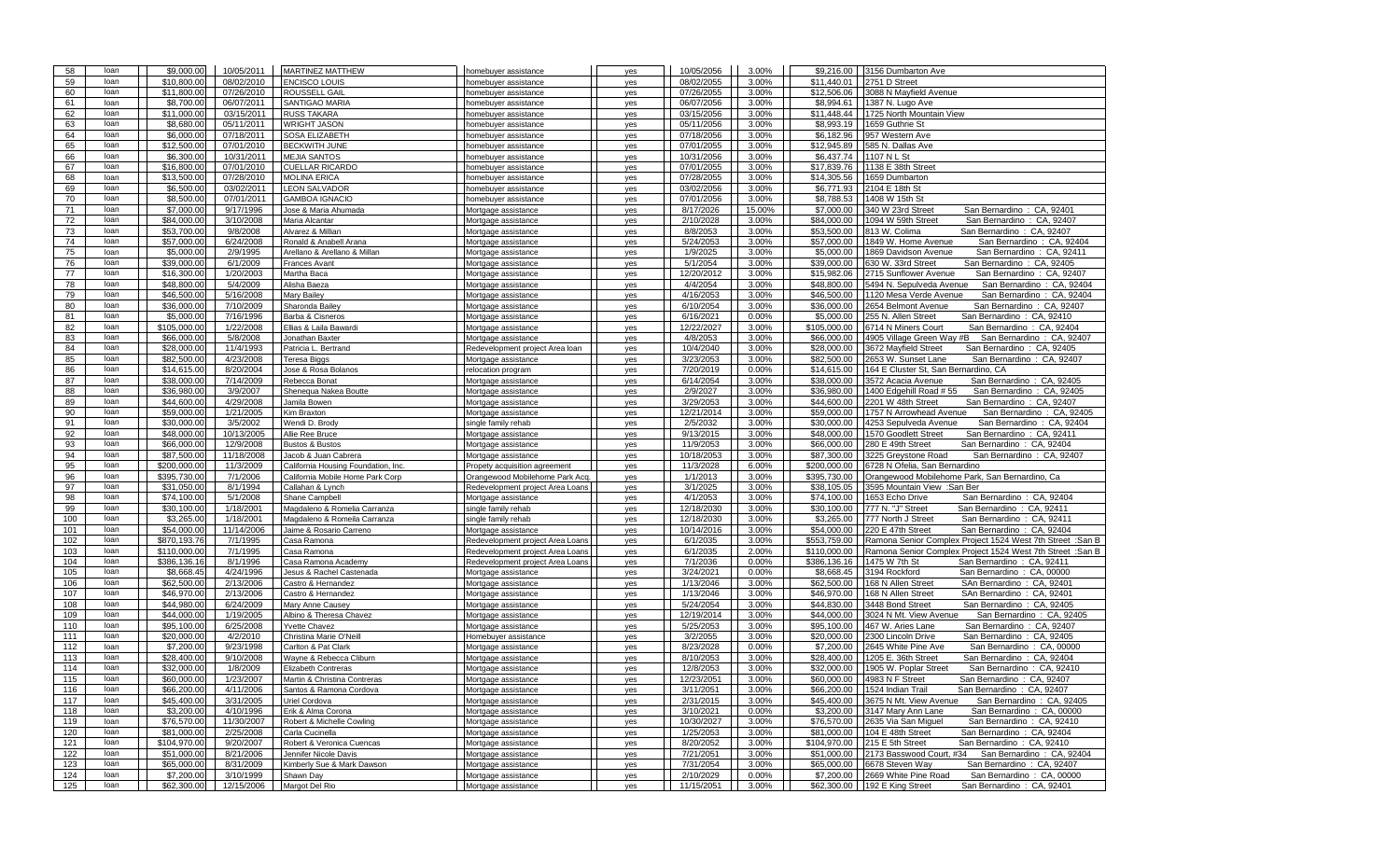| 126        | loan         | \$54,070.00                 | 12/15/2006           | Margot Del Rio                                             | Mortgage assistance                                     | yes        | 11/15/2051           | 3.00%          | \$54,070.00               | 192 E King Street<br>San Bernardino: CA, 92401                                          |
|------------|--------------|-----------------------------|----------------------|------------------------------------------------------------|---------------------------------------------------------|------------|----------------------|----------------|---------------------------|-----------------------------------------------------------------------------------------|
| 127        | loan         | \$37,000.00                 | 2/18/2009            | <b>Christine Demelo</b>                                    | Mortgage assistance                                     | yes        | 1/18/2054            | 3.00%          | \$37,000.00               | 384 W. Hill Drive<br>San Bernardino: CA, 92407                                          |
| 128        | loan         | \$65,000.00                 | 12/10/2007           | Doueiri & Van Proyen                                       | Mortgage assistance                                     | yes        | 12/10/2017           | 3.00%          | \$65,000.00               | 5904 Robin Road<br>San Bernardino: CA, 92407                                            |
| 129        | loan         | \$48,000.00                 | 11/20/2007           | Jonathan & Tamra Drake                                     | Mortgage assistance                                     |            | 10/20/2052           | 3.00%          | \$48,000.00               | 365 E 40th Street<br>San Bernardino: CA, 92404                                          |
|            |              |                             |                      |                                                            |                                                         | yes        |                      |                |                           |                                                                                         |
| 130        | loan         | \$25,000.00                 | 10/31/2009           | Duong & Pham                                               | Mortgage assistance                                     | yes        | 9/31/2054            | 3.00%          | \$25,000.00               | 1411 Lynwood Way<br>San Bernardino: CA, 92346                                           |
| 131        | loan         | \$113,670.00                | 6/19/2008            | Darryl & Amie Duplissis                                    | Mortgage assistance                                     | yes        | 5/19/2053            | 3.00%          | \$113,670.00              | 3224 Greystone Road<br>San Bernardino: CA, 92407                                        |
| 132        | loan         | \$67,500.00                 | 12/3/2008            | Miquel & Elizabeth Duran                                   | Mortgage assistance                                     | yes        | 11/3/2053            | 3.00%          | \$67,500.00               | 263 49th Street<br>San Bernardino: CA, 92404                                            |
| 133        | loan         | \$61,800,00                 | 6/13/2005            | George & Ninfa Effort                                      | Mortgage assistance                                     | yes        | 5/13/2015            | 3.00%          | \$61,800.00               | 2457 ChristineSt<br>San Bernardino: CA, 92407                                           |
| 134        | loan         | \$37,000.00                 | 4/21/2009            | Anabel Escamilla                                           | Mortgage assistance                                     | yes        | 3/21/2054            | 3.00%          | \$37,000.00               | 6434 Churchill Street<br>San Bernardino: CA, 92407                                      |
| 135        | loan         | \$28,000.00                 | 1/29/2009            | Bernardino & Elidia Esparza                                | Mortgage assistance                                     | yes        | 12/29/2053           | 3.00%          | \$28,000.00               | 1166 E 25th Street<br>San Bernardino: CA, 92404                                         |
| 136        | loan         | \$62,500.00                 | 7/18/2006            | Armando Espinoza                                           | Mortgage assistance                                     | yes        | 6/18/2051            | 3.00%          | \$62,500.00               | 155 E 2nd Street<br>San Bernardino: CA, 92408                                           |
| 137        | loan         | \$37,900.00                 | 7/18/2006            | Armando Espinoza                                           | Mortgage assistance                                     | yes        | 6/18/2051            | 3.00%          | \$37,900.00               | 155 E 2nd Street<br>San Bernardino: CA, 92408                                           |
| 138        | loan         | \$49,800.00                 | 12/2/2009            | Daniel Espinoza                                            | Mortgage assistance                                     | yes        | 11/2/2054            | 3.00%          | \$49,800.00               | 1427 Lynwood Way<br>San Bernardino: CA, 92346                                           |
| 139        | loan         | \$70,780.00                 | 11/8/2007            | April Estrada                                              |                                                         |            | 10/8/2027            | 3.00%          | \$70,780.00               | 151 E 2nd Street<br>San Bernardino: CA, 92410                                           |
|            |              |                             |                      |                                                            | Mortgage assistance                                     | yes        |                      |                |                           |                                                                                         |
| 140        | loan         | \$97,500.00                 | 9/26/2008            | David Estrada                                              | Mortgage assistance                                     | yes        | 8/26/2053            | 3.00%          | \$97,500.00               | 150 E Third Street<br>San Bernardino: CA, 92410                                         |
| 141        | loan         | \$10,500.00                 | 6/30/2001            | <b>Billie Evans</b>                                        | Mortgage assistance                                     | yes        | 5/30/2031            | 3.00%          | \$10,500.00               | 2361 Belle Street<br>San Bernardino: CA, 00000                                          |
| 142        | loan         | \$7,900.00                  | 4/1/2011             | Fernando McGregor                                          | Demolition Fee Payment Plan                             | yes        | 3/1/2013             | 0.00%          | \$2.962.45                | 647 Independence St, San Bernardino, CA                                                 |
| 143        | loan         | \$41,600.00                 | 10/1/2008            | <b>Christine Ferraris</b>                                  | Mortgage assistance                                     | yes        | 10/1/2008            | 3.00%          | \$41,600.00               | 579 E 40th Street<br>San Bernardino: CA, 92404                                          |
| 144        | loan         | \$11,500.00                 | 5/13/1998            | Victor Luis Perez Fierro                                   | Mortgage assistance                                     | yes        | 4/13/2028            | 0.00%          | \$11,500.00               | 188 E. Rialto Street<br>San Bernardino: CA, 92402                                       |
| 145        | loan         | \$70,500.00                 | 4/1/2008             | Daisy Figueroa                                             | Mortgage assistance                                     | yes        | 3/1/2028             | 3.00%          | \$70,500.00               | 5585 Aster Street<br>San Bernardino: CA, 92407                                          |
| 146        | loan         | \$500,000.00                | 12/1/1996            | <b>Finance Department</b>                                  | Redevelopment project Area Loans                        | yes        | 11/1/2021            | 6.00%          | \$148,456.58              | City Of San Bernardino<br>300 North D Street : San Ber                                  |
| 147        | loan         | \$32,600.00                 | 10/15/2008           | Dalton & Annie Ford                                        | Mortgage assistance                                     | yes        | 9/15/2053            | 3.00%          | \$32,600.00               | 295 E 34th Street<br>San Bernardino: CA, 92404                                          |
| 148        | loan         | \$22,000.00                 | 1/7/2010             | Fraley & Doty                                              | Mortgage assistance                                     | yes        | 12/7/2054            | 3.00%          | \$22,000.00               | 6139 North Linda Lane<br>San Bernardino: CA, 92407                                      |
| 149        | loan         | \$3,271.00                  | 6/30/1996            |                                                            |                                                         |            | 5/30/2021            | 0.00%          | \$3,271.00                | San Bernardino: CA, 92405                                                               |
|            |              |                             |                      | David Salas Franco                                         | Mortgage assistance                                     | yes        |                      |                |                           | 3026 Newport Avenue                                                                     |
| 150        | loan         | \$47,980.00                 | 7/10/2007            | Catherine Fraser                                           | Mortgage assistance                                     | yes        | 6/10/2052            | 3.00%          | \$47,980.00               | 1265 Kendall Drive #2012<br>San Bernardino: CA, 92407                                   |
| 151        | loan         | \$37,000.00                 | 3/27/2009            | <b>Tina Fugitt</b>                                         | Mortgage assistance                                     | yes        | 2/27/2054            | 3.00%          | \$37,000.00               | 2439 Valencia Avenue<br>San Bernardino: CA, 92404                                       |
| 152        | loan         | \$6,500.00                  | 11/25/1996           | Gamboa, Gamboa & Gamboa                                    | Mortgage assistance                                     | yes        | 10/25/2026           | 0.00%          | \$6,500.00                | 1104 W. 56th Street<br>San Bernardino: CA, 92401                                        |
| 153        | loan         | \$35,000.00                 | 7/2/2009             | Garcia & Lopez                                             | Mortgage assistance                                     | yes        | 6/2/2054             | 3.00%          | \$35,000.00               | 5404 Aster Street<br>San Bernardino: CA, 92407                                          |
| 154        | loan         | \$35,580.00                 | 3/17/2009            | Dameek J. Garcia                                           | Mortgage assistance                                     | yes        | 2/17/2054            | 3.00%          | \$35,580.00               | 2823 Fremontia Drive<br>San Bernardino: CA, 92404                                       |
| 155        | loan         | \$26,000.00                 | 2/5/2009             | Hector Garcia                                              | Mortgage assistance                                     | yes        | 1/5/2054             | 3.00%          | \$26,000.00               | 2812 Acacia Avenue<br>San Bernardino: CA, 92405                                         |
| 156        | loan         | \$53,998.00                 | 7/22/2009            | Hector & Kenia Garcia                                      | Mortgage assistance                                     | yes        | 6/22/2054            | 3.00%          | \$53,998.00               | 1545 Lynwood Way<br>San Bernardino: CA, 92346                                           |
| 157        | loan         | \$35,380.00                 | 3/31/2009            | Jennifer Garcia                                            | Mortgage assistance                                     | yes        | 2/31/2054            | 3.00%          | \$35,380.00               | 5185 Humbolt Avenue<br>San Bernardino: CA, 92407                                        |
| 158        | loan         | \$105,000.00                | 6/24/2008            | Moises & Amber Garcia                                      | Mortgage assistance                                     |            | 5/24/2053            | 3.00%          | \$105,000.00              | 6891 N Palm Avenue<br>SAn Bernardino: CA, 92407                                         |
|            |              |                             |                      |                                                            |                                                         | yes        |                      |                |                           |                                                                                         |
| 159        | loan         | \$16,000.00                 | 6/9/2010             | Garcia, Priscilla                                          | Iomebuyer assistance                                    | yes        | 5/9/2055             | 3.00%          | \$16,000.00               | 124 & 126 E. 3rd Street<br>Meadowbrook Park Lofts : San                                 |
| 160        | loan         | \$30,583.00                 | 3/20/2001            | David R. Garcilazo                                         | single family rehab                                     | yes        | 2/20/2031            | 3.00%          | \$30,583.00               | 948 N. Herrington Avenue<br>San Bernardino: CA, 92411                                   |
| 161        | loan         | \$52,900.00                 | 7/28/2006            | Vicki Gilbert                                              | Mortgage assistance                                     | yes        | 6/28/2051            | 3.00%          | \$52,900.00               | 1460 Kendall Drive, #6<br>San Bernardino: CA, 92407                                     |
| 162        | loan         | \$49,000.00                 | 2/17/2006            | Glass & Okino                                              | Mortgage assistance                                     | yes        | 2/17/2006            | 3.00%          | \$49,000.00               | San Bernardino: CA, 92404<br>227 E 42nd Street                                          |
| 163        | loan         | \$21,000.00                 | 11/6/2008            | Carrol & Sharon Goacher                                    | Mortgage assistance                                     | yes        | 10/6/2053            | 3.00%          | \$21,000.00               | 279 E48th Street<br>San Bernardino: CA, 92404                                           |
| 164        | loan         | \$35,600.00                 | 2/13/2009            | <b>Shelly Golec</b>                                        | Mortgage assistance                                     | yes        | 1/13/2054            | 3.00%          | \$35,600.00               | 6214 N. Walnut Avenue<br>San Bernardino: CA, 92407                                      |
| 165        | loan         | \$43,400.00                 | 11/1/2007            | Gomez & Medina                                             | Mortgage assistance                                     | yes        | 10/1/2027            | 3.00%          | \$43,400.00               | 305 S Burney Street<br>San Bernardino: CA, 92376                                        |
| 166        | loan         | \$65,980.00                 | 10/18/2006           | Michael & Valerie Gomez                                    | Mortgage assistance                                     |            |                      |                |                           |                                                                                         |
| 167        | loan         | \$5,000.00                  |                      |                                                            |                                                         |            |                      |                |                           |                                                                                         |
| 168        | loan         |                             |                      |                                                            |                                                         | yes        | 9/18/2016            | 3.00%          | \$65,980.00               | 3455 N. Arrowhead Avenue<br>San Bernardino: CA, 92405                                   |
| 169        |              |                             | 5/6/1996             | Roberto & Margarita Gomez                                  | Mortgage assistance                                     | yes        | 4/6/2021             | 0.00%          | \$5,000.00                | 1254 West Vine Street<br>San Bernardino: CA, 00000                                      |
|            |              | \$108,810.00                | 4/3/2008             | Antonio & Esmeralda Gomez-Bejar                            | Mortgage assistance                                     | yes        | 3/3/2053             | 3.00%          | \$108,810.00              | 161 E 2nd Street<br>San Bernardino: CA, 92408                                           |
| 170        | loan         | \$2,500.00                  | 6/3/1996             | <b>Jose Gonzales</b>                                       | Mortgage assistance                                     | yes        | 5/3/2026             | 3.00%          | \$2,500.00                | 1774 Genevieve Street<br>San Bernardino: CA, 00000                                      |
|            | loan         | \$93,000.00                 | 5/23/2008            | Erik Gonzalez                                              | Mortgage assistance                                     | yes        | 4/23/2053            | 3.00%          | \$93,000.00               | 2619 W. Via San Miquel<br>San Bernardino: CA, 92410                                     |
| 171        | loan         | \$34,000.00                 | 12/17/2008           | George Gonzalez                                            | Mortgage assistance                                     | yes        | 11/17/2053           | 3.00%          | \$34,000.00               | 594 S. Marvin Drive<br>San Bernardino: CA, 92410                                        |
| 172        | loan         | \$13,800.00                 | 1/5/2010             | George Gonzalez                                            | Mortgage assistance                                     | yes        | 12/5/2054            | 3.00%          | \$13,800.00               | 2604 La Veta Street<br>San Bernardino: CA, 92404                                        |
| 173        | loan         | \$59,980.00                 | 12/24/2007           | Jose Sevilla Gonzalez                                      | Mortgage assistance                                     | yes        | 11/24/2027           | 3.00%          | \$59,980.00               | 631 W 49th Street<br>San Bernardino: CA, 92407                                          |
| 174        | loan         | \$62,500.00                 | 2/13/2006            | Ricardo & Mariana Gonzalez                                 | Mortgage assistance                                     | yes        | 1/13/2051            | 3.00%          | \$62,500.00               | 174 N Allen Street<br>San Bernardino: CA, 92401                                         |
| 175        | loan         | \$42,315.00                 | 2/13/2006            | Ricardo & Mariana Gonzalez                                 | Mortgage assistance                                     | yes        | 1/13/2051            | 3.00%          | \$42,315.00               | 174 N Allen Street<br>San Bernardino: CA, 92401                                         |
| 176        | loan         | \$14,290.00                 | 1/22/2004            | Ruben & Jennifer Gonzalez                                  |                                                         |            | 12/22/2013           | 3.00%          | \$14,290.00               | 2939 Sepulveda Avenue<br>SAn Bernardino: CA, 92404                                      |
|            | loan         |                             |                      |                                                            | Mortgage assistance                                     | yes        |                      |                |                           |                                                                                         |
| 177        |              | \$92,400.00                 | 4/16/2008            | Gerardo Guadarrama                                         | Mortgage assistance                                     | yes        | 3/16/2053            | 3.00%          | \$92,400.00               | 2468 W. Cleveland Street<br>San Bernardino: CA, 92410                                   |
| 178        | loan         | \$14,900.00                 | 4/2/2009             | Katie & Ramon Gutierrez                                    | Mortgage assistance                                     | yes        | 3/2/2054             | 3.00%          | \$14,900.00               | 559 S. Marvin Drive<br>San Bernardino: CA, 92410                                        |
| 179        | loan         | \$33,000.00                 | 3/26/1994            | Ronald & Christine Gutierrez                               | Redevelopment project Area Loans                        | yes        | 1/26/2026            | 3.00%          | \$39,940.37               | 3097 North I Street<br>San Bernardino: CA, 92405                                        |
| 180        | loan         | \$14,800.00                 | 1/28/2003            | Tamara Halterman                                           | Mortgage assistance                                     | yes        | 12/28/2012           | 3.00%          | \$14,800.00               | 3795 Camellia Drive<br>San Bernardino: CA, 92404                                        |
| 181        | loan         | \$40,000.00                 | 10/12/1993           | Anna Lucille Harris                                        | Redevelopment project Area Loans                        | yes        | 11/12/2030           | 3.00%          | \$40,000.00               | 1595 West Union Street<br>San Bernardino: CA, 92411                                     |
| 182        | loan         | \$16,300.00                 | 9/16/2003            | Wendy Lynn Harrison                                        | Mortgage assistance                                     | yes        | 8/16/2013            | 3.00%          | \$16,300.00               | 3327 Belle Street<br>San Bernardino: CA, 92404                                          |
| 183        | loan         | \$58,800.00                 | 6/23/2008            | David & Vennecia Hazward                                   | Mortgage assistance                                     | yes        | 5/23/2053            | 3.00%          | \$58,800.00               | 6560 Steven Way<br>San Bernardino: CA, 92407                                            |
| 184        | loan         | \$35,000.00                 | 11/3/2008            | Hernandez & Borbon                                         | Mortgage assistance                                     | yes        | 10/3/2053            | 3.00%          |                           | \$35,000.00   5159 Lakewood Drive<br>San Bernardino: CA, 92407                          |
| 185        | loan         | \$62,000.00                 | 7/27/2007            | Alex & Sherry Hernandez                                    | Mortgage assistance                                     | yes        | 6/27/2052            | 3.00%          |                           | \$62,000.00 5234 N H Street<br>San Bernardino: CA, 92407                                |
| 186        | loan         | \$13,000.00                 | 11/2/2009            | David Hernandez                                            | Mortgage assistance                                     | yes        | 10/2/2054            | 3.00%          |                           | \$11,556.92 2731 Duffy ST<br>San Bernardino: CA, 92410                                  |
|            | loan         |                             |                      | Juan & Maria Hernandez                                     |                                                         |            |                      |                |                           |                                                                                         |
| 187        |              | \$67,770.00                 | 6/19/2008            |                                                            | Mortgage assistance                                     | yes        | 5/19/2053            | 3.00%          |                           | \$64,113.05 2667 Irvington Avenue<br>San Bernardino: CA, 92407                          |
| 188        | loan         | \$45,000.00                 | 12/2/2008            | Rogelio & Monica Hernandez                                 | Mortgage assistance                                     | yes        | 11/2/2053            | 3.00%          |                           | \$45,000.00 3895 Camellia Drive<br>San Bernardino: CA, 94040                            |
| 189        | loan         | \$9,917.14                  | 10/18/1996           | Alfonso Herrera                                            | Mortgage assistance                                     | yes        | 9/18/2026            | 0.00%          |                           | \$9,917.14 132 W. Victoria Street<br>San Bernardino: CA, 00000                          |
| 190        | loan         | \$1,394,194.00              | 7/1/1995             | Highland Lutheran Senior Housing                           | Redevelopment project Area Loans                        | yes        | 6/1/2035             | 3.00%          | \$1,394,194.00 201 N E St | San Bernardino: CA, 92401                                                               |
| 191        | loan         | \$100,000.00                | 7/1/1995             | Highland Lutheran Senior Housing                           | Redevelopment project Area Loans                        | yes        | 6/1/2035             | 2.00%          | \$100,000.00 201 N E St   | San Bernardino: CA, 92401                                                               |
| 192<br>193 | loan<br>loan | \$351,557.99<br>\$14,932.50 | 7/1/1995<br>5/8/1995 | Highland Lutheran Senior Housing<br>Fredrick & Minnie Hill | Redevelopment project Area Loans<br>Mortgage assistance | yes<br>yes | 6/1/2035<br>4/8/2020 | 0.00%<br>5.00% | \$351,557.99 201 N E St   | San Bernardino: CA, 92401<br>\$14,932.50   1728 Susie lane<br>San Bernardino: CA, 92411 |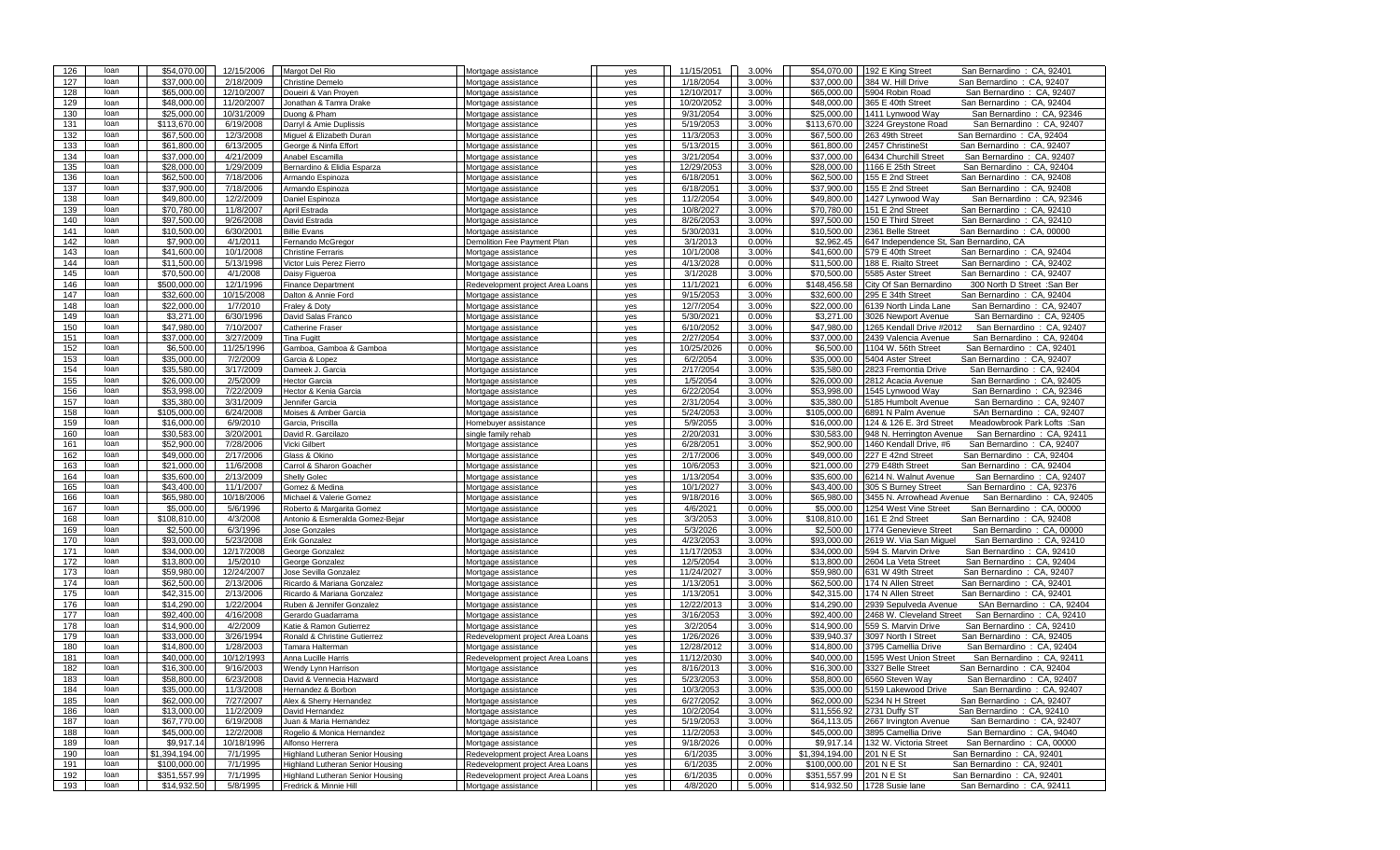| 194 | loan | \$61,000.00             | 3/15/2007  | Hinojosa & Borbon            | Mortgage assistance                                       | ves | 2/15/2052  | 3.00%  | \$61,000.00  | 1579 W. Morningside Drive<br>San Bernardino: CA, 92407  |
|-----|------|-------------------------|------------|------------------------------|-----------------------------------------------------------|-----|------------|--------|--------------|---------------------------------------------------------|
| 195 | loan | \$24,070.00             | 12/4/2008  | Natalie Hoody                | Mortgage assistance                                       | yes | 11/4/2053  | 3.00%  | \$23,130.21  | 535 W. 28th Street<br>San Bernardino: CA, 92405         |
| 196 | loan | \$62,000.00             | 1/12/2007  | David & Elisa Hynes          | Mortgage assistance                                       | yes | 12/12/2016 | 3.00%  | \$62,000.00  | 3909 Modesto Drive<br>San Bernardino: CA, 92404         |
| 197 | loan | \$6,400.00              | 8/20/1998  | Attila & Maria Iklady        | Mortgage assistance                                       | yes | 7/20/2028  | 0.00%  | \$6,400.00   | 526 Dallas Avenue<br>San Bernardino: CA, 00000          |
| 198 | loan | \$49,199.00             | 3/10/2008  | Robin Jamison                | NRP-Owner Occupied Residential Loa                        | yes | 2/10/2038  | 3.00%  | \$49,199.00  | San Bernardino: CA, 92407<br>657 W. Sequoia Street      |
| 199 | loan | \$16,500.00             | 11/17/2009 | Jarvis & Brooks              | Mortgage assistance                                       | ves | 10/17/2054 | 3.00%  | \$16,500.00  | 249 E 34th Street<br>San Bernardino: CA, 92404          |
| 200 | loan | \$9,251.00              | 8/13/1996  | Veronica & Gine Jimenez      | Mortgage assistance                                       | yes | 7/13/2026  | 0.00%  | \$9,251.00   | 3119 Genevieve Street<br>San Bernardino: CA, 92401      |
| 201 | loan | \$3,000.00              | 4/9/1997   | Charles & Joy Jones          | Mortgage assistance                                       | yes | 3/9/2027   | 0.00%  | \$3,000.00   | 1764 Turrill Avenue<br>San Bernardino: CA, 00000        |
| 202 | loan | \$49,000.00             | 8/14/2009  | Steven & April Jones         | Mortgage assistance                                       | yes | 7/14/2054  | 3.00%  | \$49,000.00  | 1083 W 57th Street<br>San Bernardino: CA, 92407         |
| 203 | loan | \$62,000.00             | 9/6/2006   | Juarez & Roldan              | Mortgage assistance                                       | yes | 8/6/2016   | 3.00%  | \$62,000.00  | 2321 E 18th Street<br>San Bernardino: CA, 92404         |
| 204 | loan | \$8.328.07              | 12/1/1995  | Kewo & Palit                 | Mortgage assistance                                       | ves | 11/1/2025  | 0.00%  | \$8.328.07   | 1795 S Elm Ave<br>San Bernardino:<br>CA. 00000          |
| 205 | loan | \$44,330.00             | 12/14/2004 | Noor & Nayer Khan            | Mortgage assistance                                       | yes | 11/14/2014 | 3.00%  | \$43,424.76  | 597 E 19th Street<br>San Bernardino: CA, 92404          |
| 206 | loan | \$8,229.30              | 12/1/1995  | Natalie Knight               | Mortgage assistance                                       | yes | 11/1/2025  | 0.00%  | \$8,229,30   | 1704 S Elm Avenue<br>San Bernardino<br>CA, 00000        |
| 207 | loan | \$44,400.00             | 6/8/2005   | Sylvia Kong                  | Mortgage assistance                                       | yes | 5/8/2015   | 3.00%  | \$44,400.00  | 1243 Roxbury Drive<br>San Bernardino: CA, 92404         |
| 208 | loan | \$91,500.00             | 12/13/2007 | Martin & Lizet Kusch         | Mortgage assistance                                       | yes | 11/13/2052 | 3.00%  | \$91,500.00  | 6116 Norma Lane<br>San Bernardino: CA, 92407            |
| 209 | loan | \$2,379.00              | 12/15/2000 | Marlene LaMadrid             | Redevelopment project Area Loans                          | yes | 11/15/2030 | 3.00%  | \$2,379.00   | 1830 Wallace Court<br>San Bernardino: CA, 92408         |
| 210 | loan | \$84,000.00             | 11/14/2008 | Amanda Josefina Laguna       | Mortgage assistance                                       | yes | 10/14/2053 | 3.00%  | \$83,800.00  | 3945 Dwight Way<br>San Bernardino: CA, 92404            |
| 211 | loan | \$9,754.02              | 12/1/1995  | Langingi, Sumual & Pattikawa | Mortgage assistance                                       | yes | 11/1/2025  | 15.00% | \$9,754.02   | 1758 S Elm Avenue<br>CA. 00000<br>San Bernardino:       |
| 212 | loan | \$44,580.00             | 9/22/2007  | Israel & Martha Lara         | Mortgage assistance                                       | yes | 8/22/2052  | 3.00%  | \$44,580.00  | 3535 N Mt. View Avenue<br>San Bernardino: CA, 92405     |
| 213 | loan | \$55,000.00             | 11/17/2008 | James & Julie Lasby          | Mortgage assistance                                       | yes | 10/17/2053 | 3.00%  | \$55,000.00  | San Bernardino: CA, 92405<br>2769 N Pershing Avenue     |
| 214 | loan | \$11,500.00             | 8/12/1996  | Lascano, Lozano & Vicencia   | Mortgage assistance                                       | yes | 7/12/2026  | 11.00% | \$11,500.00  | 1496 W 6th Street<br>San Bernardino: CA, 00000          |
| 215 | loan | \$35,200.00             | 3/3/2009   | Kari Anne Leslie             | Mortgage assistance                                       | ves | 2/3/2054   | 3.00%  | \$35,200.00  | 1968 Clemson Street<br>San Bernardino: CA, 92407        |
| 216 | loan | \$50,980.00             | 1/12/2005  | <b>Billie Lewis</b>          | Mortgage assistance                                       | yes | 12/12/2014 | 3.00%  | \$50,657.30  | 1354 Alto Court<br>San Bernardino: CA, 92404            |
| 217 | loan | \$5,600.00              | 12/23/1996 | Marcella Lewis               | Mortgage assistance                                       | yes | 11/23/2026 | 0.00%  | \$5,600.00   | 5051 N F Street<br>San Bernardino: CA, 92408            |
| 218 | loan | \$51,800.00             | 7/22/2009  | Lopez & Gonzalez             | Mortgage assistance                                       | yes | 6/22/2054  | 3.00%  | \$51,800.00  | 1473 Lynwood Way<br>San Bernardino: CA, 92346           |
| 219 | loan | \$36,000.00             | 8/28/2009  | Virginia Lopez               | Mortgage assistance                                       | yes | 7/28/2054  | 3.00%  | \$36,000.00  | 1609 W. Fullerton Rd.<br>San Bernardino: CA, 92407      |
| 220 | loan | \$27,900.00             | 3/25/2009  | Sheila & Serafin Luistro     | Mortgage assistance                                       | yes | 2/25/2054  | 3.00%  | \$27,900.00  | 512 S K Street<br>San Bernardino: CA, 92410             |
| 221 | loan | \$38,000.00             | 7/20/2004  | Jose & Angelica Luna         | Mortgage assistance                                       | yes | 6/20/2014  | 3.00%  | \$38,000.00  | San Bernardino: CA, 92404<br>241 Larkspur Drive         |
| 222 | loan | \$23,000.00             | 12/9/2008  | Marcos Luna                  | Mortgage assistance                                       | yes | 11/9/2053  | 3.00%  | \$23,000.00  | 3017 N Pico Avenue<br>San Bernardino:<br>CA, 92405      |
| 223 | loan | \$62,300.00             | 7/21/2006  | Sergio Luna                  | Mortgage assistance                                       | yes | 6/21/2051  | 3.00%  | \$62,300.00  | 199 E King Street<br>San Bernardino: CA, 92408          |
| 224 | loan | \$37,880.00             | 7/21/2006  | Sergio Luna                  | Mortgage assistance                                       | yes | 6/21/2051  | 3.00%  | \$37,880.00  | 199 E King Street<br>San Bernardino: CA, 92408          |
| 225 | loan | \$60,000.00             | 9/28/2009  | Duane & Velda Magee          | Mortgage assistance                                       | yes | 8/28/2054  | 3.00%  | \$60,000.00  | 3205 Greystone Road<br>San Bernardino: CA, 92407        |
| 226 | loan | \$50,000.00             | 2/14/2008  | Danielle Martin              | Mortgage assistance                                       | yes | 1/14/2028  | 3.00%  | \$50,000.00  | San Bernardino: CA, 92407<br>5294 N H Street            |
| 227 | loan | \$74,700.00             | 5/5/2009   | <b>Eric Martin</b>           | Mortgage assistance                                       | yes | 4/5/2054   | 3.00%  | \$74,700.00  | 1517 Lynwood Way<br>San Bernardino: CA, 92346           |
|     |      |                         |            |                              |                                                           |     |            |        |              |                                                         |
| 228 | loan | \$20,000.00             | 3/8/1994   | Tommie & Addie Martin        | Redevelopment project Area Loans                          | yes | 2/8/2015   | 0.00%  | \$5,973.64   | 2815 Gardena St, San Bernardino, CA                     |
| 229 | loan | \$38,100.00             | 4/8/1994   | Tommie & Addie Martin        | Redevelopment project Area Loans                          | yes | 3/8/2014   | 3.00%  | \$38,100.00  | 2815 Gardena St, San Bernardino, CA                     |
| 230 | loan | \$12,500.00             | 11/15/1993 | Helen Martinez               | Redevelopment project Area Loans                          | yes | 8/15/2013  | 5.00%  | \$1.325.77   | 619 Garner Avenue<br>San Bernardino: CA, 92411          |
| 231 | loan | \$8,717.00              | 5/22/1996  | Ben & Anneke Masela          | Mortgage assistance                                       | yes | 4/22/2021  | 0.00%  | \$8,717.00   | San Bernardino: CA, 92401<br>1478 Coral Tree Lane       |
| 232 | loan | \$51,000.00             | 11/7/2007  | <b>Ricky McKenzie</b>        | Mortgage assistance                                       | yes | 10/7/2052  | 3.00%  | \$51,000.00  | 3147 N. Lugo Avenue<br>San Bernardino: CA, 92404        |
| 233 | loan | \$5,375.00              | 4/8/1998   | Hector & Maria Medina        | Mortgage assistance                                       | yes | 3/8/2028   | 0.00%  | \$5,375.00   | 505 Dallas Avenue<br>San Bernardino: CA, 00000          |
| 234 | loan | \$49,000.00             | 7/22/2009  | Sergio Soto Melgoza          | Mortgage assistance                                       | yes | 6/22/2054  | 3.00%  | \$49,000.00  | 1461 Lynwood Way<br>San Bernardino: CA, 92346           |
| 235 | loan | \$9,900.00              | 12/18/2002 | ouis David Mendez            | Mortgage assistance                                       | ves | 11/18/2012 | 3.00%  | \$9,748.44   | 1326 Perris Street<br>San Bernardino: CA, 92411         |
| 236 | loan | $\overline{$31,600.00}$ | 7/21/2009  | Mendoza & Chavez             | Mortgage assistance                                       | yes | 6/21/2054  | 3.00%  | \$31,600.00  | San Bernardino: CA, 92407<br>4427 Bronson Street        |
| 237 | loan | \$5,000.00              | 7/5/1994   | Arturo & Maria Meza          | Mortgage assistance                                       | yes | 6/5/2014   | 0.00%  | \$5,000.00   | 425 Burney Street<br>San Bernardino:<br>CA, 00000       |
| 238 | loan | \$89,697.00             | 2/25/2009  | David & Nichole Micciche     | Mortgage assistance                                       | yes | 1/25/2054  | 3.00%  | \$78,050.00  | 1503 Lynwood Way<br>San Bernardino: CA, 92404           |
| 239 | loan | \$48,000.00             | 9/19/2006  | Connie Miller                | Mortgage assistance                                       | yes | 8/19/2051  | 3.00%  | \$48,000.00  | San Bernardino: CA, 92404<br>3141 Mountain Avenue       |
| 240 | loan | \$6.349.00              | 5/10/1996  | <b>Robert Miller</b>         | Mortgage assistance                                       | yes | 4/10/2021  | 0.00%  | \$6,349.00   | 1135 West Olive St<br>San Bernardino: CA, 00000         |
| 241 | loan | \$11,500.00             | 12/14/1995 | Carlos & Sara Miranda        | Mortgage assistance                                       | yes | 11/14/2015 | 0.00%  | \$11,500.00  | 1578 W. 6th Street<br>San Bernardino: CA, 92410         |
| 242 | loan | \$40,400.00             | 6/6/2008   | Mixon & Hopkins              | Mortgage assistance                                       | yes | 5/6/2053   | 3.00%  | \$40,400.00  | 1189 E 39th Street<br>San Bernardino: CA, 92404         |
| 243 | loan | \$47,998.00             | 9/29/2009  | Edwin Monarrez               | Mortgage assistance                                       | yes | 8/29/2054  | 3.00%  | \$47,998.00  | 1415 Lynwood Way<br>SAn Bernardino: CA, 92346           |
| 244 | loan | \$106,470.00            | 3/19/2008  | Monroy & Corona              | Mortgage assistance                                       | yes | 2/19/2053  | 3.00%  | \$106,470.00 | 107 E 2nd Street<br>San Bernardino: CA, 92408           |
| 245 | loan | \$73,550.00             | 11/30/2007 | Montes & Rosenberg           | Mortgage assistance                                       | yes | 10/30/2027 | 3.00%  | \$73,550.00  | 2669 W. Via San Miquel<br>San Bernardino: CA, 92410     |
| 246 | loan | \$32,600.00             | 9/22/2008  | Moore & Gibson               | Mortgage assistance                                       | yes | 8/22/2053  | 3.00%  | \$32,600.00  | 3437 Fairfax Drive<br>San Bernardino: CA, 92404         |
| 247 | loan | \$14,700.00             | 9/30/2003  | Eric Murray                  | Mortgage assistance                                       | yes | 8/30/2013  | 3.00%  | \$14,700.00  | CA, 92405<br>818 W 26th Street<br>San Bernardino:       |
| 248 | loan | \$59,970.00             | 4/25/2008  | Kurt Myers                   | Mortgage assistance                                       | yes | 3/25/2053  | 3.00%  | \$59,970.00  | 3056 N "D" Street<br>San Bernardino: CA, 92405          |
| 249 | loan | \$41,600.00             | 6/11/2008  | Victor & Nicole Nava         | Mortgage assistance                                       | yes | 5/11/2053  | 3.00%  | \$41,600.00  | 4764 N Windsor Court<br>San Bernardino: CA, 92407       |
| 250 | loan | \$87,000.00             | 7/2/2008   | Gerson Navarrete             | Mortgage assistance                                       | yes | 6/2/2053   | 3.00%  | \$87,000.00  | 5504 N. Mountain Drive<br>San Bernardino: CA, 92407     |
| 251 | loan | \$68,000.00             | 9/14/2005  | Negrete & Rosales            | Mortgage assistance                                       | yes | 8/14/2015  | 3.00%  | \$68,000.00  | 1877 Church Avenue<br>San Bernardino: CA, 92346         |
| 252 | loan | \$48,000.00             | 5/29/2008  | Newcomb & Geffen             | Mortgage assistance                                       | yes | 4/29/2018  | 3.00%  | \$48,000.00  | San Bernardino: CA, 92407<br>2347 College Avenue        |
| 253 | loan | \$42,000.00             | 10/14/2008 | Candace O'Grady              | Mortgage assistance                                       | yes | 9/14/2053  | 3.00%  | \$42,000.00  | San Bernardino: CA, 92346<br>2805 Palm Avenue           |
| 254 | loan | \$62,500.00             | 9/25/2006  | Ochoa & Fernandez            | Mortgage assistance                                       | yes | 8/25/2051  | 3.00%  | \$62,500.00  | San Bernardino: CA, 92408<br>188 N Allen Street         |
| 255 | loan | \$54,250.00             | 9/25/2006  | Ochoa & Fernandez            | Mortgage assistance                                       | yes | 8/25/2051  | 3.00%  | \$54,250.00  | 188 N Allen Street<br>San Bernardino: CA, 92408         |
| 256 | loan | \$3,600.00              | 5/22/1996  | John W. Ogden                | Mortgage assistance                                       | ves | 4/22/2021  | 0.00%  | \$3,600.00   | 4579 North Pershing Avenue<br>San Bernardino: CA, 92401 |
| 257 | loan | \$44,980.00             | 1/7/2009   | Dion Olivas                  | Mortgage assistance                                       | yes | 12/7/2053  | 3.00%  | \$44,980.00  | San Bernardino: CA, 92408<br>3577 Wall Avenue           |
| 258 | loan | \$14,500.00             | 11/2/2009  | Lupe Ontiveros               | Mortgage assistance                                       | yes | 10/2/2054  | 3.00%  | \$14,500.00  | 5080 Sundance Drive<br>San Bernardino: CA, 92407        |
| 259 | loan | \$45,000.00             | 12/10/2008 | Orona & Ochoa                | Mortgage assistance                                       | yes | 11/10/2053 | 3.00%  | \$45,000.00  | 284 E 49th Street<br>SAn Bernardino: CA, 92404          |
| 260 | loan | \$86,413.00             | 6/13/2008  | Carmen Oropeza               | NRP-Owner Occupied Residential Loa<br>Mortgage assistance | yes | 5/13/2038  | 3.00%  | \$86,413.00  | 970 N G Street<br>San Bernardino: CA, 92410             |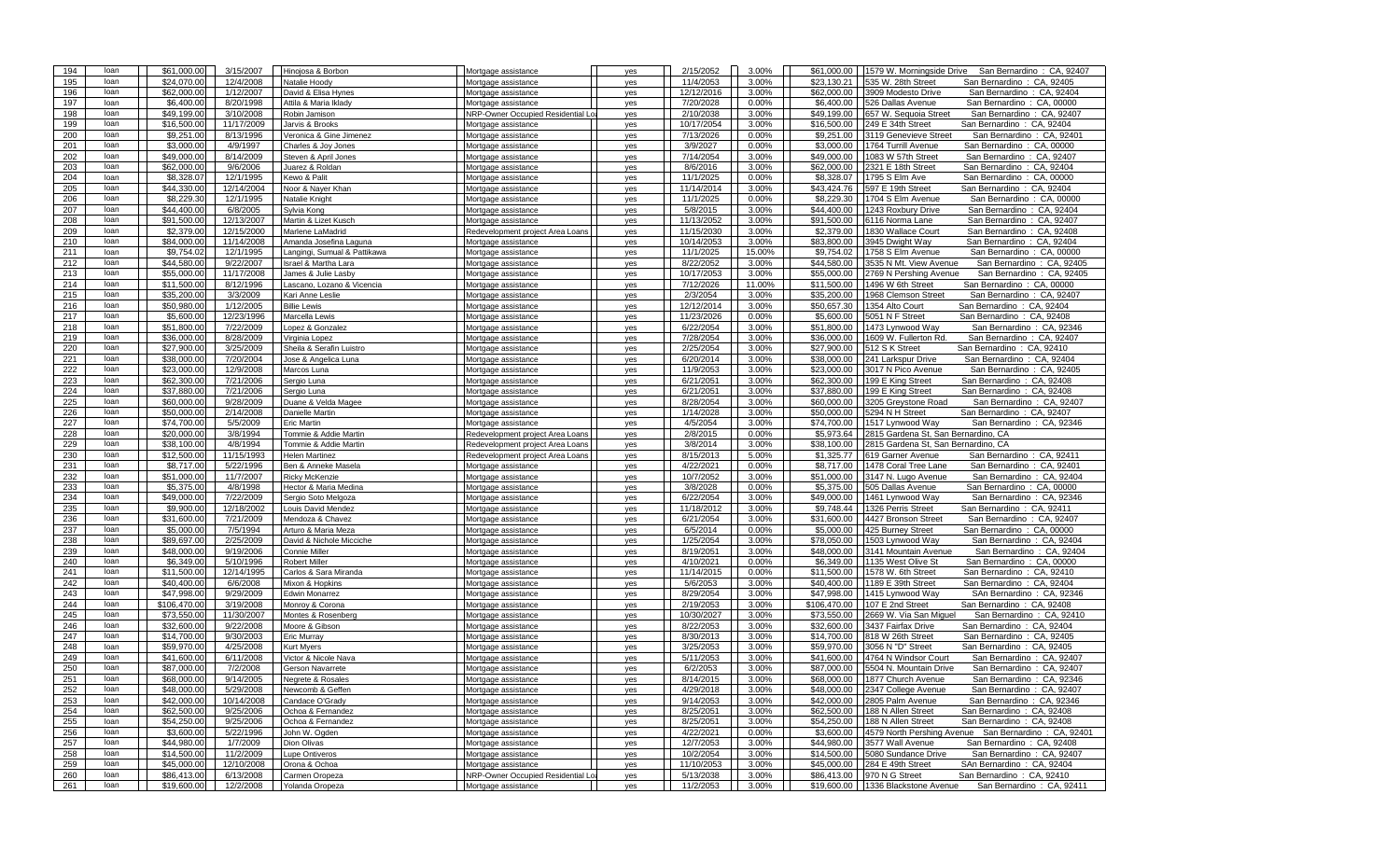| 263<br>\$23,500.00<br>10/1/2009<br>9/1/2054<br>3.00%<br>\$23,500.00<br>loan<br>5970 Honeysuckle Lane<br>San Bernardino: CA, 92407<br>David Ortiz<br>Mortgage assistance<br>yes<br>264<br>loan<br>\$19,000.00<br>3/9/2004<br>Sandy Ortiz<br>2/9/2014<br>3.00%<br>\$16,846.68<br>3472 Mountain Avenue<br>San Bernardino: CA, 92404<br>Mortgage assistance<br>yes<br>265<br>loan<br>\$107.997.00<br>2/11/2008<br>1/11/2028<br>3.00%<br>\$107.997.00<br>2666 W. Via San Carlos<br>San Bernardino: CA, 92410<br>Oseguera & Heredia<br>Mortgage assistance<br>yes<br>266<br>loan<br>\$9.850.00<br>10/30/1996<br>9/30/2026<br>0.00%<br>\$9,850.00<br>1275 Belleview<br>San Bernardino: CA, 00000<br>Pacheco & Aldrete<br>Mortgage assistance<br>yes<br>267<br>\$58,400.00<br>2/14/2007<br>1/14/2052<br>3.00%<br>\$58,400.00<br>5135 Acacia Avenue<br>loan<br>Carlos Padilla<br>Mortgage assistance<br>San Bernardino: CA, 92407<br>ves<br>3/31/2009<br>268<br>loan<br>\$19,000.00<br>2/31/2054<br>3.00%<br>\$19,000.00<br>244 E 52nd Street<br>San Bernardino: CA, 92404<br>Crystal Padilla<br>Mortgage assistance<br>yes<br>269<br>loan<br>\$14,990.00<br>9/1/2004<br>8/1/2014<br>3.00%<br>\$14,990.00<br>Carlos Pappas<br>Mortgage assistance<br>3008 Broadmoor Blvd<br>San Bernardino: CA, 92404<br>yes<br>270<br>loan<br>\$59,000.00<br>5/23/2008<br>4/23/2053<br>3.00%<br>\$59,000.00<br>2655 W. Via San Miquel<br>San Bernardino: CA, 92410<br>Juan & Roxanne Parra<br>Mortgage assistance<br>yes<br>271<br>loan<br>6/1/2020<br>0.00%<br>\$2,353,116.81<br>7/1/2000<br>\$2,353,116.81<br>201 North E<br>San Bernardino: CA, 92401<br>Patton Farms (from TC to Low Mod)<br>Redevelopment project Area Loans<br>yes<br>272<br>loan<br>\$67,980,00<br>4/3/2009<br>3/3/2054<br>3.00%<br>\$62,700.00<br>1471 Northstar Street<br>San Bernardino: CA, 92407<br>Veronica Torres Peltier<br>Mortgage assistance<br>ves<br>273<br>loan<br>\$8,748.04<br>11/1/1996<br>10/1/2026<br>0.00%<br>\$8,748.04<br>957 W 15th Street<br>San Bernardino: CA, 92411<br>Pauline Perea<br>Mortgage assistance<br>yes<br>274<br>\$19,327.00<br>9/27/2000<br>8/27/2030<br>loan<br>Richard & Juanita Peterson<br>Redevelopment project Area Loans<br>3.00%<br>\$19,327.00<br>1599 Sheridan Road<br>San Bernardino: CA, 92407<br>yes<br>275<br>loan<br>\$7,200.00<br>4/16/1998<br>David & Margaret Petro<br>Mortgage assistance<br>3/16/2028<br>0.00%<br>\$7,200.00<br>2675 White Pine Avenue<br>San Bernardino: CA, 00000<br>yes<br>276<br>\$67,500.00<br>11/15/2053<br>3.00%<br>\$67,500.00<br>275 E 49th Street<br>loan<br>12/15/2008<br>San Bernardino: CA, 92404<br><b>Curtis Philbert</b><br>Mortgage assistance<br>yes<br>277<br>loan<br>\$250,000.00<br>11/14/2000<br>Pioneer Park Plaza<br>11/14/2036<br>3.00%<br>\$198,179.66<br>560 N F St, San Bernardino, CA<br>Redevelopment project Area Loans<br>yes<br>278<br>loan<br>\$45,000.00<br>11/19/2008<br>Arturo Ponce<br>10/19/2053<br>3.00%<br>\$45,000.00<br>286 E. 49 Street<br>San Bernardino: CA, 92404<br>Mortgage assistance<br>yes<br>279<br>loan<br>\$68,600.00<br>6/19/2009<br>5/19/2054<br>3.00%<br>\$68,600.00<br>3249 Greystone Rd<br>San Bernardino: CA. 92407<br><b>Ernest Powell</b><br>Mortgage assistance<br>yes<br>280<br>\$15,000.00<br>8/18/2003<br>7/18/2013<br>3.00%<br>\$13,629.28<br>San Bernardino:<br>loan<br>Mario & Diana Puentes<br>Mortgage assistance<br>308 W 26th Street<br>CA. 92405<br>yes<br>281<br>loan<br>\$75,000.00<br>4/26/2008<br>3/26/2053<br>3.00%<br>\$75,000.00<br>597 E. 29th Street<br>San Bernardino: CA, 92404<br>Michael Quezada<br>Mortgage assistance<br>yes<br>282<br>loan<br>\$8,760.00<br>12/1/1999<br>Michelle Quezada<br>Mortgage assistance<br>11/1/2029<br>3.00%<br>\$8,760.00<br>2580 Fremontia Drive<br>San Bernardino: CA, 92411<br>yes<br>283<br>loan<br>\$81,180.00<br>8/15/2007<br>7/15/2052<br>3.00%<br>\$81,180.00<br>766 N San Carlo Avenue<br>SAn Bernardino: CA, 92410<br>Yolanda & Daniel Quitero<br>Mortgage assistance<br>yes<br>284<br>\$8,239.82<br>\$8,239.82<br>1/30/1996<br>12/30/2025<br>0.00%<br>1777 S Elm Avenue<br>San Bernardino: CA, 92354<br>loan<br>Jesus & Susan Ramirez<br>Mortgage assistance<br>yes<br>285<br>loan<br>\$83.999.70<br>9/12/2007<br>8/12/2052<br>3.00%<br>\$83,999.70<br>272 Larkspur Drive<br>San Bernardino: CA, 92404<br>Juan & Angelica Ramirez<br>Mortgage assistance<br>yes<br>286<br>\$42,000.00<br>6/14/2009<br>5/14/2054<br>3.00%<br>\$42,000.00<br>271 E 49th Street<br>San Bernardino: CA, 92404<br>loan<br>Tabitha Ray<br>Mortgage assistance<br>yes<br>287<br>loan<br>\$15,800.00<br>1/8/2010<br>Leonard & Josephine Renteria<br>12/8/2054<br>3.00%<br>\$15,800.00<br>4831 Jadestone Avenue<br>San Bernardino: CA, 92407<br>Mortgage assistance<br>yes<br>288<br>loan<br>\$31,800.00<br>1/26/2009<br>Diana Rhea Richardson<br>12/26/2053<br>3.00%<br>\$31,800.00<br>2666 Atchison<br>SAn Bernardino: CA, 92410<br>Mortgage assistance<br>yes<br>289<br>loan<br>\$2,600.00<br>5/22/1996<br>4/22/2021<br>0.00%<br>\$2,600.00<br>1111 Mirada Road<br>Rincon & Saucedo<br>San Bernardino: CA, 00000<br>Mortgage assistance<br>yes<br>290<br>loan<br>\$49,998.00<br>9/29/2009<br>8/29/2054<br>3.00%<br>\$49,998.00<br>1401 Lynwood Way<br>San Bernardino: CA, 92346<br>Carmen Rivera<br>Mortgage assistance<br>yes<br>loan<br>3.00%<br>\$27,000.00<br>291<br>\$27,000.00<br>3/19/2009<br>2/19/2054<br>3664 Wall Avenue<br>San Bernardino: CA, 92404<br>Gary Rivera<br>Mortgage assistance<br>yes<br>292<br>loan<br>\$30,012,00<br>3/7/2000<br>Robinson & Cobb<br>Redevelopment project Area Loans<br>2/7/2030<br>3.00%<br>\$28,370.09<br>275 W. Wabash Street<br>San Bernardino: CA, 92405<br>yes<br>293<br>loan<br>\$38,000.00<br>1/18/2009<br>12/18/2053<br>3.00%<br>\$38,000.00<br>2764 N G Street<br>San Bernardino: CA, 92405<br>Dovie Robinson<br>Mortgage assistance<br>yes<br>6/4/2008<br>294<br>\$67,500.00<br>5/4/2053<br>3.00%<br>\$67,500.00<br>loan<br><b>Clifford Roddrick</b><br>6044 Gregory Street<br>San Bernardino: CA, 92407<br>Mortgage assistance<br>yes<br>295<br>loan<br>\$23,960.00<br>9/1/2009<br>8/1/2054<br>3.00%<br>\$23,960.00<br>2711 N. Mountain View Avenue San Bernardino: CA, 92405<br>Anna J. Rodriguez<br>Mortgage assistance<br>yes<br>296<br>loan<br>\$114,000.00<br>3/31/2008<br>2/31/2053<br>3.00%<br>\$114.000.00<br>6511 Caleb Lane<br>San Bernardino: CA, 92407<br>Roman & Centeno<br>Mortgage assistance<br>yes<br>297<br>loan<br>\$4,300.00<br>3/24/2021<br>0.00%<br>4/24/1996<br>Romero & Ruedas<br>\$4,300.00<br>3423 Conejo Drive<br>San Bernardino: CA, 00000<br>Mortgage assistance<br>yes<br>298<br>\$46,980.00<br>11/6/2007<br>3.00%<br>\$46,980.00<br>255 E 48th Street<br>San Bernardino: CA, 92404<br>loan<br>Victor & Lilian Romero<br>Mortgage assistance<br>10/6/2027<br>yes<br>\$26,500.00<br>10/26/2009<br>299<br>loan<br>9/26/2054<br>3.00%<br>\$26,500.00<br>San Bernardino: CA, 92404<br><b>Helen Ross</b><br>4099 Shahen Drive<br>Mortgage assistance<br>yes<br>300<br>loan<br>\$88,500.00<br>5/16/2008<br>Rousey & Ramirez<br>4/16/2053<br>3.00%<br>\$88,500.00<br>1475 Yardley Street<br>San Bernardino: CA, 92407<br>Mortgage assistance<br>yes<br>301<br>loan<br>\$49,000.00<br>6/26/1986<br>SSLM Ventures, Inc.<br>5/26/2016<br>7.50%<br>\$49,000.00<br>infill affordable housing within City of San Bernardino<br>Redevelopment project Area Loans<br>yes<br>302<br>loan<br>\$39,550.26<br>9/8/1992<br>8/8/2022<br>7.00%<br>\$39,550.26<br>SSLM Ventures, Inc.<br>Redevelopment project Area Loans<br>infill affordable housing within City of San Bernardino<br>yes<br>303<br>\$31.500.00<br>3/2/2009<br>2/2/2054<br>3.00%<br>4748 N. San Miquel Avenue San Bernardino: CA, 92407<br>loan<br>George Sahagun<br>Mortgage assistance<br>\$30,700.00<br>VAS<br>304<br>loan<br>\$81,200.00<br>7/1/2000<br>6/1/2020<br>0.00%<br>\$81,200.00<br>201 North E<br>San Bernardino: CA, 92401<br>San Bernardino Int'l Airport Auth<br>Redevelopment project Area Loans<br>yes<br>\$57,500.00<br>305<br>loan<br>\$57,500.00<br>6/14/2007<br>5/14/2052<br>3.00%<br>1380 W. 48th Street #117<br>San Bernardino: CA, 92407<br>Sanchez & Ruelas<br>Mortgage assistance<br>yes<br>306<br>loan<br>\$54,600.00<br>1/22/2008<br>Joseph & Melendra Sanders<br>12/22/2027<br>3.00%<br>\$54,600.00<br>131 E 48th Street<br>San Bernardino: CA, 92404<br>Mortgage assistance<br>yes<br>loan<br>307<br>\$67,000.00<br>9/12/2005<br>8/12/2015<br>3.00%<br>\$67,000.00<br>6414 Churchill Street<br>San Bernardino: CA, 92407<br>Estela Sandoval<br>Mortgage assistance<br>yes<br>308<br>loan<br>\$9,000.00<br>1/8/2010<br>12/8/2054<br>3.00%<br>\$9,000.00<br>1531 West Union Street<br>San Bernardino: CA, 92411<br>Santiago L. Hernandez<br>Homebuyer assistance<br>yes<br>309<br>loan<br>\$62,180.00<br>11/1/2006<br>10/1/2016<br>3.00%<br>\$62,180.00<br>San Bernardino: CA, 92404<br>Sarinana, Sarinana & Sarinana<br>636 E Trenton Street<br>Mortgage assistance<br>yes<br>7/22/2009<br>\$49,998.00<br>6/22/2054<br>3.00%<br>\$47,000.00<br>310<br>loan<br>Juan Carlos Saucedo<br>Mortgage assistance<br>1493 Lynwood Way<br>San Bernardino: CA, 92346<br>yes<br>311<br>loan<br>\$68,000.00<br>4/7/2008<br>Alfred James Scott<br>3/7/2053<br>3.00%<br>\$68,000.00<br>114 South Via San Luis<br>San Bernardino: CA, 92410<br>Mortgage assistance<br>yes<br>312<br>loan<br>7/13/2053<br>3.00%<br>\$47,000.00<br>8/13/2008<br>William & Elizabeth Sepe<br>\$46,601.82<br>5594 Orange Drive<br>San Bernardino: CA, 92407<br>Mortgage assistance<br>yes<br>313<br>loan<br>\$43,000.00<br>1/18/2009<br>12/18/2053<br>3.00%<br>\$43,000.00<br>1483 W. Marshall Boulevard San Bernardino: CA, 92405<br>Fabian & Leticia Sevilla<br>Mortgage assistance<br>yes<br>314<br>loan<br>\$104,997.00<br>12/5/2008<br>11/5/2053<br>3.00%<br>\$90,400.00<br>San Bernardino: CA, 92404<br>1555 Lynwood Way<br>Renee Siegel<br>Mortgage assistance<br>yes<br>315<br>\$36,300.00<br>5/12/2009<br>4/12/2054<br>3.00%<br>\$36,300.00<br>loan<br>Carol Y. Smith<br>Mortgage assistance<br>2625 Belmont Avenue<br>San Bernardino: CA, 92407<br>yes<br>316<br>\$119,003.00<br>loan<br>6/12/2008<br>Randy Smith<br>5/12/2053<br>3.00%<br>\$119.003.00<br>3248 Greystone Road<br>San Bernardino: CA, 92407<br>Mortgage assistance<br>yes<br>317<br>loan<br>\$73,550.00<br>11/30/2007<br>10/30/2027<br>3.00%<br>\$73,550.00<br>2652 E Via San Carlos<br>San Bernardino: CA, 92410<br>Soto & Soto<br>Mortgage assistance<br>yes<br>318<br>loan<br>\$52,500.00<br>9/4/2008<br>8/4/2053<br>3.00%<br>\$52,500.00<br>2530 Christine Street<br>San Bernardino: CA, 92407<br><b>Christine Stalcup</b><br>Mortgage assistance<br>yes<br>319<br>loan<br>\$45,400.00<br>2/23/2008<br>1/23/2038<br>3.00%<br>\$45,400.00<br>137 Glenfair Lane<br>San Bernardino: CA, 92407<br>Stanley & Bates<br>Mortgage assistance<br>yes<br>\$45,800.00<br>3.00%<br>320<br>loan<br>8/10/2009<br>7/10/2019<br>\$45,800.00<br>3180 W. Garfield Street<br>San Bernardino: CA, 92407<br>Jeffrey Tan<br>Mortgage assistance<br>yes<br>321<br>\$37,000.00<br>5/8/2008<br>4/8/2053<br>3.00%<br>\$37,000.00<br>2813 N. Crescent Avenue<br>Sam Bernardino: CA, 92405<br>loan<br>Christopher Tapia<br>Mortgage assistance<br>yes<br>322<br>loan<br>\$72,000.00<br>12/18/2008<br>11/18/2053<br>3.00%<br>\$72,000.00<br>3208 W. Landon Ct.<br>San Bernardino: CA, 92407<br>Khalilah Andrea Terry<br>Mortgage assistance<br>yes<br>323<br>loan<br>\$32,275.00<br>7/17/2001<br>Pearl Thompson<br>Redevelopment project Area Loans<br>6/17/2031<br>3.00%<br>\$32,275.00<br>3124 Glenview Avenue<br>San Bernardino: CA, 92407<br>yes<br>324<br>loan<br>\$9,222.04<br>12/1/1995<br>11/1/2025<br>0.00%<br>\$9,222.04<br>1719 S. Curtis<br>San Bernardino: CA, 00000<br>Tielung & Tielung<br>Mortgage assistance<br>yes<br>325<br>\$50,000.00<br>11/15/2007<br>10/15/2052<br>\$50,000.00<br>loan<br>3.00%<br>San Bernardino: CA, 92404<br>Torres & Depratna<br>Mortgage assistance<br>yes<br>1641 Dumbarton Avenue<br>326<br>loan<br>\$32,000.00<br>1/12/2009<br>12/12/2053<br>\$32,000.00<br>Joe Urizar<br>Mortgage assistance<br>3.00%<br>662 N Macy Street<br>San Bernardino: CA, 92410<br>yes<br>327<br>loan<br>\$64,500.00<br>3.00%<br>\$64,500.00<br>12/2/2008<br>Robert & Melissa Valdez<br>11/2/2053<br>279 E 49th Street<br>San Bernardino: CA, 92404<br>Mortgage assistance<br>yes<br>328<br>loan<br>\$31,000.00<br>1/7/2009<br>Valenzuela & Chavez<br>Mortgage assistance<br>12/7/2053<br>3.00%<br>\$31,000.00<br>4778 N San Miquel Avenue<br>San Bernardino: CA, 92407<br>yes<br>329<br>loan<br>\$30,700.00<br>11/1/2008<br>Alfredo Valenzuela<br>10/1/2053<br>3.00%<br>\$30,700.00<br>3395 N. Mayfield Avenue<br>San Bernardino: CA, 92405<br>Mortgage assistance<br>yes | 262 | loan | \$3.500.00 | 9/17/1996 | Adam & Liz Ortiz | Mortgage assistance | yes | 8/17/2026 | 0.00% | \$3.500.00 | 5473 Aster Street<br>San Bernardino: CA, 00000 |
|-------------------------------------------------------------------------------------------------------------------------------------------------------------------------------------------------------------------------------------------------------------------------------------------------------------------------------------------------------------------------------------------------------------------------------------------------------------------------------------------------------------------------------------------------------------------------------------------------------------------------------------------------------------------------------------------------------------------------------------------------------------------------------------------------------------------------------------------------------------------------------------------------------------------------------------------------------------------------------------------------------------------------------------------------------------------------------------------------------------------------------------------------------------------------------------------------------------------------------------------------------------------------------------------------------------------------------------------------------------------------------------------------------------------------------------------------------------------------------------------------------------------------------------------------------------------------------------------------------------------------------------------------------------------------------------------------------------------------------------------------------------------------------------------------------------------------------------------------------------------------------------------------------------------------------------------------------------------------------------------------------------------------------------------------------------------------------------------------------------------------------------------------------------------------------------------------------------------------------------------------------------------------------------------------------------------------------------------------------------------------------------------------------------------------------------------------------------------------------------------------------------------------------------------------------------------------------------------------------------------------------------------------------------------------------------------------------------------------------------------------------------------------------------------------------------------------------------------------------------------------------------------------------------------------------------------------------------------------------------------------------------------------------------------------------------------------------------------------------------------------------------------------------------------------------------------------------------------------------------------------------------------------------------------------------------------------------------------------------------------------------------------------------------------------------------------------------------------------------------------------------------------------------------------------------------------------------------------------------------------------------------------------------------------------------------------------------------------------------------------------------------------------------------------------------------------------------------------------------------------------------------------------------------------------------------------------------------------------------------------------------------------------------------------------------------------------------------------------------------------------------------------------------------------------------------------------------------------------------------------------------------------------------------------------------------------------------------------------------------------------------------------------------------------------------------------------------------------------------------------------------------------------------------------------------------------------------------------------------------------------------------------------------------------------------------------------------------------------------------------------------------------------------------------------------------------------------------------------------------------------------------------------------------------------------------------------------------------------------------------------------------------------------------------------------------------------------------------------------------------------------------------------------------------------------------------------------------------------------------------------------------------------------------------------------------------------------------------------------------------------------------------------------------------------------------------------------------------------------------------------------------------------------------------------------------------------------------------------------------------------------------------------------------------------------------------------------------------------------------------------------------------------------------------------------------------------------------------------------------------------------------------------------------------------------------------------------------------------------------------------------------------------------------------------------------------------------------------------------------------------------------------------------------------------------------------------------------------------------------------------------------------------------------------------------------------------------------------------------------------------------------------------------------------------------------------------------------------------------------------------------------------------------------------------------------------------------------------------------------------------------------------------------------------------------------------------------------------------------------------------------------------------------------------------------------------------------------------------------------------------------------------------------------------------------------------------------------------------------------------------------------------------------------------------------------------------------------------------------------------------------------------------------------------------------------------------------------------------------------------------------------------------------------------------------------------------------------------------------------------------------------------------------------------------------------------------------------------------------------------------------------------------------------------------------------------------------------------------------------------------------------------------------------------------------------------------------------------------------------------------------------------------------------------------------------------------------------------------------------------------------------------------------------------------------------------------------------------------------------------------------------------------------------------------------------------------------------------------------------------------------------------------------------------------------------------------------------------------------------------------------------------------------------------------------------------------------------------------------------------------------------------------------------------------------------------------------------------------------------------------------------------------------------------------------------------------------------------------------------------------------------------------------------------------------------------------------------------------------------------------------------------------------------------------------------------------------------------------------------------------------------------------------------------------------------------------------------------------------------------------------------------------------------------------------------------------------------------------------------------------------------------------------------------------------------------------------------------------------------------------------------------------------------------------------------------------------------------------------------------------------------------------------------------------------------------------------------------------------------------------------------------------------------------------------------------------------------------------------------------------------------------------------------------------------------------------------------------------------------------------------------------------------------------------------------------------------------------------------------------------------------------------------------------------------------------------------------------------------------------------------------------------------------------------------------------------------------------------------------------------------------------------------------------------------------------------------------------------------------------------------------------------------------------------------------------------------------------------------------------------------------------------------------------------------------------------------------------------------------------------------------------------------------------------------------------------------------------------------------------------------------------------------------------------------------------------------------------------------------------------------------------------------------------------------------------------------------------------------------------------------------------------------------------------------------------------------------------------------------------------------------------------------------------------------------------------------------------------------------------------------------------------------------------------------------------------------------------------------------------------------------------------------------------------------------------------------------------------------------------------------------------------------------------------------------------------------------------------------------------------------------------------------------------------------------------------------------------------------------------------------------------------------------------------------------------------------------------------------------------------------------------------------------------------------------------------------------------------------------------------------------------------------------------------------------------------------------------------------------------------------------------------------------------------------------------------------------------------------------------------------------------------------------------------------------------------------------------------------------------------------------------------------------------------------------------------------------------------------------------------------------------------------------------------------------------------------------------------------------------------------------------------------------------------------------------------------------------------------------------------------------------------------------------------------------------------------------------------------------------------------------------------------------------------------------------------------------------------------------------------------------------------------------------|-----|------|------------|-----------|------------------|---------------------|-----|-----------|-------|------------|------------------------------------------------|
|                                                                                                                                                                                                                                                                                                                                                                                                                                                                                                                                                                                                                                                                                                                                                                                                                                                                                                                                                                                                                                                                                                                                                                                                                                                                                                                                                                                                                                                                                                                                                                                                                                                                                                                                                                                                                                                                                                                                                                                                                                                                                                                                                                                                                                                                                                                                                                                                                                                                                                                                                                                                                                                                                                                                                                                                                                                                                                                                                                                                                                                                                                                                                                                                                                                                                                                                                                                                                                                                                                                                                                                                                                                                                                                                                                                                                                                                                                                                                                                                                                                                                                                                                                                                                                                                                                                                                                                                                                                                                                                                                                                                                                                                                                                                                                                                                                                                                                                                                                                                                                                                                                                                                                                                                                                                                                                                                                                                                                                                                                                                                                                                                                                                                                                                                                                                                                                                                                                                                                                                                                                                                                                                                                                                                                                                                                                                                                                                                                                                                                                                                                                                                                                                                                                                                                                                                                                                                                                                                                                                                                                                                                                                                                                                                                                                                                                                                                                                                                                                                                                                                                                                                                                                                                                                                                                                                                                                                                                                                                                                                                                                                                                                                                                                                                                                                                                                                                                                                                                                                                                                                                                                                                                                                                                                                                                                                                                                                                                                                                                                                                                                                                                                                                                                                                                                                                                                                                                                                                                                                                                                                                                                                                                                                                                                                                                                                                                                                                                                                                                                                                                                                                                                                                                                                                                                                                                                                                                                                                                                                                                                                                                                                                                                                                                                                                                                                                                                                                                                                                                                                                                                                                                                                                                                                                                                                                                                                                                                                                                                                                                                                                                                                                                                                                                                                                                                                                                                                                                                                                                                                                                                                                                                                                                                                                                                                                                                                                                                                                                                                                                                                                                                                                                                                                                                                                                                                                                                                                                   |     |      |            |           |                  |                     |     |           |       |            |                                                |
|                                                                                                                                                                                                                                                                                                                                                                                                                                                                                                                                                                                                                                                                                                                                                                                                                                                                                                                                                                                                                                                                                                                                                                                                                                                                                                                                                                                                                                                                                                                                                                                                                                                                                                                                                                                                                                                                                                                                                                                                                                                                                                                                                                                                                                                                                                                                                                                                                                                                                                                                                                                                                                                                                                                                                                                                                                                                                                                                                                                                                                                                                                                                                                                                                                                                                                                                                                                                                                                                                                                                                                                                                                                                                                                                                                                                                                                                                                                                                                                                                                                                                                                                                                                                                                                                                                                                                                                                                                                                                                                                                                                                                                                                                                                                                                                                                                                                                                                                                                                                                                                                                                                                                                                                                                                                                                                                                                                                                                                                                                                                                                                                                                                                                                                                                                                                                                                                                                                                                                                                                                                                                                                                                                                                                                                                                                                                                                                                                                                                                                                                                                                                                                                                                                                                                                                                                                                                                                                                                                                                                                                                                                                                                                                                                                                                                                                                                                                                                                                                                                                                                                                                                                                                                                                                                                                                                                                                                                                                                                                                                                                                                                                                                                                                                                                                                                                                                                                                                                                                                                                                                                                                                                                                                                                                                                                                                                                                                                                                                                                                                                                                                                                                                                                                                                                                                                                                                                                                                                                                                                                                                                                                                                                                                                                                                                                                                                                                                                                                                                                                                                                                                                                                                                                                                                                                                                                                                                                                                                                                                                                                                                                                                                                                                                                                                                                                                                                                                                                                                                                                                                                                                                                                                                                                                                                                                                                                                                                                                                                                                                                                                                                                                                                                                                                                                                                                                                                                                                                                                                                                                                                                                                                                                                                                                                                                                                                                                                                                                                                                                                                                                                                                                                                                                                                                                                                                                                                                                                                   |     |      |            |           |                  |                     |     |           |       |            |                                                |
|                                                                                                                                                                                                                                                                                                                                                                                                                                                                                                                                                                                                                                                                                                                                                                                                                                                                                                                                                                                                                                                                                                                                                                                                                                                                                                                                                                                                                                                                                                                                                                                                                                                                                                                                                                                                                                                                                                                                                                                                                                                                                                                                                                                                                                                                                                                                                                                                                                                                                                                                                                                                                                                                                                                                                                                                                                                                                                                                                                                                                                                                                                                                                                                                                                                                                                                                                                                                                                                                                                                                                                                                                                                                                                                                                                                                                                                                                                                                                                                                                                                                                                                                                                                                                                                                                                                                                                                                                                                                                                                                                                                                                                                                                                                                                                                                                                                                                                                                                                                                                                                                                                                                                                                                                                                                                                                                                                                                                                                                                                                                                                                                                                                                                                                                                                                                                                                                                                                                                                                                                                                                                                                                                                                                                                                                                                                                                                                                                                                                                                                                                                                                                                                                                                                                                                                                                                                                                                                                                                                                                                                                                                                                                                                                                                                                                                                                                                                                                                                                                                                                                                                                                                                                                                                                                                                                                                                                                                                                                                                                                                                                                                                                                                                                                                                                                                                                                                                                                                                                                                                                                                                                                                                                                                                                                                                                                                                                                                                                                                                                                                                                                                                                                                                                                                                                                                                                                                                                                                                                                                                                                                                                                                                                                                                                                                                                                                                                                                                                                                                                                                                                                                                                                                                                                                                                                                                                                                                                                                                                                                                                                                                                                                                                                                                                                                                                                                                                                                                                                                                                                                                                                                                                                                                                                                                                                                                                                                                                                                                                                                                                                                                                                                                                                                                                                                                                                                                                                                                                                                                                                                                                                                                                                                                                                                                                                                                                                                                                                                                                                                                                                                                                                                                                                                                                                                                                                                                                                                                   |     |      |            |           |                  |                     |     |           |       |            |                                                |
|                                                                                                                                                                                                                                                                                                                                                                                                                                                                                                                                                                                                                                                                                                                                                                                                                                                                                                                                                                                                                                                                                                                                                                                                                                                                                                                                                                                                                                                                                                                                                                                                                                                                                                                                                                                                                                                                                                                                                                                                                                                                                                                                                                                                                                                                                                                                                                                                                                                                                                                                                                                                                                                                                                                                                                                                                                                                                                                                                                                                                                                                                                                                                                                                                                                                                                                                                                                                                                                                                                                                                                                                                                                                                                                                                                                                                                                                                                                                                                                                                                                                                                                                                                                                                                                                                                                                                                                                                                                                                                                                                                                                                                                                                                                                                                                                                                                                                                                                                                                                                                                                                                                                                                                                                                                                                                                                                                                                                                                                                                                                                                                                                                                                                                                                                                                                                                                                                                                                                                                                                                                                                                                                                                                                                                                                                                                                                                                                                                                                                                                                                                                                                                                                                                                                                                                                                                                                                                                                                                                                                                                                                                                                                                                                                                                                                                                                                                                                                                                                                                                                                                                                                                                                                                                                                                                                                                                                                                                                                                                                                                                                                                                                                                                                                                                                                                                                                                                                                                                                                                                                                                                                                                                                                                                                                                                                                                                                                                                                                                                                                                                                                                                                                                                                                                                                                                                                                                                                                                                                                                                                                                                                                                                                                                                                                                                                                                                                                                                                                                                                                                                                                                                                                                                                                                                                                                                                                                                                                                                                                                                                                                                                                                                                                                                                                                                                                                                                                                                                                                                                                                                                                                                                                                                                                                                                                                                                                                                                                                                                                                                                                                                                                                                                                                                                                                                                                                                                                                                                                                                                                                                                                                                                                                                                                                                                                                                                                                                                                                                                                                                                                                                                                                                                                                                                                                                                                                                                                                                   |     |      |            |           |                  |                     |     |           |       |            |                                                |
|                                                                                                                                                                                                                                                                                                                                                                                                                                                                                                                                                                                                                                                                                                                                                                                                                                                                                                                                                                                                                                                                                                                                                                                                                                                                                                                                                                                                                                                                                                                                                                                                                                                                                                                                                                                                                                                                                                                                                                                                                                                                                                                                                                                                                                                                                                                                                                                                                                                                                                                                                                                                                                                                                                                                                                                                                                                                                                                                                                                                                                                                                                                                                                                                                                                                                                                                                                                                                                                                                                                                                                                                                                                                                                                                                                                                                                                                                                                                                                                                                                                                                                                                                                                                                                                                                                                                                                                                                                                                                                                                                                                                                                                                                                                                                                                                                                                                                                                                                                                                                                                                                                                                                                                                                                                                                                                                                                                                                                                                                                                                                                                                                                                                                                                                                                                                                                                                                                                                                                                                                                                                                                                                                                                                                                                                                                                                                                                                                                                                                                                                                                                                                                                                                                                                                                                                                                                                                                                                                                                                                                                                                                                                                                                                                                                                                                                                                                                                                                                                                                                                                                                                                                                                                                                                                                                                                                                                                                                                                                                                                                                                                                                                                                                                                                                                                                                                                                                                                                                                                                                                                                                                                                                                                                                                                                                                                                                                                                                                                                                                                                                                                                                                                                                                                                                                                                                                                                                                                                                                                                                                                                                                                                                                                                                                                                                                                                                                                                                                                                                                                                                                                                                                                                                                                                                                                                                                                                                                                                                                                                                                                                                                                                                                                                                                                                                                                                                                                                                                                                                                                                                                                                                                                                                                                                                                                                                                                                                                                                                                                                                                                                                                                                                                                                                                                                                                                                                                                                                                                                                                                                                                                                                                                                                                                                                                                                                                                                                                                                                                                                                                                                                                                                                                                                                                                                                                                                                                                                                   |     |      |            |           |                  |                     |     |           |       |            |                                                |
|                                                                                                                                                                                                                                                                                                                                                                                                                                                                                                                                                                                                                                                                                                                                                                                                                                                                                                                                                                                                                                                                                                                                                                                                                                                                                                                                                                                                                                                                                                                                                                                                                                                                                                                                                                                                                                                                                                                                                                                                                                                                                                                                                                                                                                                                                                                                                                                                                                                                                                                                                                                                                                                                                                                                                                                                                                                                                                                                                                                                                                                                                                                                                                                                                                                                                                                                                                                                                                                                                                                                                                                                                                                                                                                                                                                                                                                                                                                                                                                                                                                                                                                                                                                                                                                                                                                                                                                                                                                                                                                                                                                                                                                                                                                                                                                                                                                                                                                                                                                                                                                                                                                                                                                                                                                                                                                                                                                                                                                                                                                                                                                                                                                                                                                                                                                                                                                                                                                                                                                                                                                                                                                                                                                                                                                                                                                                                                                                                                                                                                                                                                                                                                                                                                                                                                                                                                                                                                                                                                                                                                                                                                                                                                                                                                                                                                                                                                                                                                                                                                                                                                                                                                                                                                                                                                                                                                                                                                                                                                                                                                                                                                                                                                                                                                                                                                                                                                                                                                                                                                                                                                                                                                                                                                                                                                                                                                                                                                                                                                                                                                                                                                                                                                                                                                                                                                                                                                                                                                                                                                                                                                                                                                                                                                                                                                                                                                                                                                                                                                                                                                                                                                                                                                                                                                                                                                                                                                                                                                                                                                                                                                                                                                                                                                                                                                                                                                                                                                                                                                                                                                                                                                                                                                                                                                                                                                                                                                                                                                                                                                                                                                                                                                                                                                                                                                                                                                                                                                                                                                                                                                                                                                                                                                                                                                                                                                                                                                                                                                                                                                                                                                                                                                                                                                                                                                                                                                                                                                                   |     |      |            |           |                  |                     |     |           |       |            |                                                |
|                                                                                                                                                                                                                                                                                                                                                                                                                                                                                                                                                                                                                                                                                                                                                                                                                                                                                                                                                                                                                                                                                                                                                                                                                                                                                                                                                                                                                                                                                                                                                                                                                                                                                                                                                                                                                                                                                                                                                                                                                                                                                                                                                                                                                                                                                                                                                                                                                                                                                                                                                                                                                                                                                                                                                                                                                                                                                                                                                                                                                                                                                                                                                                                                                                                                                                                                                                                                                                                                                                                                                                                                                                                                                                                                                                                                                                                                                                                                                                                                                                                                                                                                                                                                                                                                                                                                                                                                                                                                                                                                                                                                                                                                                                                                                                                                                                                                                                                                                                                                                                                                                                                                                                                                                                                                                                                                                                                                                                                                                                                                                                                                                                                                                                                                                                                                                                                                                                                                                                                                                                                                                                                                                                                                                                                                                                                                                                                                                                                                                                                                                                                                                                                                                                                                                                                                                                                                                                                                                                                                                                                                                                                                                                                                                                                                                                                                                                                                                                                                                                                                                                                                                                                                                                                                                                                                                                                                                                                                                                                                                                                                                                                                                                                                                                                                                                                                                                                                                                                                                                                                                                                                                                                                                                                                                                                                                                                                                                                                                                                                                                                                                                                                                                                                                                                                                                                                                                                                                                                                                                                                                                                                                                                                                                                                                                                                                                                                                                                                                                                                                                                                                                                                                                                                                                                                                                                                                                                                                                                                                                                                                                                                                                                                                                                                                                                                                                                                                                                                                                                                                                                                                                                                                                                                                                                                                                                                                                                                                                                                                                                                                                                                                                                                                                                                                                                                                                                                                                                                                                                                                                                                                                                                                                                                                                                                                                                                                                                                                                                                                                                                                                                                                                                                                                                                                                                                                                                                                                                   |     |      |            |           |                  |                     |     |           |       |            |                                                |
|                                                                                                                                                                                                                                                                                                                                                                                                                                                                                                                                                                                                                                                                                                                                                                                                                                                                                                                                                                                                                                                                                                                                                                                                                                                                                                                                                                                                                                                                                                                                                                                                                                                                                                                                                                                                                                                                                                                                                                                                                                                                                                                                                                                                                                                                                                                                                                                                                                                                                                                                                                                                                                                                                                                                                                                                                                                                                                                                                                                                                                                                                                                                                                                                                                                                                                                                                                                                                                                                                                                                                                                                                                                                                                                                                                                                                                                                                                                                                                                                                                                                                                                                                                                                                                                                                                                                                                                                                                                                                                                                                                                                                                                                                                                                                                                                                                                                                                                                                                                                                                                                                                                                                                                                                                                                                                                                                                                                                                                                                                                                                                                                                                                                                                                                                                                                                                                                                                                                                                                                                                                                                                                                                                                                                                                                                                                                                                                                                                                                                                                                                                                                                                                                                                                                                                                                                                                                                                                                                                                                                                                                                                                                                                                                                                                                                                                                                                                                                                                                                                                                                                                                                                                                                                                                                                                                                                                                                                                                                                                                                                                                                                                                                                                                                                                                                                                                                                                                                                                                                                                                                                                                                                                                                                                                                                                                                                                                                                                                                                                                                                                                                                                                                                                                                                                                                                                                                                                                                                                                                                                                                                                                                                                                                                                                                                                                                                                                                                                                                                                                                                                                                                                                                                                                                                                                                                                                                                                                                                                                                                                                                                                                                                                                                                                                                                                                                                                                                                                                                                                                                                                                                                                                                                                                                                                                                                                                                                                                                                                                                                                                                                                                                                                                                                                                                                                                                                                                                                                                                                                                                                                                                                                                                                                                                                                                                                                                                                                                                                                                                                                                                                                                                                                                                                                                                                                                                                                                                                                   |     |      |            |           |                  |                     |     |           |       |            |                                                |
|                                                                                                                                                                                                                                                                                                                                                                                                                                                                                                                                                                                                                                                                                                                                                                                                                                                                                                                                                                                                                                                                                                                                                                                                                                                                                                                                                                                                                                                                                                                                                                                                                                                                                                                                                                                                                                                                                                                                                                                                                                                                                                                                                                                                                                                                                                                                                                                                                                                                                                                                                                                                                                                                                                                                                                                                                                                                                                                                                                                                                                                                                                                                                                                                                                                                                                                                                                                                                                                                                                                                                                                                                                                                                                                                                                                                                                                                                                                                                                                                                                                                                                                                                                                                                                                                                                                                                                                                                                                                                                                                                                                                                                                                                                                                                                                                                                                                                                                                                                                                                                                                                                                                                                                                                                                                                                                                                                                                                                                                                                                                                                                                                                                                                                                                                                                                                                                                                                                                                                                                                                                                                                                                                                                                                                                                                                                                                                                                                                                                                                                                                                                                                                                                                                                                                                                                                                                                                                                                                                                                                                                                                                                                                                                                                                                                                                                                                                                                                                                                                                                                                                                                                                                                                                                                                                                                                                                                                                                                                                                                                                                                                                                                                                                                                                                                                                                                                                                                                                                                                                                                                                                                                                                                                                                                                                                                                                                                                                                                                                                                                                                                                                                                                                                                                                                                                                                                                                                                                                                                                                                                                                                                                                                                                                                                                                                                                                                                                                                                                                                                                                                                                                                                                                                                                                                                                                                                                                                                                                                                                                                                                                                                                                                                                                                                                                                                                                                                                                                                                                                                                                                                                                                                                                                                                                                                                                                                                                                                                                                                                                                                                                                                                                                                                                                                                                                                                                                                                                                                                                                                                                                                                                                                                                                                                                                                                                                                                                                                                                                                                                                                                                                                                                                                                                                                                                                                                                                                                                                   |     |      |            |           |                  |                     |     |           |       |            |                                                |
|                                                                                                                                                                                                                                                                                                                                                                                                                                                                                                                                                                                                                                                                                                                                                                                                                                                                                                                                                                                                                                                                                                                                                                                                                                                                                                                                                                                                                                                                                                                                                                                                                                                                                                                                                                                                                                                                                                                                                                                                                                                                                                                                                                                                                                                                                                                                                                                                                                                                                                                                                                                                                                                                                                                                                                                                                                                                                                                                                                                                                                                                                                                                                                                                                                                                                                                                                                                                                                                                                                                                                                                                                                                                                                                                                                                                                                                                                                                                                                                                                                                                                                                                                                                                                                                                                                                                                                                                                                                                                                                                                                                                                                                                                                                                                                                                                                                                                                                                                                                                                                                                                                                                                                                                                                                                                                                                                                                                                                                                                                                                                                                                                                                                                                                                                                                                                                                                                                                                                                                                                                                                                                                                                                                                                                                                                                                                                                                                                                                                                                                                                                                                                                                                                                                                                                                                                                                                                                                                                                                                                                                                                                                                                                                                                                                                                                                                                                                                                                                                                                                                                                                                                                                                                                                                                                                                                                                                                                                                                                                                                                                                                                                                                                                                                                                                                                                                                                                                                                                                                                                                                                                                                                                                                                                                                                                                                                                                                                                                                                                                                                                                                                                                                                                                                                                                                                                                                                                                                                                                                                                                                                                                                                                                                                                                                                                                                                                                                                                                                                                                                                                                                                                                                                                                                                                                                                                                                                                                                                                                                                                                                                                                                                                                                                                                                                                                                                                                                                                                                                                                                                                                                                                                                                                                                                                                                                                                                                                                                                                                                                                                                                                                                                                                                                                                                                                                                                                                                                                                                                                                                                                                                                                                                                                                                                                                                                                                                                                                                                                                                                                                                                                                                                                                                                                                                                                                                                                                                                                   |     |      |            |           |                  |                     |     |           |       |            |                                                |
|                                                                                                                                                                                                                                                                                                                                                                                                                                                                                                                                                                                                                                                                                                                                                                                                                                                                                                                                                                                                                                                                                                                                                                                                                                                                                                                                                                                                                                                                                                                                                                                                                                                                                                                                                                                                                                                                                                                                                                                                                                                                                                                                                                                                                                                                                                                                                                                                                                                                                                                                                                                                                                                                                                                                                                                                                                                                                                                                                                                                                                                                                                                                                                                                                                                                                                                                                                                                                                                                                                                                                                                                                                                                                                                                                                                                                                                                                                                                                                                                                                                                                                                                                                                                                                                                                                                                                                                                                                                                                                                                                                                                                                                                                                                                                                                                                                                                                                                                                                                                                                                                                                                                                                                                                                                                                                                                                                                                                                                                                                                                                                                                                                                                                                                                                                                                                                                                                                                                                                                                                                                                                                                                                                                                                                                                                                                                                                                                                                                                                                                                                                                                                                                                                                                                                                                                                                                                                                                                                                                                                                                                                                                                                                                                                                                                                                                                                                                                                                                                                                                                                                                                                                                                                                                                                                                                                                                                                                                                                                                                                                                                                                                                                                                                                                                                                                                                                                                                                                                                                                                                                                                                                                                                                                                                                                                                                                                                                                                                                                                                                                                                                                                                                                                                                                                                                                                                                                                                                                                                                                                                                                                                                                                                                                                                                                                                                                                                                                                                                                                                                                                                                                                                                                                                                                                                                                                                                                                                                                                                                                                                                                                                                                                                                                                                                                                                                                                                                                                                                                                                                                                                                                                                                                                                                                                                                                                                                                                                                                                                                                                                                                                                                                                                                                                                                                                                                                                                                                                                                                                                                                                                                                                                                                                                                                                                                                                                                                                                                                                                                                                                                                                                                                                                                                                                                                                                                                                                                                                   |     |      |            |           |                  |                     |     |           |       |            |                                                |
|                                                                                                                                                                                                                                                                                                                                                                                                                                                                                                                                                                                                                                                                                                                                                                                                                                                                                                                                                                                                                                                                                                                                                                                                                                                                                                                                                                                                                                                                                                                                                                                                                                                                                                                                                                                                                                                                                                                                                                                                                                                                                                                                                                                                                                                                                                                                                                                                                                                                                                                                                                                                                                                                                                                                                                                                                                                                                                                                                                                                                                                                                                                                                                                                                                                                                                                                                                                                                                                                                                                                                                                                                                                                                                                                                                                                                                                                                                                                                                                                                                                                                                                                                                                                                                                                                                                                                                                                                                                                                                                                                                                                                                                                                                                                                                                                                                                                                                                                                                                                                                                                                                                                                                                                                                                                                                                                                                                                                                                                                                                                                                                                                                                                                                                                                                                                                                                                                                                                                                                                                                                                                                                                                                                                                                                                                                                                                                                                                                                                                                                                                                                                                                                                                                                                                                                                                                                                                                                                                                                                                                                                                                                                                                                                                                                                                                                                                                                                                                                                                                                                                                                                                                                                                                                                                                                                                                                                                                                                                                                                                                                                                                                                                                                                                                                                                                                                                                                                                                                                                                                                                                                                                                                                                                                                                                                                                                                                                                                                                                                                                                                                                                                                                                                                                                                                                                                                                                                                                                                                                                                                                                                                                                                                                                                                                                                                                                                                                                                                                                                                                                                                                                                                                                                                                                                                                                                                                                                                                                                                                                                                                                                                                                                                                                                                                                                                                                                                                                                                                                                                                                                                                                                                                                                                                                                                                                                                                                                                                                                                                                                                                                                                                                                                                                                                                                                                                                                                                                                                                                                                                                                                                                                                                                                                                                                                                                                                                                                                                                                                                                                                                                                                                                                                                                                                                                                                                                                                                                                   |     |      |            |           |                  |                     |     |           |       |            |                                                |
|                                                                                                                                                                                                                                                                                                                                                                                                                                                                                                                                                                                                                                                                                                                                                                                                                                                                                                                                                                                                                                                                                                                                                                                                                                                                                                                                                                                                                                                                                                                                                                                                                                                                                                                                                                                                                                                                                                                                                                                                                                                                                                                                                                                                                                                                                                                                                                                                                                                                                                                                                                                                                                                                                                                                                                                                                                                                                                                                                                                                                                                                                                                                                                                                                                                                                                                                                                                                                                                                                                                                                                                                                                                                                                                                                                                                                                                                                                                                                                                                                                                                                                                                                                                                                                                                                                                                                                                                                                                                                                                                                                                                                                                                                                                                                                                                                                                                                                                                                                                                                                                                                                                                                                                                                                                                                                                                                                                                                                                                                                                                                                                                                                                                                                                                                                                                                                                                                                                                                                                                                                                                                                                                                                                                                                                                                                                                                                                                                                                                                                                                                                                                                                                                                                                                                                                                                                                                                                                                                                                                                                                                                                                                                                                                                                                                                                                                                                                                                                                                                                                                                                                                                                                                                                                                                                                                                                                                                                                                                                                                                                                                                                                                                                                                                                                                                                                                                                                                                                                                                                                                                                                                                                                                                                                                                                                                                                                                                                                                                                                                                                                                                                                                                                                                                                                                                                                                                                                                                                                                                                                                                                                                                                                                                                                                                                                                                                                                                                                                                                                                                                                                                                                                                                                                                                                                                                                                                                                                                                                                                                                                                                                                                                                                                                                                                                                                                                                                                                                                                                                                                                                                                                                                                                                                                                                                                                                                                                                                                                                                                                                                                                                                                                                                                                                                                                                                                                                                                                                                                                                                                                                                                                                                                                                                                                                                                                                                                                                                                                                                                                                                                                                                                                                                                                                                                                                                                                                                                                                   |     |      |            |           |                  |                     |     |           |       |            |                                                |
|                                                                                                                                                                                                                                                                                                                                                                                                                                                                                                                                                                                                                                                                                                                                                                                                                                                                                                                                                                                                                                                                                                                                                                                                                                                                                                                                                                                                                                                                                                                                                                                                                                                                                                                                                                                                                                                                                                                                                                                                                                                                                                                                                                                                                                                                                                                                                                                                                                                                                                                                                                                                                                                                                                                                                                                                                                                                                                                                                                                                                                                                                                                                                                                                                                                                                                                                                                                                                                                                                                                                                                                                                                                                                                                                                                                                                                                                                                                                                                                                                                                                                                                                                                                                                                                                                                                                                                                                                                                                                                                                                                                                                                                                                                                                                                                                                                                                                                                                                                                                                                                                                                                                                                                                                                                                                                                                                                                                                                                                                                                                                                                                                                                                                                                                                                                                                                                                                                                                                                                                                                                                                                                                                                                                                                                                                                                                                                                                                                                                                                                                                                                                                                                                                                                                                                                                                                                                                                                                                                                                                                                                                                                                                                                                                                                                                                                                                                                                                                                                                                                                                                                                                                                                                                                                                                                                                                                                                                                                                                                                                                                                                                                                                                                                                                                                                                                                                                                                                                                                                                                                                                                                                                                                                                                                                                                                                                                                                                                                                                                                                                                                                                                                                                                                                                                                                                                                                                                                                                                                                                                                                                                                                                                                                                                                                                                                                                                                                                                                                                                                                                                                                                                                                                                                                                                                                                                                                                                                                                                                                                                                                                                                                                                                                                                                                                                                                                                                                                                                                                                                                                                                                                                                                                                                                                                                                                                                                                                                                                                                                                                                                                                                                                                                                                                                                                                                                                                                                                                                                                                                                                                                                                                                                                                                                                                                                                                                                                                                                                                                                                                                                                                                                                                                                                                                                                                                                                                                                                                   |     |      |            |           |                  |                     |     |           |       |            |                                                |
|                                                                                                                                                                                                                                                                                                                                                                                                                                                                                                                                                                                                                                                                                                                                                                                                                                                                                                                                                                                                                                                                                                                                                                                                                                                                                                                                                                                                                                                                                                                                                                                                                                                                                                                                                                                                                                                                                                                                                                                                                                                                                                                                                                                                                                                                                                                                                                                                                                                                                                                                                                                                                                                                                                                                                                                                                                                                                                                                                                                                                                                                                                                                                                                                                                                                                                                                                                                                                                                                                                                                                                                                                                                                                                                                                                                                                                                                                                                                                                                                                                                                                                                                                                                                                                                                                                                                                                                                                                                                                                                                                                                                                                                                                                                                                                                                                                                                                                                                                                                                                                                                                                                                                                                                                                                                                                                                                                                                                                                                                                                                                                                                                                                                                                                                                                                                                                                                                                                                                                                                                                                                                                                                                                                                                                                                                                                                                                                                                                                                                                                                                                                                                                                                                                                                                                                                                                                                                                                                                                                                                                                                                                                                                                                                                                                                                                                                                                                                                                                                                                                                                                                                                                                                                                                                                                                                                                                                                                                                                                                                                                                                                                                                                                                                                                                                                                                                                                                                                                                                                                                                                                                                                                                                                                                                                                                                                                                                                                                                                                                                                                                                                                                                                                                                                                                                                                                                                                                                                                                                                                                                                                                                                                                                                                                                                                                                                                                                                                                                                                                                                                                                                                                                                                                                                                                                                                                                                                                                                                                                                                                                                                                                                                                                                                                                                                                                                                                                                                                                                                                                                                                                                                                                                                                                                                                                                                                                                                                                                                                                                                                                                                                                                                                                                                                                                                                                                                                                                                                                                                                                                                                                                                                                                                                                                                                                                                                                                                                                                                                                                                                                                                                                                                                                                                                                                                                                                                                                                                                   |     |      |            |           |                  |                     |     |           |       |            |                                                |
|                                                                                                                                                                                                                                                                                                                                                                                                                                                                                                                                                                                                                                                                                                                                                                                                                                                                                                                                                                                                                                                                                                                                                                                                                                                                                                                                                                                                                                                                                                                                                                                                                                                                                                                                                                                                                                                                                                                                                                                                                                                                                                                                                                                                                                                                                                                                                                                                                                                                                                                                                                                                                                                                                                                                                                                                                                                                                                                                                                                                                                                                                                                                                                                                                                                                                                                                                                                                                                                                                                                                                                                                                                                                                                                                                                                                                                                                                                                                                                                                                                                                                                                                                                                                                                                                                                                                                                                                                                                                                                                                                                                                                                                                                                                                                                                                                                                                                                                                                                                                                                                                                                                                                                                                                                                                                                                                                                                                                                                                                                                                                                                                                                                                                                                                                                                                                                                                                                                                                                                                                                                                                                                                                                                                                                                                                                                                                                                                                                                                                                                                                                                                                                                                                                                                                                                                                                                                                                                                                                                                                                                                                                                                                                                                                                                                                                                                                                                                                                                                                                                                                                                                                                                                                                                                                                                                                                                                                                                                                                                                                                                                                                                                                                                                                                                                                                                                                                                                                                                                                                                                                                                                                                                                                                                                                                                                                                                                                                                                                                                                                                                                                                                                                                                                                                                                                                                                                                                                                                                                                                                                                                                                                                                                                                                                                                                                                                                                                                                                                                                                                                                                                                                                                                                                                                                                                                                                                                                                                                                                                                                                                                                                                                                                                                                                                                                                                                                                                                                                                                                                                                                                                                                                                                                                                                                                                                                                                                                                                                                                                                                                                                                                                                                                                                                                                                                                                                                                                                                                                                                                                                                                                                                                                                                                                                                                                                                                                                                                                                                                                                                                                                                                                                                                                                                                                                                                                                                                                                                   |     |      |            |           |                  |                     |     |           |       |            |                                                |
|                                                                                                                                                                                                                                                                                                                                                                                                                                                                                                                                                                                                                                                                                                                                                                                                                                                                                                                                                                                                                                                                                                                                                                                                                                                                                                                                                                                                                                                                                                                                                                                                                                                                                                                                                                                                                                                                                                                                                                                                                                                                                                                                                                                                                                                                                                                                                                                                                                                                                                                                                                                                                                                                                                                                                                                                                                                                                                                                                                                                                                                                                                                                                                                                                                                                                                                                                                                                                                                                                                                                                                                                                                                                                                                                                                                                                                                                                                                                                                                                                                                                                                                                                                                                                                                                                                                                                                                                                                                                                                                                                                                                                                                                                                                                                                                                                                                                                                                                                                                                                                                                                                                                                                                                                                                                                                                                                                                                                                                                                                                                                                                                                                                                                                                                                                                                                                                                                                                                                                                                                                                                                                                                                                                                                                                                                                                                                                                                                                                                                                                                                                                                                                                                                                                                                                                                                                                                                                                                                                                                                                                                                                                                                                                                                                                                                                                                                                                                                                                                                                                                                                                                                                                                                                                                                                                                                                                                                                                                                                                                                                                                                                                                                                                                                                                                                                                                                                                                                                                                                                                                                                                                                                                                                                                                                                                                                                                                                                                                                                                                                                                                                                                                                                                                                                                                                                                                                                                                                                                                                                                                                                                                                                                                                                                                                                                                                                                                                                                                                                                                                                                                                                                                                                                                                                                                                                                                                                                                                                                                                                                                                                                                                                                                                                                                                                                                                                                                                                                                                                                                                                                                                                                                                                                                                                                                                                                                                                                                                                                                                                                                                                                                                                                                                                                                                                                                                                                                                                                                                                                                                                                                                                                                                                                                                                                                                                                                                                                                                                                                                                                                                                                                                                                                                                                                                                                                                                                                                                                   |     |      |            |           |                  |                     |     |           |       |            |                                                |
|                                                                                                                                                                                                                                                                                                                                                                                                                                                                                                                                                                                                                                                                                                                                                                                                                                                                                                                                                                                                                                                                                                                                                                                                                                                                                                                                                                                                                                                                                                                                                                                                                                                                                                                                                                                                                                                                                                                                                                                                                                                                                                                                                                                                                                                                                                                                                                                                                                                                                                                                                                                                                                                                                                                                                                                                                                                                                                                                                                                                                                                                                                                                                                                                                                                                                                                                                                                                                                                                                                                                                                                                                                                                                                                                                                                                                                                                                                                                                                                                                                                                                                                                                                                                                                                                                                                                                                                                                                                                                                                                                                                                                                                                                                                                                                                                                                                                                                                                                                                                                                                                                                                                                                                                                                                                                                                                                                                                                                                                                                                                                                                                                                                                                                                                                                                                                                                                                                                                                                                                                                                                                                                                                                                                                                                                                                                                                                                                                                                                                                                                                                                                                                                                                                                                                                                                                                                                                                                                                                                                                                                                                                                                                                                                                                                                                                                                                                                                                                                                                                                                                                                                                                                                                                                                                                                                                                                                                                                                                                                                                                                                                                                                                                                                                                                                                                                                                                                                                                                                                                                                                                                                                                                                                                                                                                                                                                                                                                                                                                                                                                                                                                                                                                                                                                                                                                                                                                                                                                                                                                                                                                                                                                                                                                                                                                                                                                                                                                                                                                                                                                                                                                                                                                                                                                                                                                                                                                                                                                                                                                                                                                                                                                                                                                                                                                                                                                                                                                                                                                                                                                                                                                                                                                                                                                                                                                                                                                                                                                                                                                                                                                                                                                                                                                                                                                                                                                                                                                                                                                                                                                                                                                                                                                                                                                                                                                                                                                                                                                                                                                                                                                                                                                                                                                                                                                                                                                                                                                                   |     |      |            |           |                  |                     |     |           |       |            |                                                |
|                                                                                                                                                                                                                                                                                                                                                                                                                                                                                                                                                                                                                                                                                                                                                                                                                                                                                                                                                                                                                                                                                                                                                                                                                                                                                                                                                                                                                                                                                                                                                                                                                                                                                                                                                                                                                                                                                                                                                                                                                                                                                                                                                                                                                                                                                                                                                                                                                                                                                                                                                                                                                                                                                                                                                                                                                                                                                                                                                                                                                                                                                                                                                                                                                                                                                                                                                                                                                                                                                                                                                                                                                                                                                                                                                                                                                                                                                                                                                                                                                                                                                                                                                                                                                                                                                                                                                                                                                                                                                                                                                                                                                                                                                                                                                                                                                                                                                                                                                                                                                                                                                                                                                                                                                                                                                                                                                                                                                                                                                                                                                                                                                                                                                                                                                                                                                                                                                                                                                                                                                                                                                                                                                                                                                                                                                                                                                                                                                                                                                                                                                                                                                                                                                                                                                                                                                                                                                                                                                                                                                                                                                                                                                                                                                                                                                                                                                                                                                                                                                                                                                                                                                                                                                                                                                                                                                                                                                                                                                                                                                                                                                                                                                                                                                                                                                                                                                                                                                                                                                                                                                                                                                                                                                                                                                                                                                                                                                                                                                                                                                                                                                                                                                                                                                                                                                                                                                                                                                                                                                                                                                                                                                                                                                                                                                                                                                                                                                                                                                                                                                                                                                                                                                                                                                                                                                                                                                                                                                                                                                                                                                                                                                                                                                                                                                                                                                                                                                                                                                                                                                                                                                                                                                                                                                                                                                                                                                                                                                                                                                                                                                                                                                                                                                                                                                                                                                                                                                                                                                                                                                                                                                                                                                                                                                                                                                                                                                                                                                                                                                                                                                                                                                                                                                                                                                                                                                                                                                                                   |     |      |            |           |                  |                     |     |           |       |            |                                                |
|                                                                                                                                                                                                                                                                                                                                                                                                                                                                                                                                                                                                                                                                                                                                                                                                                                                                                                                                                                                                                                                                                                                                                                                                                                                                                                                                                                                                                                                                                                                                                                                                                                                                                                                                                                                                                                                                                                                                                                                                                                                                                                                                                                                                                                                                                                                                                                                                                                                                                                                                                                                                                                                                                                                                                                                                                                                                                                                                                                                                                                                                                                                                                                                                                                                                                                                                                                                                                                                                                                                                                                                                                                                                                                                                                                                                                                                                                                                                                                                                                                                                                                                                                                                                                                                                                                                                                                                                                                                                                                                                                                                                                                                                                                                                                                                                                                                                                                                                                                                                                                                                                                                                                                                                                                                                                                                                                                                                                                                                                                                                                                                                                                                                                                                                                                                                                                                                                                                                                                                                                                                                                                                                                                                                                                                                                                                                                                                                                                                                                                                                                                                                                                                                                                                                                                                                                                                                                                                                                                                                                                                                                                                                                                                                                                                                                                                                                                                                                                                                                                                                                                                                                                                                                                                                                                                                                                                                                                                                                                                                                                                                                                                                                                                                                                                                                                                                                                                                                                                                                                                                                                                                                                                                                                                                                                                                                                                                                                                                                                                                                                                                                                                                                                                                                                                                                                                                                                                                                                                                                                                                                                                                                                                                                                                                                                                                                                                                                                                                                                                                                                                                                                                                                                                                                                                                                                                                                                                                                                                                                                                                                                                                                                                                                                                                                                                                                                                                                                                                                                                                                                                                                                                                                                                                                                                                                                                                                                                                                                                                                                                                                                                                                                                                                                                                                                                                                                                                                                                                                                                                                                                                                                                                                                                                                                                                                                                                                                                                                                                                                                                                                                                                                                                                                                                                                                                                                                                                                                                   |     |      |            |           |                  |                     |     |           |       |            |                                                |
|                                                                                                                                                                                                                                                                                                                                                                                                                                                                                                                                                                                                                                                                                                                                                                                                                                                                                                                                                                                                                                                                                                                                                                                                                                                                                                                                                                                                                                                                                                                                                                                                                                                                                                                                                                                                                                                                                                                                                                                                                                                                                                                                                                                                                                                                                                                                                                                                                                                                                                                                                                                                                                                                                                                                                                                                                                                                                                                                                                                                                                                                                                                                                                                                                                                                                                                                                                                                                                                                                                                                                                                                                                                                                                                                                                                                                                                                                                                                                                                                                                                                                                                                                                                                                                                                                                                                                                                                                                                                                                                                                                                                                                                                                                                                                                                                                                                                                                                                                                                                                                                                                                                                                                                                                                                                                                                                                                                                                                                                                                                                                                                                                                                                                                                                                                                                                                                                                                                                                                                                                                                                                                                                                                                                                                                                                                                                                                                                                                                                                                                                                                                                                                                                                                                                                                                                                                                                                                                                                                                                                                                                                                                                                                                                                                                                                                                                                                                                                                                                                                                                                                                                                                                                                                                                                                                                                                                                                                                                                                                                                                                                                                                                                                                                                                                                                                                                                                                                                                                                                                                                                                                                                                                                                                                                                                                                                                                                                                                                                                                                                                                                                                                                                                                                                                                                                                                                                                                                                                                                                                                                                                                                                                                                                                                                                                                                                                                                                                                                                                                                                                                                                                                                                                                                                                                                                                                                                                                                                                                                                                                                                                                                                                                                                                                                                                                                                                                                                                                                                                                                                                                                                                                                                                                                                                                                                                                                                                                                                                                                                                                                                                                                                                                                                                                                                                                                                                                                                                                                                                                                                                                                                                                                                                                                                                                                                                                                                                                                                                                                                                                                                                                                                                                                                                                                                                                                                                                                                                                   |     |      |            |           |                  |                     |     |           |       |            |                                                |
|                                                                                                                                                                                                                                                                                                                                                                                                                                                                                                                                                                                                                                                                                                                                                                                                                                                                                                                                                                                                                                                                                                                                                                                                                                                                                                                                                                                                                                                                                                                                                                                                                                                                                                                                                                                                                                                                                                                                                                                                                                                                                                                                                                                                                                                                                                                                                                                                                                                                                                                                                                                                                                                                                                                                                                                                                                                                                                                                                                                                                                                                                                                                                                                                                                                                                                                                                                                                                                                                                                                                                                                                                                                                                                                                                                                                                                                                                                                                                                                                                                                                                                                                                                                                                                                                                                                                                                                                                                                                                                                                                                                                                                                                                                                                                                                                                                                                                                                                                                                                                                                                                                                                                                                                                                                                                                                                                                                                                                                                                                                                                                                                                                                                                                                                                                                                                                                                                                                                                                                                                                                                                                                                                                                                                                                                                                                                                                                                                                                                                                                                                                                                                                                                                                                                                                                                                                                                                                                                                                                                                                                                                                                                                                                                                                                                                                                                                                                                                                                                                                                                                                                                                                                                                                                                                                                                                                                                                                                                                                                                                                                                                                                                                                                                                                                                                                                                                                                                                                                                                                                                                                                                                                                                                                                                                                                                                                                                                                                                                                                                                                                                                                                                                                                                                                                                                                                                                                                                                                                                                                                                                                                                                                                                                                                                                                                                                                                                                                                                                                                                                                                                                                                                                                                                                                                                                                                                                                                                                                                                                                                                                                                                                                                                                                                                                                                                                                                                                                                                                                                                                                                                                                                                                                                                                                                                                                                                                                                                                                                                                                                                                                                                                                                                                                                                                                                                                                                                                                                                                                                                                                                                                                                                                                                                                                                                                                                                                                                                                                                                                                                                                                                                                                                                                                                                                                                                                                                                                                                   |     |      |            |           |                  |                     |     |           |       |            |                                                |
|                                                                                                                                                                                                                                                                                                                                                                                                                                                                                                                                                                                                                                                                                                                                                                                                                                                                                                                                                                                                                                                                                                                                                                                                                                                                                                                                                                                                                                                                                                                                                                                                                                                                                                                                                                                                                                                                                                                                                                                                                                                                                                                                                                                                                                                                                                                                                                                                                                                                                                                                                                                                                                                                                                                                                                                                                                                                                                                                                                                                                                                                                                                                                                                                                                                                                                                                                                                                                                                                                                                                                                                                                                                                                                                                                                                                                                                                                                                                                                                                                                                                                                                                                                                                                                                                                                                                                                                                                                                                                                                                                                                                                                                                                                                                                                                                                                                                                                                                                                                                                                                                                                                                                                                                                                                                                                                                                                                                                                                                                                                                                                                                                                                                                                                                                                                                                                                                                                                                                                                                                                                                                                                                                                                                                                                                                                                                                                                                                                                                                                                                                                                                                                                                                                                                                                                                                                                                                                                                                                                                                                                                                                                                                                                                                                                                                                                                                                                                                                                                                                                                                                                                                                                                                                                                                                                                                                                                                                                                                                                                                                                                                                                                                                                                                                                                                                                                                                                                                                                                                                                                                                                                                                                                                                                                                                                                                                                                                                                                                                                                                                                                                                                                                                                                                                                                                                                                                                                                                                                                                                                                                                                                                                                                                                                                                                                                                                                                                                                                                                                                                                                                                                                                                                                                                                                                                                                                                                                                                                                                                                                                                                                                                                                                                                                                                                                                                                                                                                                                                                                                                                                                                                                                                                                                                                                                                                                                                                                                                                                                                                                                                                                                                                                                                                                                                                                                                                                                                                                                                                                                                                                                                                                                                                                                                                                                                                                                                                                                                                                                                                                                                                                                                                                                                                                                                                                                                                                                                                                   |     |      |            |           |                  |                     |     |           |       |            |                                                |
|                                                                                                                                                                                                                                                                                                                                                                                                                                                                                                                                                                                                                                                                                                                                                                                                                                                                                                                                                                                                                                                                                                                                                                                                                                                                                                                                                                                                                                                                                                                                                                                                                                                                                                                                                                                                                                                                                                                                                                                                                                                                                                                                                                                                                                                                                                                                                                                                                                                                                                                                                                                                                                                                                                                                                                                                                                                                                                                                                                                                                                                                                                                                                                                                                                                                                                                                                                                                                                                                                                                                                                                                                                                                                                                                                                                                                                                                                                                                                                                                                                                                                                                                                                                                                                                                                                                                                                                                                                                                                                                                                                                                                                                                                                                                                                                                                                                                                                                                                                                                                                                                                                                                                                                                                                                                                                                                                                                                                                                                                                                                                                                                                                                                                                                                                                                                                                                                                                                                                                                                                                                                                                                                                                                                                                                                                                                                                                                                                                                                                                                                                                                                                                                                                                                                                                                                                                                                                                                                                                                                                                                                                                                                                                                                                                                                                                                                                                                                                                                                                                                                                                                                                                                                                                                                                                                                                                                                                                                                                                                                                                                                                                                                                                                                                                                                                                                                                                                                                                                                                                                                                                                                                                                                                                                                                                                                                                                                                                                                                                                                                                                                                                                                                                                                                                                                                                                                                                                                                                                                                                                                                                                                                                                                                                                                                                                                                                                                                                                                                                                                                                                                                                                                                                                                                                                                                                                                                                                                                                                                                                                                                                                                                                                                                                                                                                                                                                                                                                                                                                                                                                                                                                                                                                                                                                                                                                                                                                                                                                                                                                                                                                                                                                                                                                                                                                                                                                                                                                                                                                                                                                                                                                                                                                                                                                                                                                                                                                                                                                                                                                                                                                                                                                                                                                                                                                                                                                                                                                                   |     |      |            |           |                  |                     |     |           |       |            |                                                |
|                                                                                                                                                                                                                                                                                                                                                                                                                                                                                                                                                                                                                                                                                                                                                                                                                                                                                                                                                                                                                                                                                                                                                                                                                                                                                                                                                                                                                                                                                                                                                                                                                                                                                                                                                                                                                                                                                                                                                                                                                                                                                                                                                                                                                                                                                                                                                                                                                                                                                                                                                                                                                                                                                                                                                                                                                                                                                                                                                                                                                                                                                                                                                                                                                                                                                                                                                                                                                                                                                                                                                                                                                                                                                                                                                                                                                                                                                                                                                                                                                                                                                                                                                                                                                                                                                                                                                                                                                                                                                                                                                                                                                                                                                                                                                                                                                                                                                                                                                                                                                                                                                                                                                                                                                                                                                                                                                                                                                                                                                                                                                                                                                                                                                                                                                                                                                                                                                                                                                                                                                                                                                                                                                                                                                                                                                                                                                                                                                                                                                                                                                                                                                                                                                                                                                                                                                                                                                                                                                                                                                                                                                                                                                                                                                                                                                                                                                                                                                                                                                                                                                                                                                                                                                                                                                                                                                                                                                                                                                                                                                                                                                                                                                                                                                                                                                                                                                                                                                                                                                                                                                                                                                                                                                                                                                                                                                                                                                                                                                                                                                                                                                                                                                                                                                                                                                                                                                                                                                                                                                                                                                                                                                                                                                                                                                                                                                                                                                                                                                                                                                                                                                                                                                                                                                                                                                                                                                                                                                                                                                                                                                                                                                                                                                                                                                                                                                                                                                                                                                                                                                                                                                                                                                                                                                                                                                                                                                                                                                                                                                                                                                                                                                                                                                                                                                                                                                                                                                                                                                                                                                                                                                                                                                                                                                                                                                                                                                                                                                                                                                                                                                                                                                                                                                                                                                                                                                                                                                                                   |     |      |            |           |                  |                     |     |           |       |            |                                                |
|                                                                                                                                                                                                                                                                                                                                                                                                                                                                                                                                                                                                                                                                                                                                                                                                                                                                                                                                                                                                                                                                                                                                                                                                                                                                                                                                                                                                                                                                                                                                                                                                                                                                                                                                                                                                                                                                                                                                                                                                                                                                                                                                                                                                                                                                                                                                                                                                                                                                                                                                                                                                                                                                                                                                                                                                                                                                                                                                                                                                                                                                                                                                                                                                                                                                                                                                                                                                                                                                                                                                                                                                                                                                                                                                                                                                                                                                                                                                                                                                                                                                                                                                                                                                                                                                                                                                                                                                                                                                                                                                                                                                                                                                                                                                                                                                                                                                                                                                                                                                                                                                                                                                                                                                                                                                                                                                                                                                                                                                                                                                                                                                                                                                                                                                                                                                                                                                                                                                                                                                                                                                                                                                                                                                                                                                                                                                                                                                                                                                                                                                                                                                                                                                                                                                                                                                                                                                                                                                                                                                                                                                                                                                                                                                                                                                                                                                                                                                                                                                                                                                                                                                                                                                                                                                                                                                                                                                                                                                                                                                                                                                                                                                                                                                                                                                                                                                                                                                                                                                                                                                                                                                                                                                                                                                                                                                                                                                                                                                                                                                                                                                                                                                                                                                                                                                                                                                                                                                                                                                                                                                                                                                                                                                                                                                                                                                                                                                                                                                                                                                                                                                                                                                                                                                                                                                                                                                                                                                                                                                                                                                                                                                                                                                                                                                                                                                                                                                                                                                                                                                                                                                                                                                                                                                                                                                                                                                                                                                                                                                                                                                                                                                                                                                                                                                                                                                                                                                                                                                                                                                                                                                                                                                                                                                                                                                                                                                                                                                                                                                                                                                                                                                                                                                                                                                                                                                                                                                                                                   |     |      |            |           |                  |                     |     |           |       |            |                                                |
|                                                                                                                                                                                                                                                                                                                                                                                                                                                                                                                                                                                                                                                                                                                                                                                                                                                                                                                                                                                                                                                                                                                                                                                                                                                                                                                                                                                                                                                                                                                                                                                                                                                                                                                                                                                                                                                                                                                                                                                                                                                                                                                                                                                                                                                                                                                                                                                                                                                                                                                                                                                                                                                                                                                                                                                                                                                                                                                                                                                                                                                                                                                                                                                                                                                                                                                                                                                                                                                                                                                                                                                                                                                                                                                                                                                                                                                                                                                                                                                                                                                                                                                                                                                                                                                                                                                                                                                                                                                                                                                                                                                                                                                                                                                                                                                                                                                                                                                                                                                                                                                                                                                                                                                                                                                                                                                                                                                                                                                                                                                                                                                                                                                                                                                                                                                                                                                                                                                                                                                                                                                                                                                                                                                                                                                                                                                                                                                                                                                                                                                                                                                                                                                                                                                                                                                                                                                                                                                                                                                                                                                                                                                                                                                                                                                                                                                                                                                                                                                                                                                                                                                                                                                                                                                                                                                                                                                                                                                                                                                                                                                                                                                                                                                                                                                                                                                                                                                                                                                                                                                                                                                                                                                                                                                                                                                                                                                                                                                                                                                                                                                                                                                                                                                                                                                                                                                                                                                                                                                                                                                                                                                                                                                                                                                                                                                                                                                                                                                                                                                                                                                                                                                                                                                                                                                                                                                                                                                                                                                                                                                                                                                                                                                                                                                                                                                                                                                                                                                                                                                                                                                                                                                                                                                                                                                                                                                                                                                                                                                                                                                                                                                                                                                                                                                                                                                                                                                                                                                                                                                                                                                                                                                                                                                                                                                                                                                                                                                                                                                                                                                                                                                                                                                                                                                                                                                                                                                                                                                   |     |      |            |           |                  |                     |     |           |       |            |                                                |
|                                                                                                                                                                                                                                                                                                                                                                                                                                                                                                                                                                                                                                                                                                                                                                                                                                                                                                                                                                                                                                                                                                                                                                                                                                                                                                                                                                                                                                                                                                                                                                                                                                                                                                                                                                                                                                                                                                                                                                                                                                                                                                                                                                                                                                                                                                                                                                                                                                                                                                                                                                                                                                                                                                                                                                                                                                                                                                                                                                                                                                                                                                                                                                                                                                                                                                                                                                                                                                                                                                                                                                                                                                                                                                                                                                                                                                                                                                                                                                                                                                                                                                                                                                                                                                                                                                                                                                                                                                                                                                                                                                                                                                                                                                                                                                                                                                                                                                                                                                                                                                                                                                                                                                                                                                                                                                                                                                                                                                                                                                                                                                                                                                                                                                                                                                                                                                                                                                                                                                                                                                                                                                                                                                                                                                                                                                                                                                                                                                                                                                                                                                                                                                                                                                                                                                                                                                                                                                                                                                                                                                                                                                                                                                                                                                                                                                                                                                                                                                                                                                                                                                                                                                                                                                                                                                                                                                                                                                                                                                                                                                                                                                                                                                                                                                                                                                                                                                                                                                                                                                                                                                                                                                                                                                                                                                                                                                                                                                                                                                                                                                                                                                                                                                                                                                                                                                                                                                                                                                                                                                                                                                                                                                                                                                                                                                                                                                                                                                                                                                                                                                                                                                                                                                                                                                                                                                                                                                                                                                                                                                                                                                                                                                                                                                                                                                                                                                                                                                                                                                                                                                                                                                                                                                                                                                                                                                                                                                                                                                                                                                                                                                                                                                                                                                                                                                                                                                                                                                                                                                                                                                                                                                                                                                                                                                                                                                                                                                                                                                                                                                                                                                                                                                                                                                                                                                                                                                                                                                                   |     |      |            |           |                  |                     |     |           |       |            |                                                |
|                                                                                                                                                                                                                                                                                                                                                                                                                                                                                                                                                                                                                                                                                                                                                                                                                                                                                                                                                                                                                                                                                                                                                                                                                                                                                                                                                                                                                                                                                                                                                                                                                                                                                                                                                                                                                                                                                                                                                                                                                                                                                                                                                                                                                                                                                                                                                                                                                                                                                                                                                                                                                                                                                                                                                                                                                                                                                                                                                                                                                                                                                                                                                                                                                                                                                                                                                                                                                                                                                                                                                                                                                                                                                                                                                                                                                                                                                                                                                                                                                                                                                                                                                                                                                                                                                                                                                                                                                                                                                                                                                                                                                                                                                                                                                                                                                                                                                                                                                                                                                                                                                                                                                                                                                                                                                                                                                                                                                                                                                                                                                                                                                                                                                                                                                                                                                                                                                                                                                                                                                                                                                                                                                                                                                                                                                                                                                                                                                                                                                                                                                                                                                                                                                                                                                                                                                                                                                                                                                                                                                                                                                                                                                                                                                                                                                                                                                                                                                                                                                                                                                                                                                                                                                                                                                                                                                                                                                                                                                                                                                                                                                                                                                                                                                                                                                                                                                                                                                                                                                                                                                                                                                                                                                                                                                                                                                                                                                                                                                                                                                                                                                                                                                                                                                                                                                                                                                                                                                                                                                                                                                                                                                                                                                                                                                                                                                                                                                                                                                                                                                                                                                                                                                                                                                                                                                                                                                                                                                                                                                                                                                                                                                                                                                                                                                                                                                                                                                                                                                                                                                                                                                                                                                                                                                                                                                                                                                                                                                                                                                                                                                                                                                                                                                                                                                                                                                                                                                                                                                                                                                                                                                                                                                                                                                                                                                                                                                                                                                                                                                                                                                                                                                                                                                                                                                                                                                                                                                                                   |     |      |            |           |                  |                     |     |           |       |            |                                                |
|                                                                                                                                                                                                                                                                                                                                                                                                                                                                                                                                                                                                                                                                                                                                                                                                                                                                                                                                                                                                                                                                                                                                                                                                                                                                                                                                                                                                                                                                                                                                                                                                                                                                                                                                                                                                                                                                                                                                                                                                                                                                                                                                                                                                                                                                                                                                                                                                                                                                                                                                                                                                                                                                                                                                                                                                                                                                                                                                                                                                                                                                                                                                                                                                                                                                                                                                                                                                                                                                                                                                                                                                                                                                                                                                                                                                                                                                                                                                                                                                                                                                                                                                                                                                                                                                                                                                                                                                                                                                                                                                                                                                                                                                                                                                                                                                                                                                                                                                                                                                                                                                                                                                                                                                                                                                                                                                                                                                                                                                                                                                                                                                                                                                                                                                                                                                                                                                                                                                                                                                                                                                                                                                                                                                                                                                                                                                                                                                                                                                                                                                                                                                                                                                                                                                                                                                                                                                                                                                                                                                                                                                                                                                                                                                                                                                                                                                                                                                                                                                                                                                                                                                                                                                                                                                                                                                                                                                                                                                                                                                                                                                                                                                                                                                                                                                                                                                                                                                                                                                                                                                                                                                                                                                                                                                                                                                                                                                                                                                                                                                                                                                                                                                                                                                                                                                                                                                                                                                                                                                                                                                                                                                                                                                                                                                                                                                                                                                                                                                                                                                                                                                                                                                                                                                                                                                                                                                                                                                                                                                                                                                                                                                                                                                                                                                                                                                                                                                                                                                                                                                                                                                                                                                                                                                                                                                                                                                                                                                                                                                                                                                                                                                                                                                                                                                                                                                                                                                                                                                                                                                                                                                                                                                                                                                                                                                                                                                                                                                                                                                                                                                                                                                                                                                                                                                                                                                                                                                                                                   |     |      |            |           |                  |                     |     |           |       |            |                                                |
|                                                                                                                                                                                                                                                                                                                                                                                                                                                                                                                                                                                                                                                                                                                                                                                                                                                                                                                                                                                                                                                                                                                                                                                                                                                                                                                                                                                                                                                                                                                                                                                                                                                                                                                                                                                                                                                                                                                                                                                                                                                                                                                                                                                                                                                                                                                                                                                                                                                                                                                                                                                                                                                                                                                                                                                                                                                                                                                                                                                                                                                                                                                                                                                                                                                                                                                                                                                                                                                                                                                                                                                                                                                                                                                                                                                                                                                                                                                                                                                                                                                                                                                                                                                                                                                                                                                                                                                                                                                                                                                                                                                                                                                                                                                                                                                                                                                                                                                                                                                                                                                                                                                                                                                                                                                                                                                                                                                                                                                                                                                                                                                                                                                                                                                                                                                                                                                                                                                                                                                                                                                                                                                                                                                                                                                                                                                                                                                                                                                                                                                                                                                                                                                                                                                                                                                                                                                                                                                                                                                                                                                                                                                                                                                                                                                                                                                                                                                                                                                                                                                                                                                                                                                                                                                                                                                                                                                                                                                                                                                                                                                                                                                                                                                                                                                                                                                                                                                                                                                                                                                                                                                                                                                                                                                                                                                                                                                                                                                                                                                                                                                                                                                                                                                                                                                                                                                                                                                                                                                                                                                                                                                                                                                                                                                                                                                                                                                                                                                                                                                                                                                                                                                                                                                                                                                                                                                                                                                                                                                                                                                                                                                                                                                                                                                                                                                                                                                                                                                                                                                                                                                                                                                                                                                                                                                                                                                                                                                                                                                                                                                                                                                                                                                                                                                                                                                                                                                                                                                                                                                                                                                                                                                                                                                                                                                                                                                                                                                                                                                                                                                                                                                                                                                                                                                                                                                                                                                                                                                   |     |      |            |           |                  |                     |     |           |       |            |                                                |
|                                                                                                                                                                                                                                                                                                                                                                                                                                                                                                                                                                                                                                                                                                                                                                                                                                                                                                                                                                                                                                                                                                                                                                                                                                                                                                                                                                                                                                                                                                                                                                                                                                                                                                                                                                                                                                                                                                                                                                                                                                                                                                                                                                                                                                                                                                                                                                                                                                                                                                                                                                                                                                                                                                                                                                                                                                                                                                                                                                                                                                                                                                                                                                                                                                                                                                                                                                                                                                                                                                                                                                                                                                                                                                                                                                                                                                                                                                                                                                                                                                                                                                                                                                                                                                                                                                                                                                                                                                                                                                                                                                                                                                                                                                                                                                                                                                                                                                                                                                                                                                                                                                                                                                                                                                                                                                                                                                                                                                                                                                                                                                                                                                                                                                                                                                                                                                                                                                                                                                                                                                                                                                                                                                                                                                                                                                                                                                                                                                                                                                                                                                                                                                                                                                                                                                                                                                                                                                                                                                                                                                                                                                                                                                                                                                                                                                                                                                                                                                                                                                                                                                                                                                                                                                                                                                                                                                                                                                                                                                                                                                                                                                                                                                                                                                                                                                                                                                                                                                                                                                                                                                                                                                                                                                                                                                                                                                                                                                                                                                                                                                                                                                                                                                                                                                                                                                                                                                                                                                                                                                                                                                                                                                                                                                                                                                                                                                                                                                                                                                                                                                                                                                                                                                                                                                                                                                                                                                                                                                                                                                                                                                                                                                                                                                                                                                                                                                                                                                                                                                                                                                                                                                                                                                                                                                                                                                                                                                                                                                                                                                                                                                                                                                                                                                                                                                                                                                                                                                                                                                                                                                                                                                                                                                                                                                                                                                                                                                                                                                                                                                                                                                                                                                                                                                                                                                                                                                                                                                                   |     |      |            |           |                  |                     |     |           |       |            |                                                |
|                                                                                                                                                                                                                                                                                                                                                                                                                                                                                                                                                                                                                                                                                                                                                                                                                                                                                                                                                                                                                                                                                                                                                                                                                                                                                                                                                                                                                                                                                                                                                                                                                                                                                                                                                                                                                                                                                                                                                                                                                                                                                                                                                                                                                                                                                                                                                                                                                                                                                                                                                                                                                                                                                                                                                                                                                                                                                                                                                                                                                                                                                                                                                                                                                                                                                                                                                                                                                                                                                                                                                                                                                                                                                                                                                                                                                                                                                                                                                                                                                                                                                                                                                                                                                                                                                                                                                                                                                                                                                                                                                                                                                                                                                                                                                                                                                                                                                                                                                                                                                                                                                                                                                                                                                                                                                                                                                                                                                                                                                                                                                                                                                                                                                                                                                                                                                                                                                                                                                                                                                                                                                                                                                                                                                                                                                                                                                                                                                                                                                                                                                                                                                                                                                                                                                                                                                                                                                                                                                                                                                                                                                                                                                                                                                                                                                                                                                                                                                                                                                                                                                                                                                                                                                                                                                                                                                                                                                                                                                                                                                                                                                                                                                                                                                                                                                                                                                                                                                                                                                                                                                                                                                                                                                                                                                                                                                                                                                                                                                                                                                                                                                                                                                                                                                                                                                                                                                                                                                                                                                                                                                                                                                                                                                                                                                                                                                                                                                                                                                                                                                                                                                                                                                                                                                                                                                                                                                                                                                                                                                                                                                                                                                                                                                                                                                                                                                                                                                                                                                                                                                                                                                                                                                                                                                                                                                                                                                                                                                                                                                                                                                                                                                                                                                                                                                                                                                                                                                                                                                                                                                                                                                                                                                                                                                                                                                                                                                                                                                                                                                                                                                                                                                                                                                                                                                                                                                                                                                                                   |     |      |            |           |                  |                     |     |           |       |            |                                                |
|                                                                                                                                                                                                                                                                                                                                                                                                                                                                                                                                                                                                                                                                                                                                                                                                                                                                                                                                                                                                                                                                                                                                                                                                                                                                                                                                                                                                                                                                                                                                                                                                                                                                                                                                                                                                                                                                                                                                                                                                                                                                                                                                                                                                                                                                                                                                                                                                                                                                                                                                                                                                                                                                                                                                                                                                                                                                                                                                                                                                                                                                                                                                                                                                                                                                                                                                                                                                                                                                                                                                                                                                                                                                                                                                                                                                                                                                                                                                                                                                                                                                                                                                                                                                                                                                                                                                                                                                                                                                                                                                                                                                                                                                                                                                                                                                                                                                                                                                                                                                                                                                                                                                                                                                                                                                                                                                                                                                                                                                                                                                                                                                                                                                                                                                                                                                                                                                                                                                                                                                                                                                                                                                                                                                                                                                                                                                                                                                                                                                                                                                                                                                                                                                                                                                                                                                                                                                                                                                                                                                                                                                                                                                                                                                                                                                                                                                                                                                                                                                                                                                                                                                                                                                                                                                                                                                                                                                                                                                                                                                                                                                                                                                                                                                                                                                                                                                                                                                                                                                                                                                                                                                                                                                                                                                                                                                                                                                                                                                                                                                                                                                                                                                                                                                                                                                                                                                                                                                                                                                                                                                                                                                                                                                                                                                                                                                                                                                                                                                                                                                                                                                                                                                                                                                                                                                                                                                                                                                                                                                                                                                                                                                                                                                                                                                                                                                                                                                                                                                                                                                                                                                                                                                                                                                                                                                                                                                                                                                                                                                                                                                                                                                                                                                                                                                                                                                                                                                                                                                                                                                                                                                                                                                                                                                                                                                                                                                                                                                                                                                                                                                                                                                                                                                                                                                                                                                                                                                                                                   |     |      |            |           |                  |                     |     |           |       |            |                                                |
|                                                                                                                                                                                                                                                                                                                                                                                                                                                                                                                                                                                                                                                                                                                                                                                                                                                                                                                                                                                                                                                                                                                                                                                                                                                                                                                                                                                                                                                                                                                                                                                                                                                                                                                                                                                                                                                                                                                                                                                                                                                                                                                                                                                                                                                                                                                                                                                                                                                                                                                                                                                                                                                                                                                                                                                                                                                                                                                                                                                                                                                                                                                                                                                                                                                                                                                                                                                                                                                                                                                                                                                                                                                                                                                                                                                                                                                                                                                                                                                                                                                                                                                                                                                                                                                                                                                                                                                                                                                                                                                                                                                                                                                                                                                                                                                                                                                                                                                                                                                                                                                                                                                                                                                                                                                                                                                                                                                                                                                                                                                                                                                                                                                                                                                                                                                                                                                                                                                                                                                                                                                                                                                                                                                                                                                                                                                                                                                                                                                                                                                                                                                                                                                                                                                                                                                                                                                                                                                                                                                                                                                                                                                                                                                                                                                                                                                                                                                                                                                                                                                                                                                                                                                                                                                                                                                                                                                                                                                                                                                                                                                                                                                                                                                                                                                                                                                                                                                                                                                                                                                                                                                                                                                                                                                                                                                                                                                                                                                                                                                                                                                                                                                                                                                                                                                                                                                                                                                                                                                                                                                                                                                                                                                                                                                                                                                                                                                                                                                                                                                                                                                                                                                                                                                                                                                                                                                                                                                                                                                                                                                                                                                                                                                                                                                                                                                                                                                                                                                                                                                                                                                                                                                                                                                                                                                                                                                                                                                                                                                                                                                                                                                                                                                                                                                                                                                                                                                                                                                                                                                                                                                                                                                                                                                                                                                                                                                                                                                                                                                                                                                                                                                                                                                                                                                                                                                                                                                                                                                   |     |      |            |           |                  |                     |     |           |       |            |                                                |
|                                                                                                                                                                                                                                                                                                                                                                                                                                                                                                                                                                                                                                                                                                                                                                                                                                                                                                                                                                                                                                                                                                                                                                                                                                                                                                                                                                                                                                                                                                                                                                                                                                                                                                                                                                                                                                                                                                                                                                                                                                                                                                                                                                                                                                                                                                                                                                                                                                                                                                                                                                                                                                                                                                                                                                                                                                                                                                                                                                                                                                                                                                                                                                                                                                                                                                                                                                                                                                                                                                                                                                                                                                                                                                                                                                                                                                                                                                                                                                                                                                                                                                                                                                                                                                                                                                                                                                                                                                                                                                                                                                                                                                                                                                                                                                                                                                                                                                                                                                                                                                                                                                                                                                                                                                                                                                                                                                                                                                                                                                                                                                                                                                                                                                                                                                                                                                                                                                                                                                                                                                                                                                                                                                                                                                                                                                                                                                                                                                                                                                                                                                                                                                                                                                                                                                                                                                                                                                                                                                                                                                                                                                                                                                                                                                                                                                                                                                                                                                                                                                                                                                                                                                                                                                                                                                                                                                                                                                                                                                                                                                                                                                                                                                                                                                                                                                                                                                                                                                                                                                                                                                                                                                                                                                                                                                                                                                                                                                                                                                                                                                                                                                                                                                                                                                                                                                                                                                                                                                                                                                                                                                                                                                                                                                                                                                                                                                                                                                                                                                                                                                                                                                                                                                                                                                                                                                                                                                                                                                                                                                                                                                                                                                                                                                                                                                                                                                                                                                                                                                                                                                                                                                                                                                                                                                                                                                                                                                                                                                                                                                                                                                                                                                                                                                                                                                                                                                                                                                                                                                                                                                                                                                                                                                                                                                                                                                                                                                                                                                                                                                                                                                                                                                                                                                                                                                                                                                                                                                                   |     |      |            |           |                  |                     |     |           |       |            |                                                |
|                                                                                                                                                                                                                                                                                                                                                                                                                                                                                                                                                                                                                                                                                                                                                                                                                                                                                                                                                                                                                                                                                                                                                                                                                                                                                                                                                                                                                                                                                                                                                                                                                                                                                                                                                                                                                                                                                                                                                                                                                                                                                                                                                                                                                                                                                                                                                                                                                                                                                                                                                                                                                                                                                                                                                                                                                                                                                                                                                                                                                                                                                                                                                                                                                                                                                                                                                                                                                                                                                                                                                                                                                                                                                                                                                                                                                                                                                                                                                                                                                                                                                                                                                                                                                                                                                                                                                                                                                                                                                                                                                                                                                                                                                                                                                                                                                                                                                                                                                                                                                                                                                                                                                                                                                                                                                                                                                                                                                                                                                                                                                                                                                                                                                                                                                                                                                                                                                                                                                                                                                                                                                                                                                                                                                                                                                                                                                                                                                                                                                                                                                                                                                                                                                                                                                                                                                                                                                                                                                                                                                                                                                                                                                                                                                                                                                                                                                                                                                                                                                                                                                                                                                                                                                                                                                                                                                                                                                                                                                                                                                                                                                                                                                                                                                                                                                                                                                                                                                                                                                                                                                                                                                                                                                                                                                                                                                                                                                                                                                                                                                                                                                                                                                                                                                                                                                                                                                                                                                                                                                                                                                                                                                                                                                                                                                                                                                                                                                                                                                                                                                                                                                                                                                                                                                                                                                                                                                                                                                                                                                                                                                                                                                                                                                                                                                                                                                                                                                                                                                                                                                                                                                                                                                                                                                                                                                                                                                                                                                                                                                                                                                                                                                                                                                                                                                                                                                                                                                                                                                                                                                                                                                                                                                                                                                                                                                                                                                                                                                                                                                                                                                                                                                                                                                                                                                                                                                                                                                                                   |     |      |            |           |                  |                     |     |           |       |            |                                                |
|                                                                                                                                                                                                                                                                                                                                                                                                                                                                                                                                                                                                                                                                                                                                                                                                                                                                                                                                                                                                                                                                                                                                                                                                                                                                                                                                                                                                                                                                                                                                                                                                                                                                                                                                                                                                                                                                                                                                                                                                                                                                                                                                                                                                                                                                                                                                                                                                                                                                                                                                                                                                                                                                                                                                                                                                                                                                                                                                                                                                                                                                                                                                                                                                                                                                                                                                                                                                                                                                                                                                                                                                                                                                                                                                                                                                                                                                                                                                                                                                                                                                                                                                                                                                                                                                                                                                                                                                                                                                                                                                                                                                                                                                                                                                                                                                                                                                                                                                                                                                                                                                                                                                                                                                                                                                                                                                                                                                                                                                                                                                                                                                                                                                                                                                                                                                                                                                                                                                                                                                                                                                                                                                                                                                                                                                                                                                                                                                                                                                                                                                                                                                                                                                                                                                                                                                                                                                                                                                                                                                                                                                                                                                                                                                                                                                                                                                                                                                                                                                                                                                                                                                                                                                                                                                                                                                                                                                                                                                                                                                                                                                                                                                                                                                                                                                                                                                                                                                                                                                                                                                                                                                                                                                                                                                                                                                                                                                                                                                                                                                                                                                                                                                                                                                                                                                                                                                                                                                                                                                                                                                                                                                                                                                                                                                                                                                                                                                                                                                                                                                                                                                                                                                                                                                                                                                                                                                                                                                                                                                                                                                                                                                                                                                                                                                                                                                                                                                                                                                                                                                                                                                                                                                                                                                                                                                                                                                                                                                                                                                                                                                                                                                                                                                                                                                                                                                                                                                                                                                                                                                                                                                                                                                                                                                                                                                                                                                                                                                                                                                                                                                                                                                                                                                                                                                                                                                                                                                                                                   |     |      |            |           |                  |                     |     |           |       |            |                                                |
|                                                                                                                                                                                                                                                                                                                                                                                                                                                                                                                                                                                                                                                                                                                                                                                                                                                                                                                                                                                                                                                                                                                                                                                                                                                                                                                                                                                                                                                                                                                                                                                                                                                                                                                                                                                                                                                                                                                                                                                                                                                                                                                                                                                                                                                                                                                                                                                                                                                                                                                                                                                                                                                                                                                                                                                                                                                                                                                                                                                                                                                                                                                                                                                                                                                                                                                                                                                                                                                                                                                                                                                                                                                                                                                                                                                                                                                                                                                                                                                                                                                                                                                                                                                                                                                                                                                                                                                                                                                                                                                                                                                                                                                                                                                                                                                                                                                                                                                                                                                                                                                                                                                                                                                                                                                                                                                                                                                                                                                                                                                                                                                                                                                                                                                                                                                                                                                                                                                                                                                                                                                                                                                                                                                                                                                                                                                                                                                                                                                                                                                                                                                                                                                                                                                                                                                                                                                                                                                                                                                                                                                                                                                                                                                                                                                                                                                                                                                                                                                                                                                                                                                                                                                                                                                                                                                                                                                                                                                                                                                                                                                                                                                                                                                                                                                                                                                                                                                                                                                                                                                                                                                                                                                                                                                                                                                                                                                                                                                                                                                                                                                                                                                                                                                                                                                                                                                                                                                                                                                                                                                                                                                                                                                                                                                                                                                                                                                                                                                                                                                                                                                                                                                                                                                                                                                                                                                                                                                                                                                                                                                                                                                                                                                                                                                                                                                                                                                                                                                                                                                                                                                                                                                                                                                                                                                                                                                                                                                                                                                                                                                                                                                                                                                                                                                                                                                                                                                                                                                                                                                                                                                                                                                                                                                                                                                                                                                                                                                                                                                                                                                                                                                                                                                                                                                                                                                                                                                                                                                   |     |      |            |           |                  |                     |     |           |       |            |                                                |
|                                                                                                                                                                                                                                                                                                                                                                                                                                                                                                                                                                                                                                                                                                                                                                                                                                                                                                                                                                                                                                                                                                                                                                                                                                                                                                                                                                                                                                                                                                                                                                                                                                                                                                                                                                                                                                                                                                                                                                                                                                                                                                                                                                                                                                                                                                                                                                                                                                                                                                                                                                                                                                                                                                                                                                                                                                                                                                                                                                                                                                                                                                                                                                                                                                                                                                                                                                                                                                                                                                                                                                                                                                                                                                                                                                                                                                                                                                                                                                                                                                                                                                                                                                                                                                                                                                                                                                                                                                                                                                                                                                                                                                                                                                                                                                                                                                                                                                                                                                                                                                                                                                                                                                                                                                                                                                                                                                                                                                                                                                                                                                                                                                                                                                                                                                                                                                                                                                                                                                                                                                                                                                                                                                                                                                                                                                                                                                                                                                                                                                                                                                                                                                                                                                                                                                                                                                                                                                                                                                                                                                                                                                                                                                                                                                                                                                                                                                                                                                                                                                                                                                                                                                                                                                                                                                                                                                                                                                                                                                                                                                                                                                                                                                                                                                                                                                                                                                                                                                                                                                                                                                                                                                                                                                                                                                                                                                                                                                                                                                                                                                                                                                                                                                                                                                                                                                                                                                                                                                                                                                                                                                                                                                                                                                                                                                                                                                                                                                                                                                                                                                                                                                                                                                                                                                                                                                                                                                                                                                                                                                                                                                                                                                                                                                                                                                                                                                                                                                                                                                                                                                                                                                                                                                                                                                                                                                                                                                                                                                                                                                                                                                                                                                                                                                                                                                                                                                                                                                                                                                                                                                                                                                                                                                                                                                                                                                                                                                                                                                                                                                                                                                                                                                                                                                                                                                                                                                                                                                                   |     |      |            |           |                  |                     |     |           |       |            |                                                |
|                                                                                                                                                                                                                                                                                                                                                                                                                                                                                                                                                                                                                                                                                                                                                                                                                                                                                                                                                                                                                                                                                                                                                                                                                                                                                                                                                                                                                                                                                                                                                                                                                                                                                                                                                                                                                                                                                                                                                                                                                                                                                                                                                                                                                                                                                                                                                                                                                                                                                                                                                                                                                                                                                                                                                                                                                                                                                                                                                                                                                                                                                                                                                                                                                                                                                                                                                                                                                                                                                                                                                                                                                                                                                                                                                                                                                                                                                                                                                                                                                                                                                                                                                                                                                                                                                                                                                                                                                                                                                                                                                                                                                                                                                                                                                                                                                                                                                                                                                                                                                                                                                                                                                                                                                                                                                                                                                                                                                                                                                                                                                                                                                                                                                                                                                                                                                                                                                                                                                                                                                                                                                                                                                                                                                                                                                                                                                                                                                                                                                                                                                                                                                                                                                                                                                                                                                                                                                                                                                                                                                                                                                                                                                                                                                                                                                                                                                                                                                                                                                                                                                                                                                                                                                                                                                                                                                                                                                                                                                                                                                                                                                                                                                                                                                                                                                                                                                                                                                                                                                                                                                                                                                                                                                                                                                                                                                                                                                                                                                                                                                                                                                                                                                                                                                                                                                                                                                                                                                                                                                                                                                                                                                                                                                                                                                                                                                                                                                                                                                                                                                                                                                                                                                                                                                                                                                                                                                                                                                                                                                                                                                                                                                                                                                                                                                                                                                                                                                                                                                                                                                                                                                                                                                                                                                                                                                                                                                                                                                                                                                                                                                                                                                                                                                                                                                                                                                                                                                                                                                                                                                                                                                                                                                                                                                                                                                                                                                                                                                                                                                                                                                                                                                                                                                                                                                                                                                                                                                                                   |     |      |            |           |                  |                     |     |           |       |            |                                                |
|                                                                                                                                                                                                                                                                                                                                                                                                                                                                                                                                                                                                                                                                                                                                                                                                                                                                                                                                                                                                                                                                                                                                                                                                                                                                                                                                                                                                                                                                                                                                                                                                                                                                                                                                                                                                                                                                                                                                                                                                                                                                                                                                                                                                                                                                                                                                                                                                                                                                                                                                                                                                                                                                                                                                                                                                                                                                                                                                                                                                                                                                                                                                                                                                                                                                                                                                                                                                                                                                                                                                                                                                                                                                                                                                                                                                                                                                                                                                                                                                                                                                                                                                                                                                                                                                                                                                                                                                                                                                                                                                                                                                                                                                                                                                                                                                                                                                                                                                                                                                                                                                                                                                                                                                                                                                                                                                                                                                                                                                                                                                                                                                                                                                                                                                                                                                                                                                                                                                                                                                                                                                                                                                                                                                                                                                                                                                                                                                                                                                                                                                                                                                                                                                                                                                                                                                                                                                                                                                                                                                                                                                                                                                                                                                                                                                                                                                                                                                                                                                                                                                                                                                                                                                                                                                                                                                                                                                                                                                                                                                                                                                                                                                                                                                                                                                                                                                                                                                                                                                                                                                                                                                                                                                                                                                                                                                                                                                                                                                                                                                                                                                                                                                                                                                                                                                                                                                                                                                                                                                                                                                                                                                                                                                                                                                                                                                                                                                                                                                                                                                                                                                                                                                                                                                                                                                                                                                                                                                                                                                                                                                                                                                                                                                                                                                                                                                                                                                                                                                                                                                                                                                                                                                                                                                                                                                                                                                                                                                                                                                                                                                                                                                                                                                                                                                                                                                                                                                                                                                                                                                                                                                                                                                                                                                                                                                                                                                                                                                                                                                                                                                                                                                                                                                                                                                                                                                                                                                                                                   |     |      |            |           |                  |                     |     |           |       |            |                                                |
|                                                                                                                                                                                                                                                                                                                                                                                                                                                                                                                                                                                                                                                                                                                                                                                                                                                                                                                                                                                                                                                                                                                                                                                                                                                                                                                                                                                                                                                                                                                                                                                                                                                                                                                                                                                                                                                                                                                                                                                                                                                                                                                                                                                                                                                                                                                                                                                                                                                                                                                                                                                                                                                                                                                                                                                                                                                                                                                                                                                                                                                                                                                                                                                                                                                                                                                                                                                                                                                                                                                                                                                                                                                                                                                                                                                                                                                                                                                                                                                                                                                                                                                                                                                                                                                                                                                                                                                                                                                                                                                                                                                                                                                                                                                                                                                                                                                                                                                                                                                                                                                                                                                                                                                                                                                                                                                                                                                                                                                                                                                                                                                                                                                                                                                                                                                                                                                                                                                                                                                                                                                                                                                                                                                                                                                                                                                                                                                                                                                                                                                                                                                                                                                                                                                                                                                                                                                                                                                                                                                                                                                                                                                                                                                                                                                                                                                                                                                                                                                                                                                                                                                                                                                                                                                                                                                                                                                                                                                                                                                                                                                                                                                                                                                                                                                                                                                                                                                                                                                                                                                                                                                                                                                                                                                                                                                                                                                                                                                                                                                                                                                                                                                                                                                                                                                                                                                                                                                                                                                                                                                                                                                                                                                                                                                                                                                                                                                                                                                                                                                                                                                                                                                                                                                                                                                                                                                                                                                                                                                                                                                                                                                                                                                                                                                                                                                                                                                                                                                                                                                                                                                                                                                                                                                                                                                                                                                                                                                                                                                                                                                                                                                                                                                                                                                                                                                                                                                                                                                                                                                                                                                                                                                                                                                                                                                                                                                                                                                                                                                                                                                                                                                                                                                                                                                                                                                                                                                                                                                   |     |      |            |           |                  |                     |     |           |       |            |                                                |
|                                                                                                                                                                                                                                                                                                                                                                                                                                                                                                                                                                                                                                                                                                                                                                                                                                                                                                                                                                                                                                                                                                                                                                                                                                                                                                                                                                                                                                                                                                                                                                                                                                                                                                                                                                                                                                                                                                                                                                                                                                                                                                                                                                                                                                                                                                                                                                                                                                                                                                                                                                                                                                                                                                                                                                                                                                                                                                                                                                                                                                                                                                                                                                                                                                                                                                                                                                                                                                                                                                                                                                                                                                                                                                                                                                                                                                                                                                                                                                                                                                                                                                                                                                                                                                                                                                                                                                                                                                                                                                                                                                                                                                                                                                                                                                                                                                                                                                                                                                                                                                                                                                                                                                                                                                                                                                                                                                                                                                                                                                                                                                                                                                                                                                                                                                                                                                                                                                                                                                                                                                                                                                                                                                                                                                                                                                                                                                                                                                                                                                                                                                                                                                                                                                                                                                                                                                                                                                                                                                                                                                                                                                                                                                                                                                                                                                                                                                                                                                                                                                                                                                                                                                                                                                                                                                                                                                                                                                                                                                                                                                                                                                                                                                                                                                                                                                                                                                                                                                                                                                                                                                                                                                                                                                                                                                                                                                                                                                                                                                                                                                                                                                                                                                                                                                                                                                                                                                                                                                                                                                                                                                                                                                                                                                                                                                                                                                                                                                                                                                                                                                                                                                                                                                                                                                                                                                                                                                                                                                                                                                                                                                                                                                                                                                                                                                                                                                                                                                                                                                                                                                                                                                                                                                                                                                                                                                                                                                                                                                                                                                                                                                                                                                                                                                                                                                                                                                                                                                                                                                                                                                                                                                                                                                                                                                                                                                                                                                                                                                                                                                                                                                                                                                                                                                                                                                                                                                                                                                                   |     |      |            |           |                  |                     |     |           |       |            |                                                |
|                                                                                                                                                                                                                                                                                                                                                                                                                                                                                                                                                                                                                                                                                                                                                                                                                                                                                                                                                                                                                                                                                                                                                                                                                                                                                                                                                                                                                                                                                                                                                                                                                                                                                                                                                                                                                                                                                                                                                                                                                                                                                                                                                                                                                                                                                                                                                                                                                                                                                                                                                                                                                                                                                                                                                                                                                                                                                                                                                                                                                                                                                                                                                                                                                                                                                                                                                                                                                                                                                                                                                                                                                                                                                                                                                                                                                                                                                                                                                                                                                                                                                                                                                                                                                                                                                                                                                                                                                                                                                                                                                                                                                                                                                                                                                                                                                                                                                                                                                                                                                                                                                                                                                                                                                                                                                                                                                                                                                                                                                                                                                                                                                                                                                                                                                                                                                                                                                                                                                                                                                                                                                                                                                                                                                                                                                                                                                                                                                                                                                                                                                                                                                                                                                                                                                                                                                                                                                                                                                                                                                                                                                                                                                                                                                                                                                                                                                                                                                                                                                                                                                                                                                                                                                                                                                                                                                                                                                                                                                                                                                                                                                                                                                                                                                                                                                                                                                                                                                                                                                                                                                                                                                                                                                                                                                                                                                                                                                                                                                                                                                                                                                                                                                                                                                                                                                                                                                                                                                                                                                                                                                                                                                                                                                                                                                                                                                                                                                                                                                                                                                                                                                                                                                                                                                                                                                                                                                                                                                                                                                                                                                                                                                                                                                                                                                                                                                                                                                                                                                                                                                                                                                                                                                                                                                                                                                                                                                                                                                                                                                                                                                                                                                                                                                                                                                                                                                                                                                                                                                                                                                                                                                                                                                                                                                                                                                                                                                                                                                                                                                                                                                                                                                                                                                                                                                                                                                                                                                                                   |     |      |            |           |                  |                     |     |           |       |            |                                                |
|                                                                                                                                                                                                                                                                                                                                                                                                                                                                                                                                                                                                                                                                                                                                                                                                                                                                                                                                                                                                                                                                                                                                                                                                                                                                                                                                                                                                                                                                                                                                                                                                                                                                                                                                                                                                                                                                                                                                                                                                                                                                                                                                                                                                                                                                                                                                                                                                                                                                                                                                                                                                                                                                                                                                                                                                                                                                                                                                                                                                                                                                                                                                                                                                                                                                                                                                                                                                                                                                                                                                                                                                                                                                                                                                                                                                                                                                                                                                                                                                                                                                                                                                                                                                                                                                                                                                                                                                                                                                                                                                                                                                                                                                                                                                                                                                                                                                                                                                                                                                                                                                                                                                                                                                                                                                                                                                                                                                                                                                                                                                                                                                                                                                                                                                                                                                                                                                                                                                                                                                                                                                                                                                                                                                                                                                                                                                                                                                                                                                                                                                                                                                                                                                                                                                                                                                                                                                                                                                                                                                                                                                                                                                                                                                                                                                                                                                                                                                                                                                                                                                                                                                                                                                                                                                                                                                                                                                                                                                                                                                                                                                                                                                                                                                                                                                                                                                                                                                                                                                                                                                                                                                                                                                                                                                                                                                                                                                                                                                                                                                                                                                                                                                                                                                                                                                                                                                                                                                                                                                                                                                                                                                                                                                                                                                                                                                                                                                                                                                                                                                                                                                                                                                                                                                                                                                                                                                                                                                                                                                                                                                                                                                                                                                                                                                                                                                                                                                                                                                                                                                                                                                                                                                                                                                                                                                                                                                                                                                                                                                                                                                                                                                                                                                                                                                                                                                                                                                                                                                                                                                                                                                                                                                                                                                                                                                                                                                                                                                                                                                                                                                                                                                                                                                                                                                                                                                                                                                                                                   |     |      |            |           |                  |                     |     |           |       |            |                                                |
|                                                                                                                                                                                                                                                                                                                                                                                                                                                                                                                                                                                                                                                                                                                                                                                                                                                                                                                                                                                                                                                                                                                                                                                                                                                                                                                                                                                                                                                                                                                                                                                                                                                                                                                                                                                                                                                                                                                                                                                                                                                                                                                                                                                                                                                                                                                                                                                                                                                                                                                                                                                                                                                                                                                                                                                                                                                                                                                                                                                                                                                                                                                                                                                                                                                                                                                                                                                                                                                                                                                                                                                                                                                                                                                                                                                                                                                                                                                                                                                                                                                                                                                                                                                                                                                                                                                                                                                                                                                                                                                                                                                                                                                                                                                                                                                                                                                                                                                                                                                                                                                                                                                                                                                                                                                                                                                                                                                                                                                                                                                                                                                                                                                                                                                                                                                                                                                                                                                                                                                                                                                                                                                                                                                                                                                                                                                                                                                                                                                                                                                                                                                                                                                                                                                                                                                                                                                                                                                                                                                                                                                                                                                                                                                                                                                                                                                                                                                                                                                                                                                                                                                                                                                                                                                                                                                                                                                                                                                                                                                                                                                                                                                                                                                                                                                                                                                                                                                                                                                                                                                                                                                                                                                                                                                                                                                                                                                                                                                                                                                                                                                                                                                                                                                                                                                                                                                                                                                                                                                                                                                                                                                                                                                                                                                                                                                                                                                                                                                                                                                                                                                                                                                                                                                                                                                                                                                                                                                                                                                                                                                                                                                                                                                                                                                                                                                                                                                                                                                                                                                                                                                                                                                                                                                                                                                                                                                                                                                                                                                                                                                                                                                                                                                                                                                                                                                                                                                                                                                                                                                                                                                                                                                                                                                                                                                                                                                                                                                                                                                                                                                                                                                                                                                                                                                                                                                                                                                                                                                   |     |      |            |           |                  |                     |     |           |       |            |                                                |
|                                                                                                                                                                                                                                                                                                                                                                                                                                                                                                                                                                                                                                                                                                                                                                                                                                                                                                                                                                                                                                                                                                                                                                                                                                                                                                                                                                                                                                                                                                                                                                                                                                                                                                                                                                                                                                                                                                                                                                                                                                                                                                                                                                                                                                                                                                                                                                                                                                                                                                                                                                                                                                                                                                                                                                                                                                                                                                                                                                                                                                                                                                                                                                                                                                                                                                                                                                                                                                                                                                                                                                                                                                                                                                                                                                                                                                                                                                                                                                                                                                                                                                                                                                                                                                                                                                                                                                                                                                                                                                                                                                                                                                                                                                                                                                                                                                                                                                                                                                                                                                                                                                                                                                                                                                                                                                                                                                                                                                                                                                                                                                                                                                                                                                                                                                                                                                                                                                                                                                                                                                                                                                                                                                                                                                                                                                                                                                                                                                                                                                                                                                                                                                                                                                                                                                                                                                                                                                                                                                                                                                                                                                                                                                                                                                                                                                                                                                                                                                                                                                                                                                                                                                                                                                                                                                                                                                                                                                                                                                                                                                                                                                                                                                                                                                                                                                                                                                                                                                                                                                                                                                                                                                                                                                                                                                                                                                                                                                                                                                                                                                                                                                                                                                                                                                                                                                                                                                                                                                                                                                                                                                                                                                                                                                                                                                                                                                                                                                                                                                                                                                                                                                                                                                                                                                                                                                                                                                                                                                                                                                                                                                                                                                                                                                                                                                                                                                                                                                                                                                                                                                                                                                                                                                                                                                                                                                                                                                                                                                                                                                                                                                                                                                                                                                                                                                                                                                                                                                                                                                                                                                                                                                                                                                                                                                                                                                                                                                                                                                                                                                                                                                                                                                                                                                                                                                                                                                                                                                                   |     |      |            |           |                  |                     |     |           |       |            |                                                |
|                                                                                                                                                                                                                                                                                                                                                                                                                                                                                                                                                                                                                                                                                                                                                                                                                                                                                                                                                                                                                                                                                                                                                                                                                                                                                                                                                                                                                                                                                                                                                                                                                                                                                                                                                                                                                                                                                                                                                                                                                                                                                                                                                                                                                                                                                                                                                                                                                                                                                                                                                                                                                                                                                                                                                                                                                                                                                                                                                                                                                                                                                                                                                                                                                                                                                                                                                                                                                                                                                                                                                                                                                                                                                                                                                                                                                                                                                                                                                                                                                                                                                                                                                                                                                                                                                                                                                                                                                                                                                                                                                                                                                                                                                                                                                                                                                                                                                                                                                                                                                                                                                                                                                                                                                                                                                                                                                                                                                                                                                                                                                                                                                                                                                                                                                                                                                                                                                                                                                                                                                                                                                                                                                                                                                                                                                                                                                                                                                                                                                                                                                                                                                                                                                                                                                                                                                                                                                                                                                                                                                                                                                                                                                                                                                                                                                                                                                                                                                                                                                                                                                                                                                                                                                                                                                                                                                                                                                                                                                                                                                                                                                                                                                                                                                                                                                                                                                                                                                                                                                                                                                                                                                                                                                                                                                                                                                                                                                                                                                                                                                                                                                                                                                                                                                                                                                                                                                                                                                                                                                                                                                                                                                                                                                                                                                                                                                                                                                                                                                                                                                                                                                                                                                                                                                                                                                                                                                                                                                                                                                                                                                                                                                                                                                                                                                                                                                                                                                                                                                                                                                                                                                                                                                                                                                                                                                                                                                                                                                                                                                                                                                                                                                                                                                                                                                                                                                                                                                                                                                                                                                                                                                                                                                                                                                                                                                                                                                                                                                                                                                                                                                                                                                                                                                                                                                                                                                                                                                                                   |     |      |            |           |                  |                     |     |           |       |            |                                                |
|                                                                                                                                                                                                                                                                                                                                                                                                                                                                                                                                                                                                                                                                                                                                                                                                                                                                                                                                                                                                                                                                                                                                                                                                                                                                                                                                                                                                                                                                                                                                                                                                                                                                                                                                                                                                                                                                                                                                                                                                                                                                                                                                                                                                                                                                                                                                                                                                                                                                                                                                                                                                                                                                                                                                                                                                                                                                                                                                                                                                                                                                                                                                                                                                                                                                                                                                                                                                                                                                                                                                                                                                                                                                                                                                                                                                                                                                                                                                                                                                                                                                                                                                                                                                                                                                                                                                                                                                                                                                                                                                                                                                                                                                                                                                                                                                                                                                                                                                                                                                                                                                                                                                                                                                                                                                                                                                                                                                                                                                                                                                                                                                                                                                                                                                                                                                                                                                                                                                                                                                                                                                                                                                                                                                                                                                                                                                                                                                                                                                                                                                                                                                                                                                                                                                                                                                                                                                                                                                                                                                                                                                                                                                                                                                                                                                                                                                                                                                                                                                                                                                                                                                                                                                                                                                                                                                                                                                                                                                                                                                                                                                                                                                                                                                                                                                                                                                                                                                                                                                                                                                                                                                                                                                                                                                                                                                                                                                                                                                                                                                                                                                                                                                                                                                                                                                                                                                                                                                                                                                                                                                                                                                                                                                                                                                                                                                                                                                                                                                                                                                                                                                                                                                                                                                                                                                                                                                                                                                                                                                                                                                                                                                                                                                                                                                                                                                                                                                                                                                                                                                                                                                                                                                                                                                                                                                                                                                                                                                                                                                                                                                                                                                                                                                                                                                                                                                                                                                                                                                                                                                                                                                                                                                                                                                                                                                                                                                                                                                                                                                                                                                                                                                                                                                                                                                                                                                                                                                                                                   |     |      |            |           |                  |                     |     |           |       |            |                                                |
|                                                                                                                                                                                                                                                                                                                                                                                                                                                                                                                                                                                                                                                                                                                                                                                                                                                                                                                                                                                                                                                                                                                                                                                                                                                                                                                                                                                                                                                                                                                                                                                                                                                                                                                                                                                                                                                                                                                                                                                                                                                                                                                                                                                                                                                                                                                                                                                                                                                                                                                                                                                                                                                                                                                                                                                                                                                                                                                                                                                                                                                                                                                                                                                                                                                                                                                                                                                                                                                                                                                                                                                                                                                                                                                                                                                                                                                                                                                                                                                                                                                                                                                                                                                                                                                                                                                                                                                                                                                                                                                                                                                                                                                                                                                                                                                                                                                                                                                                                                                                                                                                                                                                                                                                                                                                                                                                                                                                                                                                                                                                                                                                                                                                                                                                                                                                                                                                                                                                                                                                                                                                                                                                                                                                                                                                                                                                                                                                                                                                                                                                                                                                                                                                                                                                                                                                                                                                                                                                                                                                                                                                                                                                                                                                                                                                                                                                                                                                                                                                                                                                                                                                                                                                                                                                                                                                                                                                                                                                                                                                                                                                                                                                                                                                                                                                                                                                                                                                                                                                                                                                                                                                                                                                                                                                                                                                                                                                                                                                                                                                                                                                                                                                                                                                                                                                                                                                                                                                                                                                                                                                                                                                                                                                                                                                                                                                                                                                                                                                                                                                                                                                                                                                                                                                                                                                                                                                                                                                                                                                                                                                                                                                                                                                                                                                                                                                                                                                                                                                                                                                                                                                                                                                                                                                                                                                                                                                                                                                                                                                                                                                                                                                                                                                                                                                                                                                                                                                                                                                                                                                                                                                                                                                                                                                                                                                                                                                                                                                                                                                                                                                                                                                                                                                                                                                                                                                                                                                                                                   |     |      |            |           |                  |                     |     |           |       |            |                                                |
|                                                                                                                                                                                                                                                                                                                                                                                                                                                                                                                                                                                                                                                                                                                                                                                                                                                                                                                                                                                                                                                                                                                                                                                                                                                                                                                                                                                                                                                                                                                                                                                                                                                                                                                                                                                                                                                                                                                                                                                                                                                                                                                                                                                                                                                                                                                                                                                                                                                                                                                                                                                                                                                                                                                                                                                                                                                                                                                                                                                                                                                                                                                                                                                                                                                                                                                                                                                                                                                                                                                                                                                                                                                                                                                                                                                                                                                                                                                                                                                                                                                                                                                                                                                                                                                                                                                                                                                                                                                                                                                                                                                                                                                                                                                                                                                                                                                                                                                                                                                                                                                                                                                                                                                                                                                                                                                                                                                                                                                                                                                                                                                                                                                                                                                                                                                                                                                                                                                                                                                                                                                                                                                                                                                                                                                                                                                                                                                                                                                                                                                                                                                                                                                                                                                                                                                                                                                                                                                                                                                                                                                                                                                                                                                                                                                                                                                                                                                                                                                                                                                                                                                                                                                                                                                                                                                                                                                                                                                                                                                                                                                                                                                                                                                                                                                                                                                                                                                                                                                                                                                                                                                                                                                                                                                                                                                                                                                                                                                                                                                                                                                                                                                                                                                                                                                                                                                                                                                                                                                                                                                                                                                                                                                                                                                                                                                                                                                                                                                                                                                                                                                                                                                                                                                                                                                                                                                                                                                                                                                                                                                                                                                                                                                                                                                                                                                                                                                                                                                                                                                                                                                                                                                                                                                                                                                                                                                                                                                                                                                                                                                                                                                                                                                                                                                                                                                                                                                                                                                                                                                                                                                                                                                                                                                                                                                                                                                                                                                                                                                                                                                                                                                                                                                                                                                                                                                                                                                                                                                   |     |      |            |           |                  |                     |     |           |       |            |                                                |
|                                                                                                                                                                                                                                                                                                                                                                                                                                                                                                                                                                                                                                                                                                                                                                                                                                                                                                                                                                                                                                                                                                                                                                                                                                                                                                                                                                                                                                                                                                                                                                                                                                                                                                                                                                                                                                                                                                                                                                                                                                                                                                                                                                                                                                                                                                                                                                                                                                                                                                                                                                                                                                                                                                                                                                                                                                                                                                                                                                                                                                                                                                                                                                                                                                                                                                                                                                                                                                                                                                                                                                                                                                                                                                                                                                                                                                                                                                                                                                                                                                                                                                                                                                                                                                                                                                                                                                                                                                                                                                                                                                                                                                                                                                                                                                                                                                                                                                                                                                                                                                                                                                                                                                                                                                                                                                                                                                                                                                                                                                                                                                                                                                                                                                                                                                                                                                                                                                                                                                                                                                                                                                                                                                                                                                                                                                                                                                                                                                                                                                                                                                                                                                                                                                                                                                                                                                                                                                                                                                                                                                                                                                                                                                                                                                                                                                                                                                                                                                                                                                                                                                                                                                                                                                                                                                                                                                                                                                                                                                                                                                                                                                                                                                                                                                                                                                                                                                                                                                                                                                                                                                                                                                                                                                                                                                                                                                                                                                                                                                                                                                                                                                                                                                                                                                                                                                                                                                                                                                                                                                                                                                                                                                                                                                                                                                                                                                                                                                                                                                                                                                                                                                                                                                                                                                                                                                                                                                                                                                                                                                                                                                                                                                                                                                                                                                                                                                                                                                                                                                                                                                                                                                                                                                                                                                                                                                                                                                                                                                                                                                                                                                                                                                                                                                                                                                                                                                                                                                                                                                                                                                                                                                                                                                                                                                                                                                                                                                                                                                                                                                                                                                                                                                                                                                                                                                                                                                                                                                                   |     |      |            |           |                  |                     |     |           |       |            |                                                |
|                                                                                                                                                                                                                                                                                                                                                                                                                                                                                                                                                                                                                                                                                                                                                                                                                                                                                                                                                                                                                                                                                                                                                                                                                                                                                                                                                                                                                                                                                                                                                                                                                                                                                                                                                                                                                                                                                                                                                                                                                                                                                                                                                                                                                                                                                                                                                                                                                                                                                                                                                                                                                                                                                                                                                                                                                                                                                                                                                                                                                                                                                                                                                                                                                                                                                                                                                                                                                                                                                                                                                                                                                                                                                                                                                                                                                                                                                                                                                                                                                                                                                                                                                                                                                                                                                                                                                                                                                                                                                                                                                                                                                                                                                                                                                                                                                                                                                                                                                                                                                                                                                                                                                                                                                                                                                                                                                                                                                                                                                                                                                                                                                                                                                                                                                                                                                                                                                                                                                                                                                                                                                                                                                                                                                                                                                                                                                                                                                                                                                                                                                                                                                                                                                                                                                                                                                                                                                                                                                                                                                                                                                                                                                                                                                                                                                                                                                                                                                                                                                                                                                                                                                                                                                                                                                                                                                                                                                                                                                                                                                                                                                                                                                                                                                                                                                                                                                                                                                                                                                                                                                                                                                                                                                                                                                                                                                                                                                                                                                                                                                                                                                                                                                                                                                                                                                                                                                                                                                                                                                                                                                                                                                                                                                                                                                                                                                                                                                                                                                                                                                                                                                                                                                                                                                                                                                                                                                                                                                                                                                                                                                                                                                                                                                                                                                                                                                                                                                                                                                                                                                                                                                                                                                                                                                                                                                                                                                                                                                                                                                                                                                                                                                                                                                                                                                                                                                                                                                                                                                                                                                                                                                                                                                                                                                                                                                                                                                                                                                                                                                                                                                                                                                                                                                                                                                                                                                                                                                                                   |     |      |            |           |                  |                     |     |           |       |            |                                                |
|                                                                                                                                                                                                                                                                                                                                                                                                                                                                                                                                                                                                                                                                                                                                                                                                                                                                                                                                                                                                                                                                                                                                                                                                                                                                                                                                                                                                                                                                                                                                                                                                                                                                                                                                                                                                                                                                                                                                                                                                                                                                                                                                                                                                                                                                                                                                                                                                                                                                                                                                                                                                                                                                                                                                                                                                                                                                                                                                                                                                                                                                                                                                                                                                                                                                                                                                                                                                                                                                                                                                                                                                                                                                                                                                                                                                                                                                                                                                                                                                                                                                                                                                                                                                                                                                                                                                                                                                                                                                                                                                                                                                                                                                                                                                                                                                                                                                                                                                                                                                                                                                                                                                                                                                                                                                                                                                                                                                                                                                                                                                                                                                                                                                                                                                                                                                                                                                                                                                                                                                                                                                                                                                                                                                                                                                                                                                                                                                                                                                                                                                                                                                                                                                                                                                                                                                                                                                                                                                                                                                                                                                                                                                                                                                                                                                                                                                                                                                                                                                                                                                                                                                                                                                                                                                                                                                                                                                                                                                                                                                                                                                                                                                                                                                                                                                                                                                                                                                                                                                                                                                                                                                                                                                                                                                                                                                                                                                                                                                                                                                                                                                                                                                                                                                                                                                                                                                                                                                                                                                                                                                                                                                                                                                                                                                                                                                                                                                                                                                                                                                                                                                                                                                                                                                                                                                                                                                                                                                                                                                                                                                                                                                                                                                                                                                                                                                                                                                                                                                                                                                                                                                                                                                                                                                                                                                                                                                                                                                                                                                                                                                                                                                                                                                                                                                                                                                                                                                                                                                                                                                                                                                                                                                                                                                                                                                                                                                                                                                                                                                                                                                                                                                                                                                                                                                                                                                                                                                                                                   |     |      |            |           |                  |                     |     |           |       |            |                                                |
|                                                                                                                                                                                                                                                                                                                                                                                                                                                                                                                                                                                                                                                                                                                                                                                                                                                                                                                                                                                                                                                                                                                                                                                                                                                                                                                                                                                                                                                                                                                                                                                                                                                                                                                                                                                                                                                                                                                                                                                                                                                                                                                                                                                                                                                                                                                                                                                                                                                                                                                                                                                                                                                                                                                                                                                                                                                                                                                                                                                                                                                                                                                                                                                                                                                                                                                                                                                                                                                                                                                                                                                                                                                                                                                                                                                                                                                                                                                                                                                                                                                                                                                                                                                                                                                                                                                                                                                                                                                                                                                                                                                                                                                                                                                                                                                                                                                                                                                                                                                                                                                                                                                                                                                                                                                                                                                                                                                                                                                                                                                                                                                                                                                                                                                                                                                                                                                                                                                                                                                                                                                                                                                                                                                                                                                                                                                                                                                                                                                                                                                                                                                                                                                                                                                                                                                                                                                                                                                                                                                                                                                                                                                                                                                                                                                                                                                                                                                                                                                                                                                                                                                                                                                                                                                                                                                                                                                                                                                                                                                                                                                                                                                                                                                                                                                                                                                                                                                                                                                                                                                                                                                                                                                                                                                                                                                                                                                                                                                                                                                                                                                                                                                                                                                                                                                                                                                                                                                                                                                                                                                                                                                                                                                                                                                                                                                                                                                                                                                                                                                                                                                                                                                                                                                                                                                                                                                                                                                                                                                                                                                                                                                                                                                                                                                                                                                                                                                                                                                                                                                                                                                                                                                                                                                                                                                                                                                                                                                                                                                                                                                                                                                                                                                                                                                                                                                                                                                                                                                                                                                                                                                                                                                                                                                                                                                                                                                                                                                                                                                                                                                                                                                                                                                                                                                                                                                                                                                                                                                   |     |      |            |           |                  |                     |     |           |       |            |                                                |
|                                                                                                                                                                                                                                                                                                                                                                                                                                                                                                                                                                                                                                                                                                                                                                                                                                                                                                                                                                                                                                                                                                                                                                                                                                                                                                                                                                                                                                                                                                                                                                                                                                                                                                                                                                                                                                                                                                                                                                                                                                                                                                                                                                                                                                                                                                                                                                                                                                                                                                                                                                                                                                                                                                                                                                                                                                                                                                                                                                                                                                                                                                                                                                                                                                                                                                                                                                                                                                                                                                                                                                                                                                                                                                                                                                                                                                                                                                                                                                                                                                                                                                                                                                                                                                                                                                                                                                                                                                                                                                                                                                                                                                                                                                                                                                                                                                                                                                                                                                                                                                                                                                                                                                                                                                                                                                                                                                                                                                                                                                                                                                                                                                                                                                                                                                                                                                                                                                                                                                                                                                                                                                                                                                                                                                                                                                                                                                                                                                                                                                                                                                                                                                                                                                                                                                                                                                                                                                                                                                                                                                                                                                                                                                                                                                                                                                                                                                                                                                                                                                                                                                                                                                                                                                                                                                                                                                                                                                                                                                                                                                                                                                                                                                                                                                                                                                                                                                                                                                                                                                                                                                                                                                                                                                                                                                                                                                                                                                                                                                                                                                                                                                                                                                                                                                                                                                                                                                                                                                                                                                                                                                                                                                                                                                                                                                                                                                                                                                                                                                                                                                                                                                                                                                                                                                                                                                                                                                                                                                                                                                                                                                                                                                                                                                                                                                                                                                                                                                                                                                                                                                                                                                                                                                                                                                                                                                                                                                                                                                                                                                                                                                                                                                                                                                                                                                                                                                                                                                                                                                                                                                                                                                                                                                                                                                                                                                                                                                                                                                                                                                                                                                                                                                                                                                                                                                                                                                                                                                                   |     |      |            |           |                  |                     |     |           |       |            |                                                |
|                                                                                                                                                                                                                                                                                                                                                                                                                                                                                                                                                                                                                                                                                                                                                                                                                                                                                                                                                                                                                                                                                                                                                                                                                                                                                                                                                                                                                                                                                                                                                                                                                                                                                                                                                                                                                                                                                                                                                                                                                                                                                                                                                                                                                                                                                                                                                                                                                                                                                                                                                                                                                                                                                                                                                                                                                                                                                                                                                                                                                                                                                                                                                                                                                                                                                                                                                                                                                                                                                                                                                                                                                                                                                                                                                                                                                                                                                                                                                                                                                                                                                                                                                                                                                                                                                                                                                                                                                                                                                                                                                                                                                                                                                                                                                                                                                                                                                                                                                                                                                                                                                                                                                                                                                                                                                                                                                                                                                                                                                                                                                                                                                                                                                                                                                                                                                                                                                                                                                                                                                                                                                                                                                                                                                                                                                                                                                                                                                                                                                                                                                                                                                                                                                                                                                                                                                                                                                                                                                                                                                                                                                                                                                                                                                                                                                                                                                                                                                                                                                                                                                                                                                                                                                                                                                                                                                                                                                                                                                                                                                                                                                                                                                                                                                                                                                                                                                                                                                                                                                                                                                                                                                                                                                                                                                                                                                                                                                                                                                                                                                                                                                                                                                                                                                                                                                                                                                                                                                                                                                                                                                                                                                                                                                                                                                                                                                                                                                                                                                                                                                                                                                                                                                                                                                                                                                                                                                                                                                                                                                                                                                                                                                                                                                                                                                                                                                                                                                                                                                                                                                                                                                                                                                                                                                                                                                                                                                                                                                                                                                                                                                                                                                                                                                                                                                                                                                                                                                                                                                                                                                                                                                                                                                                                                                                                                                                                                                                                                                                                                                                                                                                                                                                                                                                                                                                                                                                                                                                                   |     |      |            |           |                  |                     |     |           |       |            |                                                |
|                                                                                                                                                                                                                                                                                                                                                                                                                                                                                                                                                                                                                                                                                                                                                                                                                                                                                                                                                                                                                                                                                                                                                                                                                                                                                                                                                                                                                                                                                                                                                                                                                                                                                                                                                                                                                                                                                                                                                                                                                                                                                                                                                                                                                                                                                                                                                                                                                                                                                                                                                                                                                                                                                                                                                                                                                                                                                                                                                                                                                                                                                                                                                                                                                                                                                                                                                                                                                                                                                                                                                                                                                                                                                                                                                                                                                                                                                                                                                                                                                                                                                                                                                                                                                                                                                                                                                                                                                                                                                                                                                                                                                                                                                                                                                                                                                                                                                                                                                                                                                                                                                                                                                                                                                                                                                                                                                                                                                                                                                                                                                                                                                                                                                                                                                                                                                                                                                                                                                                                                                                                                                                                                                                                                                                                                                                                                                                                                                                                                                                                                                                                                                                                                                                                                                                                                                                                                                                                                                                                                                                                                                                                                                                                                                                                                                                                                                                                                                                                                                                                                                                                                                                                                                                                                                                                                                                                                                                                                                                                                                                                                                                                                                                                                                                                                                                                                                                                                                                                                                                                                                                                                                                                                                                                                                                                                                                                                                                                                                                                                                                                                                                                                                                                                                                                                                                                                                                                                                                                                                                                                                                                                                                                                                                                                                                                                                                                                                                                                                                                                                                                                                                                                                                                                                                                                                                                                                                                                                                                                                                                                                                                                                                                                                                                                                                                                                                                                                                                                                                                                                                                                                                                                                                                                                                                                                                                                                                                                                                                                                                                                                                                                                                                                                                                                                                                                                                                                                                                                                                                                                                                                                                                                                                                                                                                                                                                                                                                                                                                                                                                                                                                                                                                                                                                                                                                                                                                                                                                   |     |      |            |           |                  |                     |     |           |       |            |                                                |
|                                                                                                                                                                                                                                                                                                                                                                                                                                                                                                                                                                                                                                                                                                                                                                                                                                                                                                                                                                                                                                                                                                                                                                                                                                                                                                                                                                                                                                                                                                                                                                                                                                                                                                                                                                                                                                                                                                                                                                                                                                                                                                                                                                                                                                                                                                                                                                                                                                                                                                                                                                                                                                                                                                                                                                                                                                                                                                                                                                                                                                                                                                                                                                                                                                                                                                                                                                                                                                                                                                                                                                                                                                                                                                                                                                                                                                                                                                                                                                                                                                                                                                                                                                                                                                                                                                                                                                                                                                                                                                                                                                                                                                                                                                                                                                                                                                                                                                                                                                                                                                                                                                                                                                                                                                                                                                                                                                                                                                                                                                                                                                                                                                                                                                                                                                                                                                                                                                                                                                                                                                                                                                                                                                                                                                                                                                                                                                                                                                                                                                                                                                                                                                                                                                                                                                                                                                                                                                                                                                                                                                                                                                                                                                                                                                                                                                                                                                                                                                                                                                                                                                                                                                                                                                                                                                                                                                                                                                                                                                                                                                                                                                                                                                                                                                                                                                                                                                                                                                                                                                                                                                                                                                                                                                                                                                                                                                                                                                                                                                                                                                                                                                                                                                                                                                                                                                                                                                                                                                                                                                                                                                                                                                                                                                                                                                                                                                                                                                                                                                                                                                                                                                                                                                                                                                                                                                                                                                                                                                                                                                                                                                                                                                                                                                                                                                                                                                                                                                                                                                                                                                                                                                                                                                                                                                                                                                                                                                                                                                                                                                                                                                                                                                                                                                                                                                                                                                                                                                                                                                                                                                                                                                                                                                                                                                                                                                                                                                                                                                                                                                                                                                                                                                                                                                                                                                                                                                                                                                                   |     |      |            |           |                  |                     |     |           |       |            |                                                |
|                                                                                                                                                                                                                                                                                                                                                                                                                                                                                                                                                                                                                                                                                                                                                                                                                                                                                                                                                                                                                                                                                                                                                                                                                                                                                                                                                                                                                                                                                                                                                                                                                                                                                                                                                                                                                                                                                                                                                                                                                                                                                                                                                                                                                                                                                                                                                                                                                                                                                                                                                                                                                                                                                                                                                                                                                                                                                                                                                                                                                                                                                                                                                                                                                                                                                                                                                                                                                                                                                                                                                                                                                                                                                                                                                                                                                                                                                                                                                                                                                                                                                                                                                                                                                                                                                                                                                                                                                                                                                                                                                                                                                                                                                                                                                                                                                                                                                                                                                                                                                                                                                                                                                                                                                                                                                                                                                                                                                                                                                                                                                                                                                                                                                                                                                                                                                                                                                                                                                                                                                                                                                                                                                                                                                                                                                                                                                                                                                                                                                                                                                                                                                                                                                                                                                                                                                                                                                                                                                                                                                                                                                                                                                                                                                                                                                                                                                                                                                                                                                                                                                                                                                                                                                                                                                                                                                                                                                                                                                                                                                                                                                                                                                                                                                                                                                                                                                                                                                                                                                                                                                                                                                                                                                                                                                                                                                                                                                                                                                                                                                                                                                                                                                                                                                                                                                                                                                                                                                                                                                                                                                                                                                                                                                                                                                                                                                                                                                                                                                                                                                                                                                                                                                                                                                                                                                                                                                                                                                                                                                                                                                                                                                                                                                                                                                                                                                                                                                                                                                                                                                                                                                                                                                                                                                                                                                                                                                                                                                                                                                                                                                                                                                                                                                                                                                                                                                                                                                                                                                                                                                                                                                                                                                                                                                                                                                                                                                                                                                                                                                                                                                                                                                                                                                                                                                                                                                                                                                                                   |     |      |            |           |                  |                     |     |           |       |            |                                                |
|                                                                                                                                                                                                                                                                                                                                                                                                                                                                                                                                                                                                                                                                                                                                                                                                                                                                                                                                                                                                                                                                                                                                                                                                                                                                                                                                                                                                                                                                                                                                                                                                                                                                                                                                                                                                                                                                                                                                                                                                                                                                                                                                                                                                                                                                                                                                                                                                                                                                                                                                                                                                                                                                                                                                                                                                                                                                                                                                                                                                                                                                                                                                                                                                                                                                                                                                                                                                                                                                                                                                                                                                                                                                                                                                                                                                                                                                                                                                                                                                                                                                                                                                                                                                                                                                                                                                                                                                                                                                                                                                                                                                                                                                                                                                                                                                                                                                                                                                                                                                                                                                                                                                                                                                                                                                                                                                                                                                                                                                                                                                                                                                                                                                                                                                                                                                                                                                                                                                                                                                                                                                                                                                                                                                                                                                                                                                                                                                                                                                                                                                                                                                                                                                                                                                                                                                                                                                                                                                                                                                                                                                                                                                                                                                                                                                                                                                                                                                                                                                                                                                                                                                                                                                                                                                                                                                                                                                                                                                                                                                                                                                                                                                                                                                                                                                                                                                                                                                                                                                                                                                                                                                                                                                                                                                                                                                                                                                                                                                                                                                                                                                                                                                                                                                                                                                                                                                                                                                                                                                                                                                                                                                                                                                                                                                                                                                                                                                                                                                                                                                                                                                                                                                                                                                                                                                                                                                                                                                                                                                                                                                                                                                                                                                                                                                                                                                                                                                                                                                                                                                                                                                                                                                                                                                                                                                                                                                                                                                                                                                                                                                                                                                                                                                                                                                                                                                                                                                                                                                                                                                                                                                                                                                                                                                                                                                                                                                                                                                                                                                                                                                                                                                                                                                                                                                                                                                                                                                                                                   |     |      |            |           |                  |                     |     |           |       |            |                                                |
|                                                                                                                                                                                                                                                                                                                                                                                                                                                                                                                                                                                                                                                                                                                                                                                                                                                                                                                                                                                                                                                                                                                                                                                                                                                                                                                                                                                                                                                                                                                                                                                                                                                                                                                                                                                                                                                                                                                                                                                                                                                                                                                                                                                                                                                                                                                                                                                                                                                                                                                                                                                                                                                                                                                                                                                                                                                                                                                                                                                                                                                                                                                                                                                                                                                                                                                                                                                                                                                                                                                                                                                                                                                                                                                                                                                                                                                                                                                                                                                                                                                                                                                                                                                                                                                                                                                                                                                                                                                                                                                                                                                                                                                                                                                                                                                                                                                                                                                                                                                                                                                                                                                                                                                                                                                                                                                                                                                                                                                                                                                                                                                                                                                                                                                                                                                                                                                                                                                                                                                                                                                                                                                                                                                                                                                                                                                                                                                                                                                                                                                                                                                                                                                                                                                                                                                                                                                                                                                                                                                                                                                                                                                                                                                                                                                                                                                                                                                                                                                                                                                                                                                                                                                                                                                                                                                                                                                                                                                                                                                                                                                                                                                                                                                                                                                                                                                                                                                                                                                                                                                                                                                                                                                                                                                                                                                                                                                                                                                                                                                                                                                                                                                                                                                                                                                                                                                                                                                                                                                                                                                                                                                                                                                                                                                                                                                                                                                                                                                                                                                                                                                                                                                                                                                                                                                                                                                                                                                                                                                                                                                                                                                                                                                                                                                                                                                                                                                                                                                                                                                                                                                                                                                                                                                                                                                                                                                                                                                                                                                                                                                                                                                                                                                                                                                                                                                                                                                                                                                                                                                                                                                                                                                                                                                                                                                                                                                                                                                                                                                                                                                                                                                                                                                                                                                                                                                                                                                                                                                   |     |      |            |           |                  |                     |     |           |       |            |                                                |
|                                                                                                                                                                                                                                                                                                                                                                                                                                                                                                                                                                                                                                                                                                                                                                                                                                                                                                                                                                                                                                                                                                                                                                                                                                                                                                                                                                                                                                                                                                                                                                                                                                                                                                                                                                                                                                                                                                                                                                                                                                                                                                                                                                                                                                                                                                                                                                                                                                                                                                                                                                                                                                                                                                                                                                                                                                                                                                                                                                                                                                                                                                                                                                                                                                                                                                                                                                                                                                                                                                                                                                                                                                                                                                                                                                                                                                                                                                                                                                                                                                                                                                                                                                                                                                                                                                                                                                                                                                                                                                                                                                                                                                                                                                                                                                                                                                                                                                                                                                                                                                                                                                                                                                                                                                                                                                                                                                                                                                                                                                                                                                                                                                                                                                                                                                                                                                                                                                                                                                                                                                                                                                                                                                                                                                                                                                                                                                                                                                                                                                                                                                                                                                                                                                                                                                                                                                                                                                                                                                                                                                                                                                                                                                                                                                                                                                                                                                                                                                                                                                                                                                                                                                                                                                                                                                                                                                                                                                                                                                                                                                                                                                                                                                                                                                                                                                                                                                                                                                                                                                                                                                                                                                                                                                                                                                                                                                                                                                                                                                                                                                                                                                                                                                                                                                                                                                                                                                                                                                                                                                                                                                                                                                                                                                                                                                                                                                                                                                                                                                                                                                                                                                                                                                                                                                                                                                                                                                                                                                                                                                                                                                                                                                                                                                                                                                                                                                                                                                                                                                                                                                                                                                                                                                                                                                                                                                                                                                                                                                                                                                                                                                                                                                                                                                                                                                                                                                                                                                                                                                                                                                                                                                                                                                                                                                                                                                                                                                                                                                                                                                                                                                                                                                                                                                                                                                                                                                                                                                                   |     |      |            |           |                  |                     |     |           |       |            |                                                |
|                                                                                                                                                                                                                                                                                                                                                                                                                                                                                                                                                                                                                                                                                                                                                                                                                                                                                                                                                                                                                                                                                                                                                                                                                                                                                                                                                                                                                                                                                                                                                                                                                                                                                                                                                                                                                                                                                                                                                                                                                                                                                                                                                                                                                                                                                                                                                                                                                                                                                                                                                                                                                                                                                                                                                                                                                                                                                                                                                                                                                                                                                                                                                                                                                                                                                                                                                                                                                                                                                                                                                                                                                                                                                                                                                                                                                                                                                                                                                                                                                                                                                                                                                                                                                                                                                                                                                                                                                                                                                                                                                                                                                                                                                                                                                                                                                                                                                                                                                                                                                                                                                                                                                                                                                                                                                                                                                                                                                                                                                                                                                                                                                                                                                                                                                                                                                                                                                                                                                                                                                                                                                                                                                                                                                                                                                                                                                                                                                                                                                                                                                                                                                                                                                                                                                                                                                                                                                                                                                                                                                                                                                                                                                                                                                                                                                                                                                                                                                                                                                                                                                                                                                                                                                                                                                                                                                                                                                                                                                                                                                                                                                                                                                                                                                                                                                                                                                                                                                                                                                                                                                                                                                                                                                                                                                                                                                                                                                                                                                                                                                                                                                                                                                                                                                                                                                                                                                                                                                                                                                                                                                                                                                                                                                                                                                                                                                                                                                                                                                                                                                                                                                                                                                                                                                                                                                                                                                                                                                                                                                                                                                                                                                                                                                                                                                                                                                                                                                                                                                                                                                                                                                                                                                                                                                                                                                                                                                                                                                                                                                                                                                                                                                                                                                                                                                                                                                                                                                                                                                                                                                                                                                                                                                                                                                                                                                                                                                                                                                                                                                                                                                                                                                                                                                                                                                                                                                                                                                                                   |     |      |            |           |                  |                     |     |           |       |            |                                                |
|                                                                                                                                                                                                                                                                                                                                                                                                                                                                                                                                                                                                                                                                                                                                                                                                                                                                                                                                                                                                                                                                                                                                                                                                                                                                                                                                                                                                                                                                                                                                                                                                                                                                                                                                                                                                                                                                                                                                                                                                                                                                                                                                                                                                                                                                                                                                                                                                                                                                                                                                                                                                                                                                                                                                                                                                                                                                                                                                                                                                                                                                                                                                                                                                                                                                                                                                                                                                                                                                                                                                                                                                                                                                                                                                                                                                                                                                                                                                                                                                                                                                                                                                                                                                                                                                                                                                                                                                                                                                                                                                                                                                                                                                                                                                                                                                                                                                                                                                                                                                                                                                                                                                                                                                                                                                                                                                                                                                                                                                                                                                                                                                                                                                                                                                                                                                                                                                                                                                                                                                                                                                                                                                                                                                                                                                                                                                                                                                                                                                                                                                                                                                                                                                                                                                                                                                                                                                                                                                                                                                                                                                                                                                                                                                                                                                                                                                                                                                                                                                                                                                                                                                                                                                                                                                                                                                                                                                                                                                                                                                                                                                                                                                                                                                                                                                                                                                                                                                                                                                                                                                                                                                                                                                                                                                                                                                                                                                                                                                                                                                                                                                                                                                                                                                                                                                                                                                                                                                                                                                                                                                                                                                                                                                                                                                                                                                                                                                                                                                                                                                                                                                                                                                                                                                                                                                                                                                                                                                                                                                                                                                                                                                                                                                                                                                                                                                                                                                                                                                                                                                                                                                                                                                                                                                                                                                                                                                                                                                                                                                                                                                                                                                                                                                                                                                                                                                                                                                                                                                                                                                                                                                                                                                                                                                                                                                                                                                                                                                                                                                                                                                                                                                                                                                                                                                                                                                                                                                                                                   |     |      |            |           |                  |                     |     |           |       |            |                                                |
|                                                                                                                                                                                                                                                                                                                                                                                                                                                                                                                                                                                                                                                                                                                                                                                                                                                                                                                                                                                                                                                                                                                                                                                                                                                                                                                                                                                                                                                                                                                                                                                                                                                                                                                                                                                                                                                                                                                                                                                                                                                                                                                                                                                                                                                                                                                                                                                                                                                                                                                                                                                                                                                                                                                                                                                                                                                                                                                                                                                                                                                                                                                                                                                                                                                                                                                                                                                                                                                                                                                                                                                                                                                                                                                                                                                                                                                                                                                                                                                                                                                                                                                                                                                                                                                                                                                                                                                                                                                                                                                                                                                                                                                                                                                                                                                                                                                                                                                                                                                                                                                                                                                                                                                                                                                                                                                                                                                                                                                                                                                                                                                                                                                                                                                                                                                                                                                                                                                                                                                                                                                                                                                                                                                                                                                                                                                                                                                                                                                                                                                                                                                                                                                                                                                                                                                                                                                                                                                                                                                                                                                                                                                                                                                                                                                                                                                                                                                                                                                                                                                                                                                                                                                                                                                                                                                                                                                                                                                                                                                                                                                                                                                                                                                                                                                                                                                                                                                                                                                                                                                                                                                                                                                                                                                                                                                                                                                                                                                                                                                                                                                                                                                                                                                                                                                                                                                                                                                                                                                                                                                                                                                                                                                                                                                                                                                                                                                                                                                                                                                                                                                                                                                                                                                                                                                                                                                                                                                                                                                                                                                                                                                                                                                                                                                                                                                                                                                                                                                                                                                                                                                                                                                                                                                                                                                                                                                                                                                                                                                                                                                                                                                                                                                                                                                                                                                                                                                                                                                                                                                                                                                                                                                                                                                                                                                                                                                                                                                                                                                                                                                                                                                                                                                                                                                                                                                                                                                                                                                   |     |      |            |           |                  |                     |     |           |       |            |                                                |
|                                                                                                                                                                                                                                                                                                                                                                                                                                                                                                                                                                                                                                                                                                                                                                                                                                                                                                                                                                                                                                                                                                                                                                                                                                                                                                                                                                                                                                                                                                                                                                                                                                                                                                                                                                                                                                                                                                                                                                                                                                                                                                                                                                                                                                                                                                                                                                                                                                                                                                                                                                                                                                                                                                                                                                                                                                                                                                                                                                                                                                                                                                                                                                                                                                                                                                                                                                                                                                                                                                                                                                                                                                                                                                                                                                                                                                                                                                                                                                                                                                                                                                                                                                                                                                                                                                                                                                                                                                                                                                                                                                                                                                                                                                                                                                                                                                                                                                                                                                                                                                                                                                                                                                                                                                                                                                                                                                                                                                                                                                                                                                                                                                                                                                                                                                                                                                                                                                                                                                                                                                                                                                                                                                                                                                                                                                                                                                                                                                                                                                                                                                                                                                                                                                                                                                                                                                                                                                                                                                                                                                                                                                                                                                                                                                                                                                                                                                                                                                                                                                                                                                                                                                                                                                                                                                                                                                                                                                                                                                                                                                                                                                                                                                                                                                                                                                                                                                                                                                                                                                                                                                                                                                                                                                                                                                                                                                                                                                                                                                                                                                                                                                                                                                                                                                                                                                                                                                                                                                                                                                                                                                                                                                                                                                                                                                                                                                                                                                                                                                                                                                                                                                                                                                                                                                                                                                                                                                                                                                                                                                                                                                                                                                                                                                                                                                                                                                                                                                                                                                                                                                                                                                                                                                                                                                                                                                                                                                                                                                                                                                                                                                                                                                                                                                                                                                                                                                                                                                                                                                                                                                                                                                                                                                                                                                                                                                                                                                                                                                                                                                                                                                                                                                                                                                                                                                                                                                                                                                                   |     |      |            |           |                  |                     |     |           |       |            |                                                |
|                                                                                                                                                                                                                                                                                                                                                                                                                                                                                                                                                                                                                                                                                                                                                                                                                                                                                                                                                                                                                                                                                                                                                                                                                                                                                                                                                                                                                                                                                                                                                                                                                                                                                                                                                                                                                                                                                                                                                                                                                                                                                                                                                                                                                                                                                                                                                                                                                                                                                                                                                                                                                                                                                                                                                                                                                                                                                                                                                                                                                                                                                                                                                                                                                                                                                                                                                                                                                                                                                                                                                                                                                                                                                                                                                                                                                                                                                                                                                                                                                                                                                                                                                                                                                                                                                                                                                                                                                                                                                                                                                                                                                                                                                                                                                                                                                                                                                                                                                                                                                                                                                                                                                                                                                                                                                                                                                                                                                                                                                                                                                                                                                                                                                                                                                                                                                                                                                                                                                                                                                                                                                                                                                                                                                                                                                                                                                                                                                                                                                                                                                                                                                                                                                                                                                                                                                                                                                                                                                                                                                                                                                                                                                                                                                                                                                                                                                                                                                                                                                                                                                                                                                                                                                                                                                                                                                                                                                                                                                                                                                                                                                                                                                                                                                                                                                                                                                                                                                                                                                                                                                                                                                                                                                                                                                                                                                                                                                                                                                                                                                                                                                                                                                                                                                                                                                                                                                                                                                                                                                                                                                                                                                                                                                                                                                                                                                                                                                                                                                                                                                                                                                                                                                                                                                                                                                                                                                                                                                                                                                                                                                                                                                                                                                                                                                                                                                                                                                                                                                                                                                                                                                                                                                                                                                                                                                                                                                                                                                                                                                                                                                                                                                                                                                                                                                                                                                                                                                                                                                                                                                                                                                                                                                                                                                                                                                                                                                                                                                                                                                                                                                                                                                                                                                                                                                                                                                                                                                                                   |     |      |            |           |                  |                     |     |           |       |            |                                                |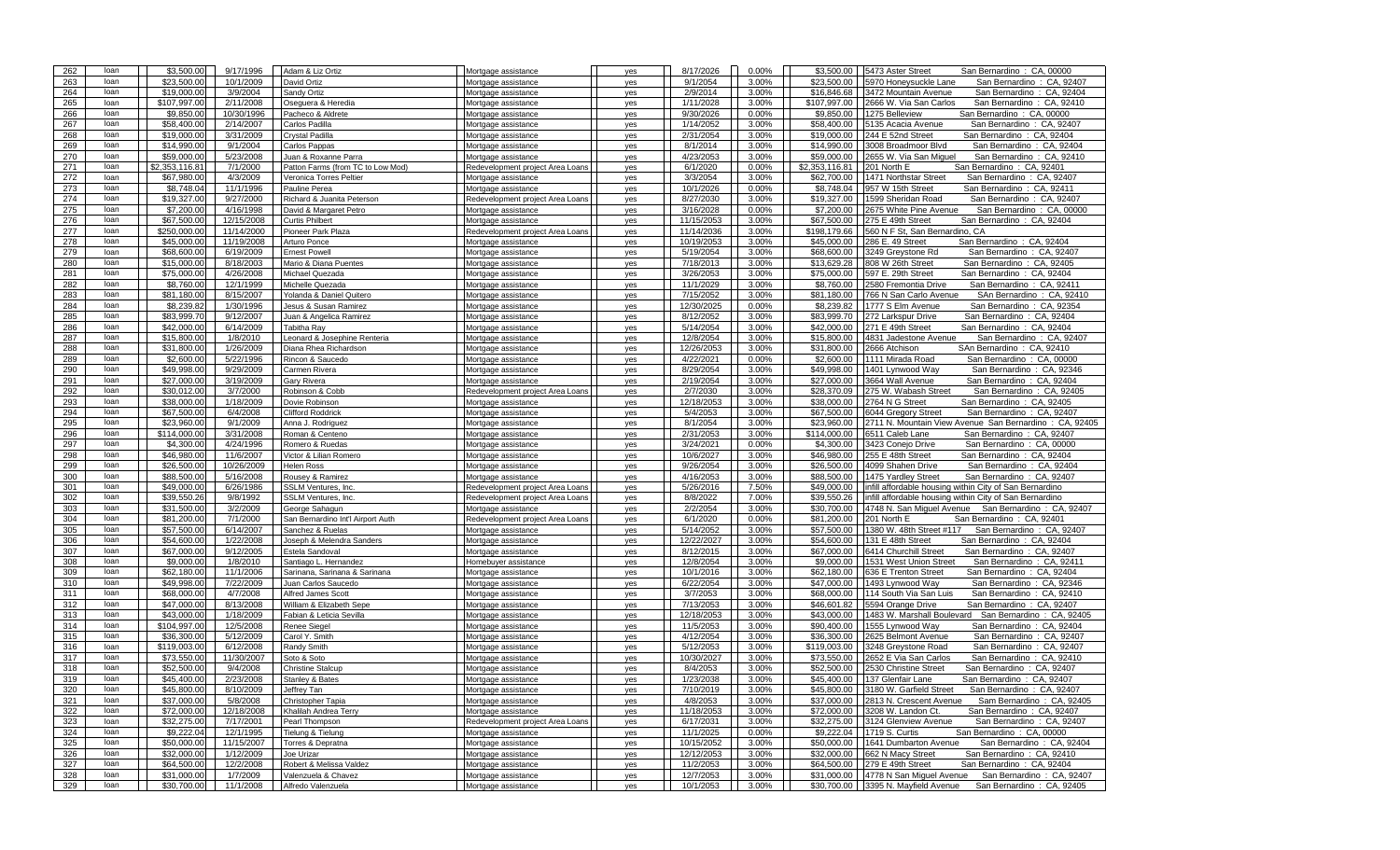| 330 | loan | \$25,650.00  | 3/7/2008   | John Van Norman           | Mortgage assistance | ves | 2/7/2028   | 3.00% |              | \$25,650,00   2350 N Osbun Road #44<br>San Bernardino: CA, 92404   |
|-----|------|--------------|------------|---------------------------|---------------------|-----|------------|-------|--------------|--------------------------------------------------------------------|
| 331 | loan | \$49,998.00  | 9/29/2009  | Pedro & Diana Vargas      | Mortgage assistance | ves | 8/29/2054  | 3.00% |              | \$49,998.00 1405 Lynwood Way<br>San Bernardino: CA, 92346          |
| 332 | loan | \$39,000.00  | 5/1/2009   | Venegas & Venegas         | Mortgage assistance | yes | 4/1/2054   | 3.00% | \$39,000.00  | 163 N Allen Street<br>San Bernardino: CA, 92408                    |
| 333 | loan | \$8,995.00   | 9/30/1998  | Victor & Argelia Vidaurri | Mortgage assistance | yes | 8/30/2028  | 0.00% | \$8,995.00   | 1650 North "J" Street<br>San Bernardino: CA, 00000                 |
| 334 | loan | \$80,980,00  | 7/7/2008   | Eryka Villegas            | Mortgage assistance | ves | 6/7/2053   | 3.00% | \$80,830,00  | 6803 N. Shannon Lane<br>San Bernardino: CA, 92407                  |
| 335 | loan | \$9.100.00   | 11/1/1995  | Jesse Villesca            | Mortgage assistance | yes | 10/1/2025  | 0.00% | \$9,100.00   | 2306 Ramona Street<br>San Bernardino: CA, 92411                    |
| 336 | loan | \$14,717.00  | 1/3/1996   | Carolyn Weatherspoon      | Mortgage assistance | ves | 12/3/2015  | 5.00% | \$14,717.00  | 1705 Pennsylvania Street<br>San Bernardino: CA, 92411              |
| 337 | loan | \$107.970.00 | 2/11/2008  | Willie Mae White          | Mortgage assistance | yes | 1/11/2028  | 3.00% | \$107.970.00 | 214 E 4th Street<br>San Bernardino: CA, 92410                      |
| 338 | loan | \$39,000.00  | 10/5/2007  | Jack & Paula Whiteside    | Mortgage assistance | ves | 9/5/2052   | 3.00% |              | \$39,000,00   1565 Coulston #19<br>San Bernardino: CA, 92408       |
| 339 | loan | \$24,000.00  | 2/4/2009   | <b>Eric Wilhite</b>       | Mortgage assistance | yes | 1/4/2054   | 3.00% |              | \$24,000.00   148 S. Newport Avenue<br>San Bernardino: CA, 92408   |
| 340 | loan | \$11.940.00  | 9/10/2003  | Cay Leslie Williams       | Mortgage assistance | yes | 8/10/2048  | 3.00% |              | \$11.940.00   1153 W. Congress Street<br>San Bernardino: CA, 92410 |
| 341 | loan | \$4,700.00   | 8/6/1996   | Suzanne Willis            | Mortgage assistance | ves | 7/6/2026   | 0.00% |              | \$4,700.00 450 W. 14th Street<br>San Bernardino: CA, 00000         |
| 342 | loan | \$36,400.00  | 4/7/2009   | David Wilshire            | Mortgage assistance | ves | 3/7/2054   | 3.00% |              | \$36,400.00 3108 Broadmoor Blvd<br>San Bernardino: CA, 92404       |
| 343 | loan | \$62,500.00  | 3/7/2006   | <b>Brian Winsor</b>       | Mortgage assistance | yes | 2/7/2051   | 3.00% |              | \$62,500.00   186 E King Street<br>SAn Bernardino: CA, 92401       |
| 344 | loan | \$42,970.00  | 3/7/2006   | <b>Brian Winsor</b>       | Mortgage assistance | yes | 2/7/2051   | 3.00% |              | \$42,970.00   186 E King Street<br>SAn Bernardino: CA, 92401       |
| 345 | loan | \$36,000.00  | 7/7/2008   | <b>Mark Wright</b>        | Mortgage assistance | yes | 6/7/2053   | 3.00% |              | \$36,000.00 1908 Broadmoor Blvd<br>San Bernardino: CA, 92404       |
| 346 | loan | \$85,920.00  | 2/11/2008  | John & Lorraine Zamora    | Mortgage assistance | yes | 1/11/2028  | 3.00% |              | \$85,920,00 2674 W. Via San Carlos<br>San Bernardino: CA, 92410    |
| 347 | loan | \$104,000,00 | 11/16/2007 | Frank & Regina Zavala     | Mortgage assistance | ves | 10/16/2027 | 3.00% |              | \$104,000,00   2673 Cincinnati Street<br>San Bernardino: CA, 92407 |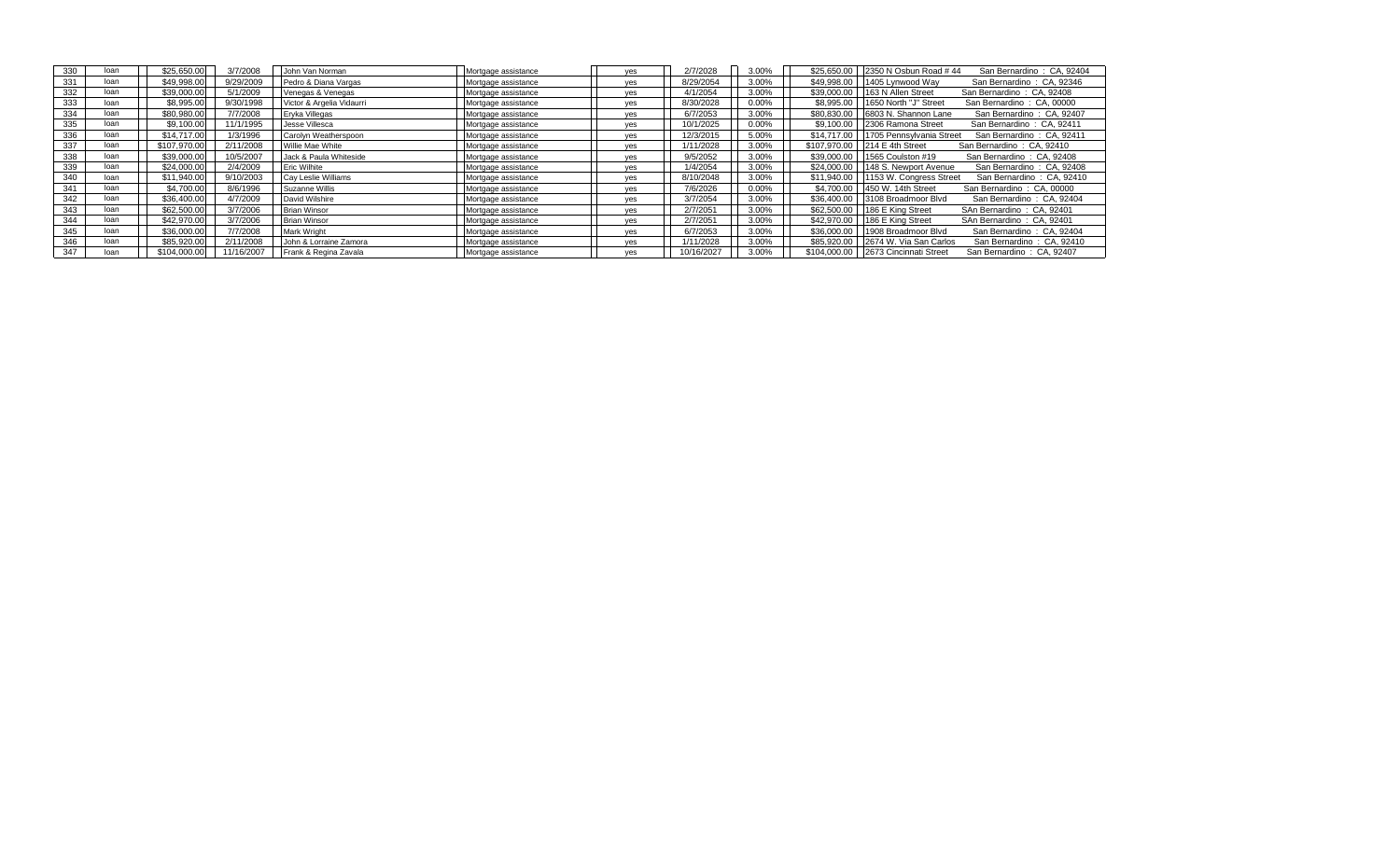# **City or County of San Bernardino Inventory of Assets Received Pursuant to Health and Safety Code section 34176 (a) (2)**

| Item# | Type of payment a/ | Type of property with<br>which they payments<br>are associated b/ | <b>Property owner</b>                 | Entity that collects the<br>payments | <b>Entity to which the</b><br>collected payments are<br>ultimately remitted | <b>Purpose for</b><br>which the<br>payments are<br>used | Is the property<br>encumbered<br>by a low-mod<br>housing<br>covenant? | Source of low-<br>mod housing<br>covenant c/ | Item # from<br><b>Exhibit A the</b><br>rent/operation<br>is associated<br>with (if<br>applicable) |
|-------|--------------------|-------------------------------------------------------------------|---------------------------------------|--------------------------------------|-----------------------------------------------------------------------------|---------------------------------------------------------|-----------------------------------------------------------------------|----------------------------------------------|---------------------------------------------------------------------------------------------------|
|       | residual receipt   | senior housing                                                    | Magnolia Highland LP                  | successor housing agency             | successor housing agency                                                    | monitoring                                              | yes                                                                   | <b>CRL</b>                                   | n/a                                                                                               |
| 2     | residual receipt   | multifamily rental housing                                        | Time For Change Foundation            | <b>AHS</b>                           | <b>AHS</b>                                                                  | monitoring                                              | yes                                                                   | <b>CRL</b>                                   | n/a                                                                                               |
| 3     | residual receipt   | multifamily rental housing                                        | Mary's Mercy Center Inc               | <b>AHS</b>                           | <b>AHS</b>                                                                  | monitoring                                              | yes                                                                   | CRL                                          | n/a                                                                                               |
|       | residual receipt   | senior housing                                                    | Lugo Senior Apartments, LLC           | successor housing agency             | successor housing agency                                                    | monitoring                                              | yes                                                                   | <b>CRL</b>                                   | n/a                                                                                               |
|       | residual receipt   | multifamily rental housing                                        | Mary Erickson Community Housing, Inc. | <b>AHS</b>                           | <b>AHS</b>                                                                  | monitoring                                              | yes                                                                   | <b>CRL</b>                                   | ln/a                                                                                              |
| 6     | residual receipt   | multifamily rental housing                                        | Mary Erickson Community Housing, Inc. | <b>AHS</b>                           | <b>AHS</b>                                                                  | monitoring                                              | yes                                                                   | <b>CRL</b>                                   | n/a                                                                                               |
|       | residual receipt   | multifamily rental housing                                        | Mary Erickson Community Housing, Inc. | <b>AHS</b>                           | <b>AHS</b>                                                                  | monitoring                                              | yes                                                                   | CRL                                          | n/a                                                                                               |
| 8     | residual receipt   | multifamily rental housing                                        | Mary Erickson Community Housing, Inc. | <b>AHS</b>                           | <b>AHS</b>                                                                  | monitoring                                              | yes                                                                   | <b>CRL</b>                                   | n/a                                                                                               |
| 9     | residual receipt   | multifamily rental housing                                        | Mary Erickson Community Housing, Inc. | <b>AHS</b>                           | <b>AHS</b>                                                                  | monitoring                                              | yes                                                                   | <b>CRL</b>                                   | n/a                                                                                               |
| 10    | residual receipt   | multifamily rental housing                                        | Mary Erickson Community Housing, Inc. | <b>AHS</b>                           | <b>AHS</b>                                                                  | monitoring                                              | ves                                                                   | <b>CRL</b>                                   | ln/a                                                                                              |
|       |                    |                                                                   |                                       |                                      |                                                                             |                                                         |                                                                       |                                              |                                                                                                   |
| 12    |                    |                                                                   |                                       |                                      |                                                                             |                                                         |                                                                       |                                              |                                                                                                   |
| 13    |                    |                                                                   |                                       |                                      |                                                                             |                                                         |                                                                       |                                              |                                                                                                   |
| 14    |                    |                                                                   |                                       |                                      |                                                                             |                                                         |                                                                       |                                              |                                                                                                   |
| 15    |                    |                                                                   |                                       |                                      |                                                                             |                                                         |                                                                       |                                              |                                                                                                   |
| 16    |                    |                                                                   |                                       |                                      |                                                                             |                                                         |                                                                       |                                              |                                                                                                   |
| 17    |                    |                                                                   |                                       |                                      |                                                                             |                                                         |                                                                       |                                              |                                                                                                   |
| 18    |                    |                                                                   |                                       |                                      |                                                                             |                                                         |                                                                       |                                              |                                                                                                   |
| 19    |                    |                                                                   |                                       |                                      |                                                                             |                                                         |                                                                       |                                              |                                                                                                   |
| 20    |                    |                                                                   |                                       |                                      |                                                                             |                                                         |                                                                       |                                              |                                                                                                   |

a/ May include revenues from rents, operation of properties, residual receipt payments from developers, conditional grant repayments, costs savings and proceeds from refinancing, and principal and interest payments from homebuyers subject to enforceable income limits.

b/ May include low-mod housing, mixed-income housing, low-mod housing with commercial space, mixed-income housing with commercial space.

c/ May include California Redevelopment Law, tax credits, state bond indentures, and federal funds requirements.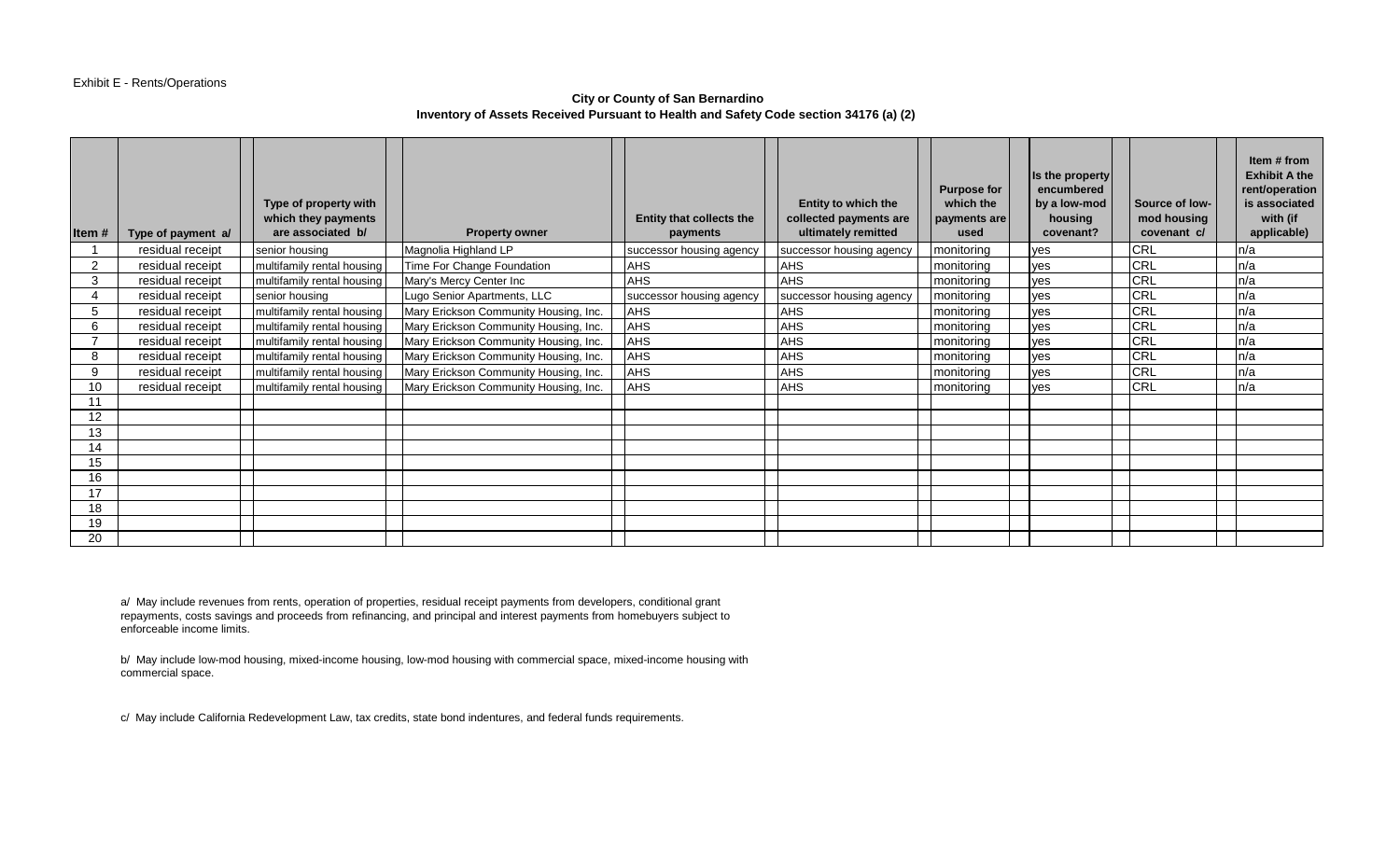#### Exhibit F - Rents

# **City or County of San Bernardino Inventory of Assets Received Pursuant to Health and Safety Code section 34176 (a) (2)**

| Item#          | Type of payment a/ | Type of property<br>with which the<br>payments are<br>associated b/ | Property<br>owner | <b>Entity that</b><br>collects the<br>payments | <b>Entity to which</b><br>the collected<br>payments are<br>ultimately<br>remitted | <b>Purpose for</b><br>which the<br>payments are<br>used | Is the property<br>encumbered<br>by a low-mod<br>housing<br>covenant? | Source of low-<br>mod housing<br>covenant c/ | Item # from<br><b>Exhibit A the rent</b><br>is associated<br>with (if<br>applicable) |
|----------------|--------------------|---------------------------------------------------------------------|-------------------|------------------------------------------------|-----------------------------------------------------------------------------------|---------------------------------------------------------|-----------------------------------------------------------------------|----------------------------------------------|--------------------------------------------------------------------------------------|
|                |                    |                                                                     |                   |                                                |                                                                                   |                                                         |                                                                       |                                              |                                                                                      |
| $\overline{2}$ |                    |                                                                     |                   |                                                |                                                                                   |                                                         |                                                                       |                                              |                                                                                      |
| 3              |                    |                                                                     |                   |                                                |                                                                                   |                                                         |                                                                       |                                              |                                                                                      |
| 4              |                    |                                                                     |                   |                                                |                                                                                   |                                                         |                                                                       |                                              |                                                                                      |
| 5              |                    |                                                                     |                   |                                                |                                                                                   |                                                         |                                                                       |                                              |                                                                                      |
| 6              |                    |                                                                     |                   |                                                |                                                                                   |                                                         |                                                                       |                                              |                                                                                      |
| $\overline{ }$ |                    |                                                                     |                   |                                                |                                                                                   |                                                         |                                                                       |                                              |                                                                                      |
| 8              |                    |                                                                     |                   |                                                |                                                                                   |                                                         |                                                                       |                                              |                                                                                      |
| 9              |                    |                                                                     |                   |                                                |                                                                                   |                                                         |                                                                       |                                              |                                                                                      |
| 10             |                    |                                                                     |                   |                                                |                                                                                   |                                                         |                                                                       |                                              |                                                                                      |
| 11             |                    |                                                                     |                   |                                                |                                                                                   |                                                         |                                                                       |                                              |                                                                                      |
| 12             |                    |                                                                     |                   |                                                |                                                                                   |                                                         |                                                                       |                                              |                                                                                      |
| 13             |                    |                                                                     |                   |                                                |                                                                                   |                                                         |                                                                       |                                              |                                                                                      |
| 14             |                    |                                                                     |                   |                                                |                                                                                   |                                                         |                                                                       |                                              |                                                                                      |
| 15             |                    |                                                                     |                   |                                                |                                                                                   |                                                         |                                                                       |                                              |                                                                                      |
| 16             |                    |                                                                     |                   |                                                |                                                                                   |                                                         |                                                                       |                                              |                                                                                      |
| 17             |                    |                                                                     |                   |                                                |                                                                                   |                                                         |                                                                       |                                              |                                                                                      |
| 18             |                    |                                                                     |                   |                                                |                                                                                   |                                                         |                                                                       |                                              |                                                                                      |
| 19             |                    |                                                                     |                   |                                                |                                                                                   |                                                         |                                                                       |                                              |                                                                                      |
| 20             |                    |                                                                     |                   |                                                |                                                                                   |                                                         |                                                                       |                                              |                                                                                      |

a/ May include rents or home loan payments.

b/ May include low-mod housing, mixed-income housing, low-mod housing with commercial space, mixed-income housing with commercial space.

c/ May include California Redevelopment Law, tax credits, state bond indentures, and federal funds requirements.